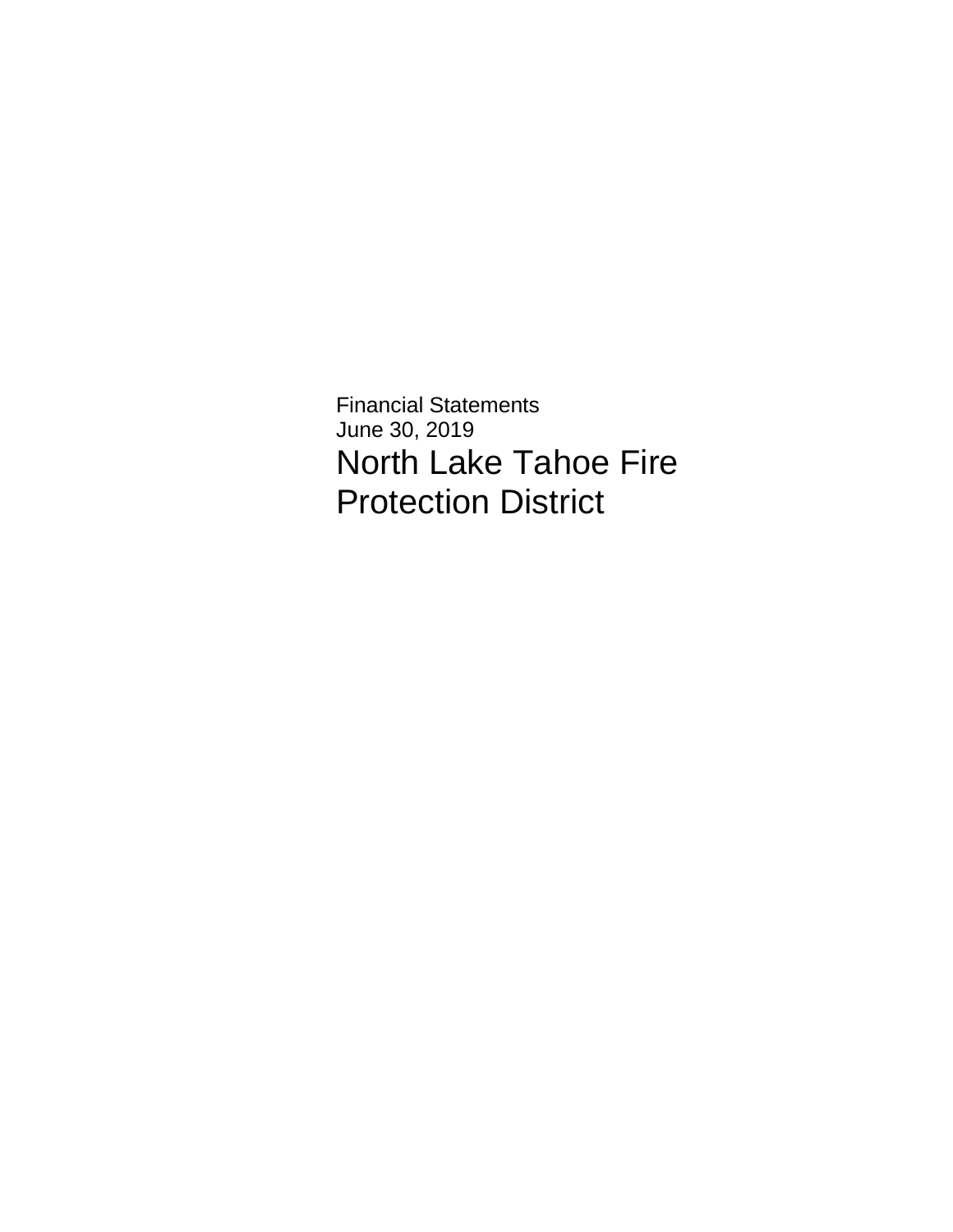### **NORTH LAKE TAHOE FIRE PROTECTION DISTRICT, NEVADA JUNE 30, 2019**

## **TABLE OF CONTENTS**

|                                                                                                                                                                                 | Page No. |
|---------------------------------------------------------------------------------------------------------------------------------------------------------------------------------|----------|
| <b>FINANCIAL SECTION</b>                                                                                                                                                        |          |
| <b>Independent Auditor's Report</b>                                                                                                                                             | $1-3$    |
| Management's Discussion and Analysis (required supplementary information)                                                                                                       | $4A-4G$  |
| <b>Basic Financial Statements:</b>                                                                                                                                              |          |
| <b>Government-Wide Financial Statements:</b>                                                                                                                                    |          |
| <b>Statement of Net Position</b>                                                                                                                                                | 5        |
| <b>Statement of Activities</b>                                                                                                                                                  | 6        |
| <b>Fund Financial Statements:</b>                                                                                                                                               |          |
| <b>Balance Sheet - Governmental Funds</b>                                                                                                                                       | 7        |
| Reconciliation of the Balance Sheet to the Statement of Net Position – Governmental Funds                                                                                       | $8\,$    |
| Statement of Revenues, Expenditures and Changes in Fund Balances - Governmental Funds<br>Reconciliation of the Statement of Revenues, Expenditures and Changes in Fund Balances | 9        |
| to the Statement of Activities - Governmental Funds                                                                                                                             | 10       |
| Statement of Net Position - Proprietary Fund                                                                                                                                    | 11       |
| Statement of Revenues, Expenses and Changes in Net Position - Proprietary Fund                                                                                                  | 12       |
| Statement of Cash Flows - Proprietary Fund                                                                                                                                      | 13       |
| <b>Notes to Financial Statements</b>                                                                                                                                            | 14-41    |
| <b>Required Supplementary Information:</b>                                                                                                                                      |          |
| Statement of Revenues, Expenditures and Changes in Fund Balances - Budget and Actual                                                                                            |          |
| for the General Fund                                                                                                                                                            | 42-43    |
| Schedule of Changes in the District's OPEB Liability and Related Ratios                                                                                                         | 44       |
| Schedule of the District's Contributions - OPEB                                                                                                                                 | 45       |
| Schedule of the District's Proportionate Share of Net Pension Liability                                                                                                         | 46       |
| Schedule of the District's Contributions - Pension                                                                                                                              | 47       |
| <b>Supplementary Information:</b>                                                                                                                                               |          |
| <b>Governmental Funds:</b>                                                                                                                                                      |          |
| Debt Service Fund:                                                                                                                                                              |          |
| Major Debt Service Fund:                                                                                                                                                        |          |
| Schedule of Revenues, Expenditures and Changes in Fund Balances – Budget and Actual                                                                                             | 48       |
| Capital Projects Fund:                                                                                                                                                          |          |
| Major Capital Projects Fund:                                                                                                                                                    |          |
| Schedule of Revenues, Expenditures and Changes in Fund Balances – Budget and Actual                                                                                             | 49       |
| <b>Proprietary Funds:</b>                                                                                                                                                       |          |
| Enterprise Fund - Ambulance Fund:                                                                                                                                               |          |
| Schedule of Revenues, Expenses and Changes in Net Position - Budget and Actual                                                                                                  | 50       |
| Independent Auditor's Report on Internal Control over Financial Reporting and on Compliance                                                                                     |          |
| and Other Matters Based on an Audit of Financial Statements Performed in Accordance with                                                                                        |          |
| <b>Government Auditing Standards</b>                                                                                                                                            | 51-52    |
| <b>Auditor's Comments</b>                                                                                                                                                       | 53       |
| Schedule of Findings and Responses                                                                                                                                              | 54       |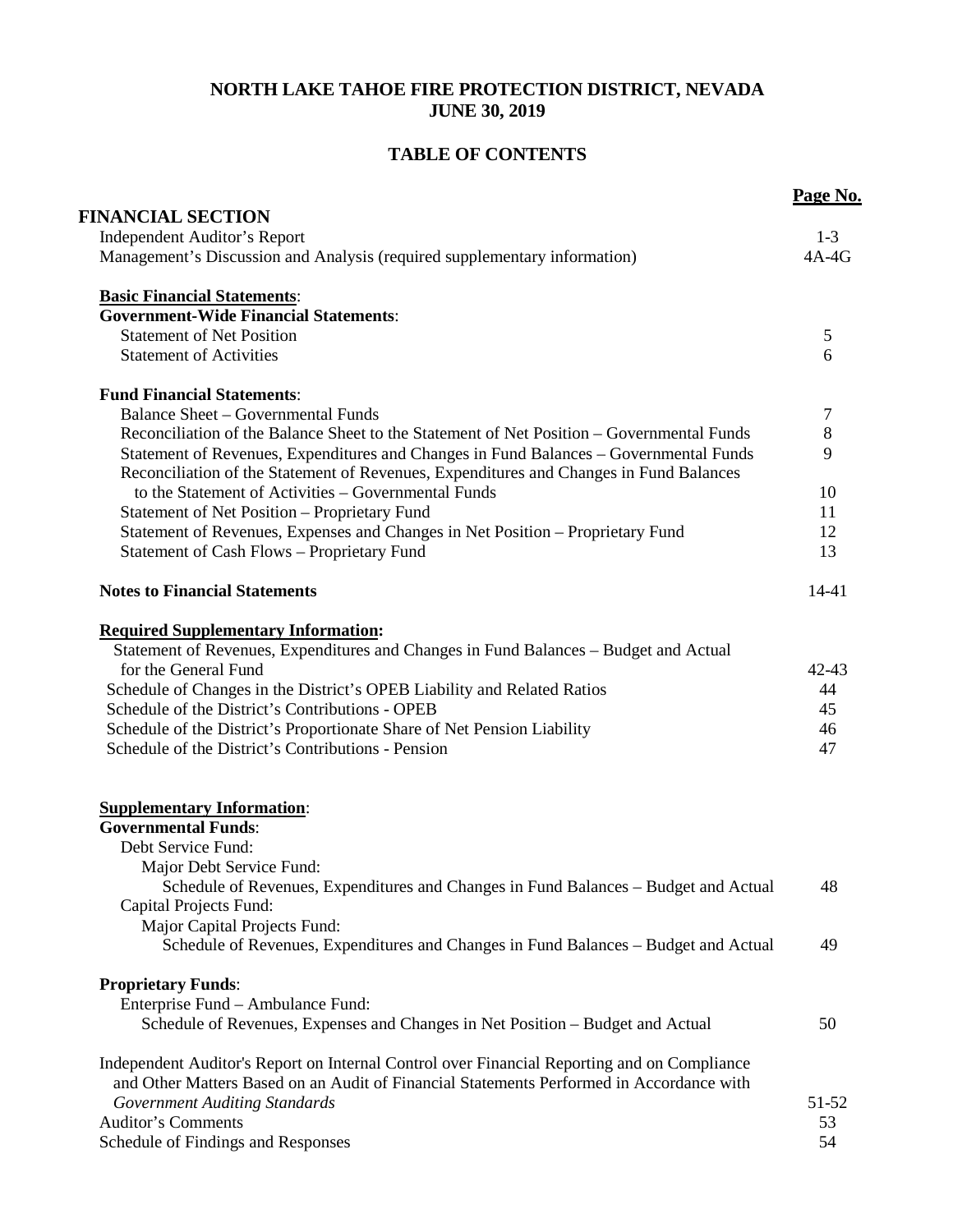

**CPAs & BUSINESS ADVISORS** 

#### **Independent Auditor's Report**

To the Board of Directors North Lake Tahoe Fire Protection District Incline Village, Nevada

#### **Report on the Financial Statements**

We have audited the accompanying financial statements of the governmental activities, the businesstype activities, and each major fund of the North Lake Tahoe Fire Protection District (the District) as of and for the year ended June 30, 2019, and the related notes to the financial statements, which collectively comprise the District's basic financial statements as listed in the table of contents.

#### **Management's Responsibility for the Financial Statements**

Management is responsible for the preparation and fair presentation of these financial statements in accordance with accounting principles generally accepted in the United States of America; this includes the design, implementation, and maintenance of internal control relevant to the preparation and fair presentation of financial statements that are free from material misstatement, whether due to fraud or error.

#### **Auditor's Responsibility**

Our responsibility is to express opinions on these financial statements based on our audit. We conducted our audit in accordance with auditing standards generally accepted in the United States of America and the standards applicable to financial audits contained in *Government Auditing Standards*, issued by the Comptroller General of the United States. Those standards require that we plan and perform the audit to obtain reasonable assurance about whether the financial statements are free from material misstatement.

An audit involves performing procedures to obtain audit evidence about the amounts and disclosures in the financial statements. The procedures selected depend on the auditor's judgment, including the assessment of the risks of material misstatement of the financial statements, whether due to fraud or error. In making those risk assessments, the auditor considers internal control relevant to the entity's preparation and fair presentation of the financial statements in order to design audit procedures that are appropriate in the circumstances, but not for the purpose of expressing an opinion on the effectiveness of the entity's internal control. Accordingly, we express no such opinion. An audit also includes evaluating the appropriateness of accounting policies used and the reasonableness of significant accounting estimates made by management, as well as evaluating the overall presentation of the financial statements.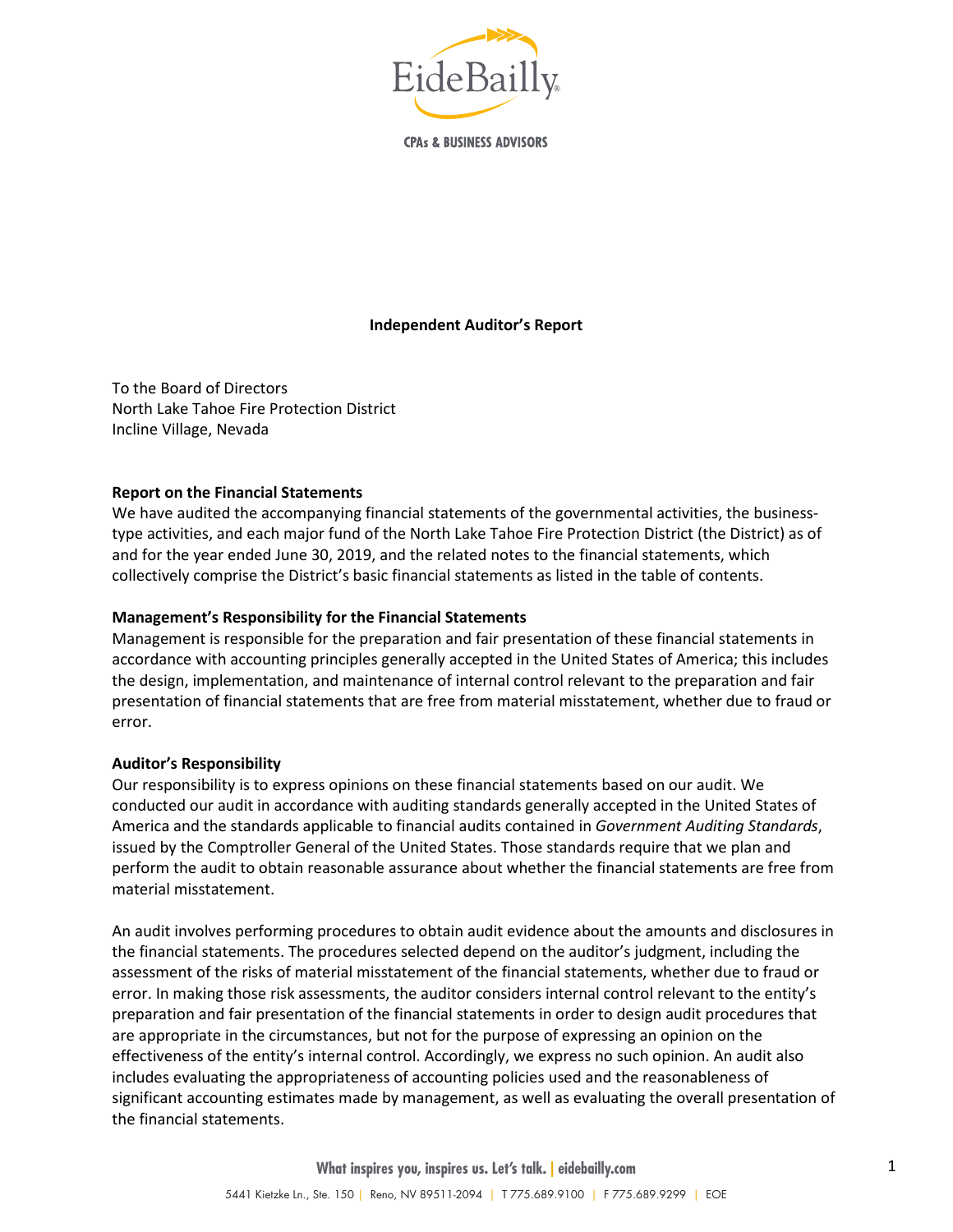We believe that the audit evidence we have obtained is sufficient and appropriate to provide a basis for our audit opinions.

#### **Opinions**

In our opinion, the financial statements referred to above present fairly, in all material respects, the respective financial position of the governmental activities, the business-type activities, and each major fund of North Lake Tahoe Fire Protection District as of June 30, 2019, and the respective changes in financial position and, where applicable, cash flows thereof for the year then ended in accordance with accounting principles generally accepted in the United States of America.

#### **Correction of Errors**

As discussed in Note 13 to the financial statements, certain errors occurred in the recognition of deferred outflows of resources and net OPEB liability, resulting in an overstatement of amounts previously reported for deferred outflows of resources and an understatement of amounts previously reported for net OPEB liability for the year ended June 30, 2018, and were discovered by management during the current year. Accordingly, amounts for deferred outflows of resources and net OPEB liability have resulted in a restatement of net position as of July 1, 2018. Our opinions are not modified with respect to this matter.

#### **Other Matters**

#### **Required Supplementary Information**

Accounting principles generally accepted in the United States of America require that the management's discussion and analysis on pages 4A-4G, the General Fund budgetary comparison on pages 42-43, the Schedule of Changes in the District's OPEB Liability and Related Ratios on page 44, the Schedule of District's Contributions - OPEB on page 45, the Schedule of the District's Proportionate Share of the Net Pension Liability on page 46, and the Schedule of the District's Contributions - Pension on page 47, be presented to supplement the basic financial statements. Such information, although not a part of the basic financial statements, is required by the Governmental Accounting Standards Board, who considers it to be an essential part of financial reporting for placing the basic financial statements in an appropriate operational, economic, or historical context. We have applied certain limited procedures to the management's discussion and analysis, the Schedule of Changes in the District's OPEB Liability and Related Ratios, the Schedule of District's Contributions – OPEB, the Schedule of the District's Proportionate Share of the Net Pension Liability, and the Schedule of the District's Contributions - Pension in accordance with auditing standards generally accepted in the United States of America, which consisted of inquiries of management about the methods of preparing the information and comparing the information for consistency with management's responses to our inquiries, the basic financial statements, and other knowledge we obtained during our audit of the basic financial statements. We do not express an opinion or provide any assurance on the information because the limited procedures do not provide us with sufficient evidence to express an opinion or provide any assurance.

The General Fund budgetary comparison information is the responsibility of management and was derived from and relates directly to underlying accounting and other records used to prepare the basic financial statements. Such information has been subjected to the auditing procedures applied in the audit of the basic financial statements and certain additional procedures, including comparing and reconciling such information directly to the underlying accounting and other records used to prepare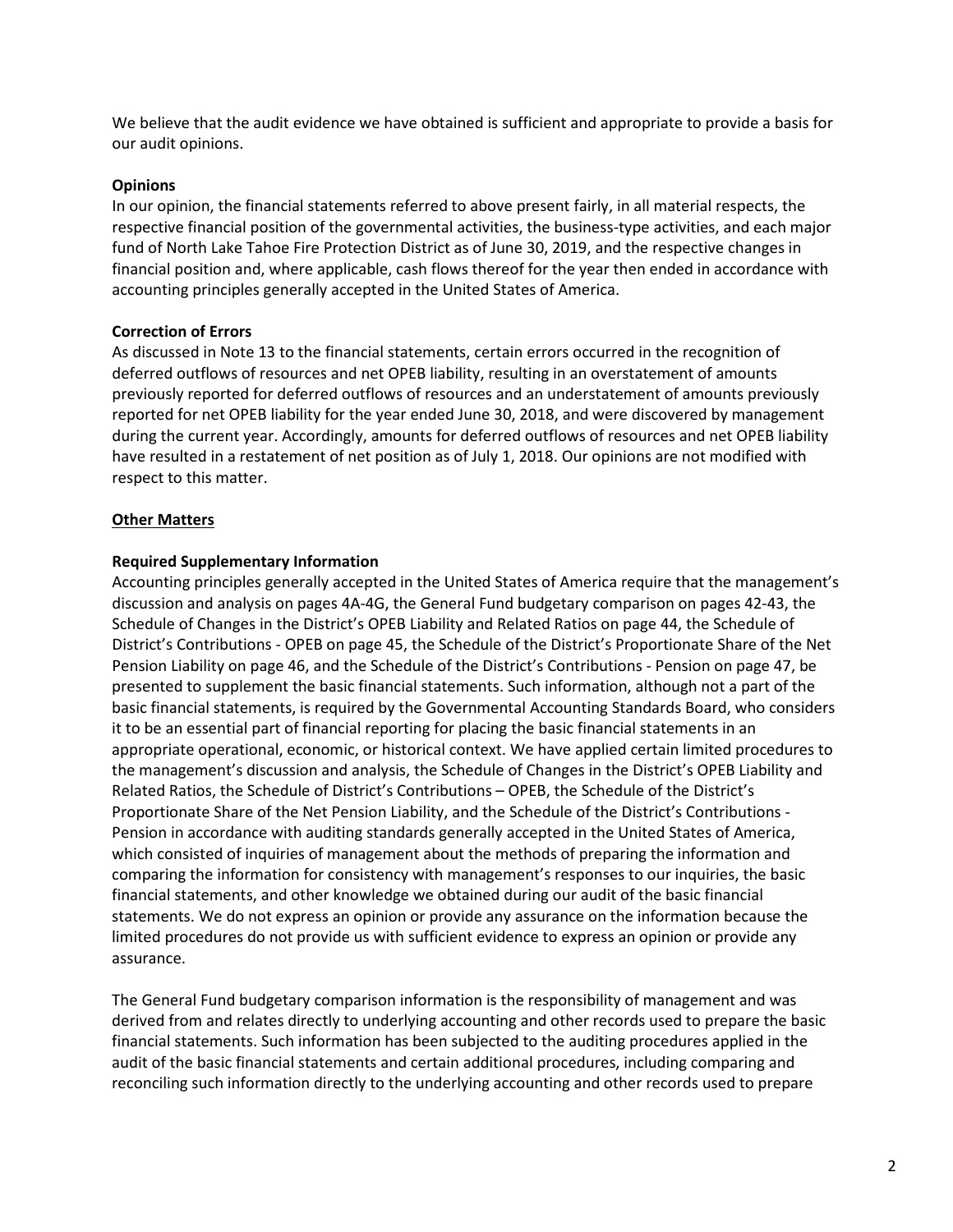the basic financial statements or to the basic financial statements themselves, and other additional procedures in accordance with auditing standards generally accepted in the United States of America. In our opinion, the General Fund budgetary comparison information is fairly stated, in all material respects, in relation to the basic financial statements as a whole.

#### **Other Information**

Our audit was conducted for the purpose of forming opinions on the financial statements that collectively comprise the District's basic financial statements. The individual fund budget and actual schedules are presented for purposes of additional analysis and are not a required part of the basic financial statements.

The individual fund budget and actual schedules are the responsibility of management and were derived from and relate directly to the underlying accounting and other records used to prepare the basic financial statements. Such information has been subjected to the auditing procedures applied in the audit of the basic financial statements and certain additional procedures, including comparing and reconciling such information directly to the underlying accounting and other records used to prepare the basic financial statements or to the basic financial statements themselves, and other additional procedures in accordance with auditing standards generally accepted in the United States of America. In our opinion, individual budget and actual schedules are fairly stated, in all material respects, in relation to the basic financial statements as a whole.

#### **Prior Year Partial Comparative Information**

The individual fund financial statements and schedules related to the 2018 financial statements are presented for purposes of additional analysis and were derived from and relate directly to the underlying accounting and other records used to prepare the 2018 financial statements. The information has been subjected to the auditing procedures applied in the audit of the 2018 basic financial statements and certain additional procedures, including comparing and reconciling such information directly to the underlying accounting and other records used to prepare those financial statements or to those financial statements themselves, and other additional procedures in accordance with auditing standards generally accepted in the United States of America. The statements and schedules referred to above are consistent in relation to the basic financial statements from which they have been derived.

#### **Other Reporting Required by** *Government Auditing Standards*

In accordance with *Government Auditing Standards*, we have also issued our report dated January 21, 2020, on our consideration of the District's internal control over financial reporting and on our tests of its compliance with certain provisions of laws, regulations, contracts, and grant agreements and other matters. The purpose of that report is solely to describe the scope of our testing of internal control over financial reporting and compliance and the results of that testing, and not to provide an opinion on the effectiveness of the District's internal control over financial reporting or on compliance. That report is an integral part of an audit performed in accordance with *Government Auditing Standards* in considering the District's internal control over financial reporting and compliance.

Ede Sailly LLP

Reno, Nevada January 21, 2020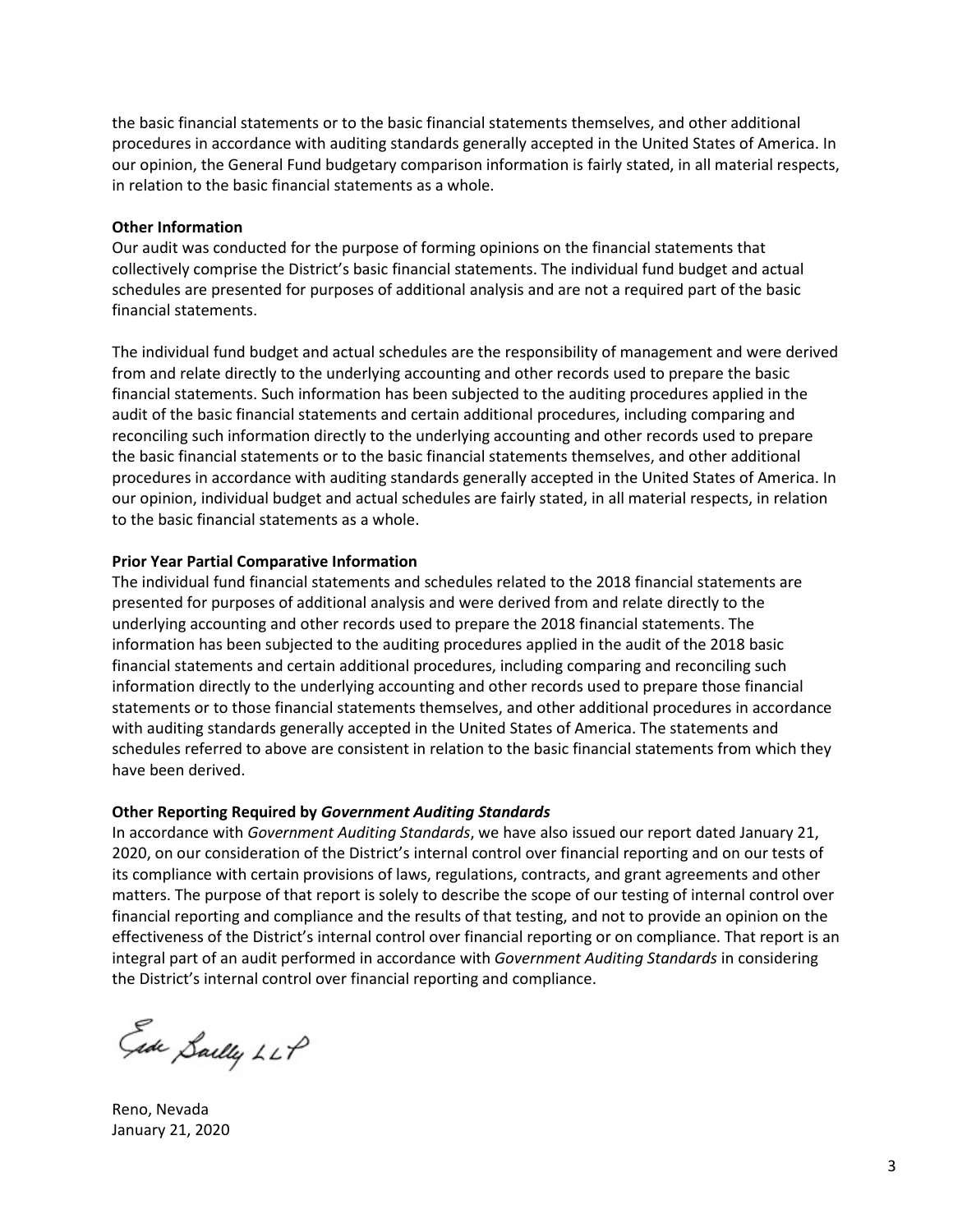### **MANAGEMENT'S DISCUSSION AND ANALYSIS**

As management of the North Lake Tahoe Fire Protection District's (the District) finances, we offer readers of the District's financial statements this narrative overview and analysis of the District's financial activities for the year ended June 30, 2019.

### FINANCIAL HIGHLIGHTS

- The liabilities and deferred inflows of resources of the District's governmental activities exceeded its assets and deferred outflows of resources at the close of the most recent fiscal year by \$3,507,289, resulting in a negative net position.
- The liabilities and deferred inflows of resources of the District's business-type activities exceeded its assets and deferred outflows of resources at the close of the most recent fiscal year by \$887,307, resulting in a negative net position.
- The assessed valuation of the District's property tax base increased by 2.67% over last year's assessed value. The District's consolidated tax revenues increased by 1.78% this fiscal year.

### OVERVIEW OF THE FINANCIAL STATEMENTS

This discussion and analysis is intended to serve as an introduction to the District's basic financial statements. The District's basic financial statements are comprised of three components: 1) government-wide financial statements, 2) fund financial statements, and 3) notes to the financial statements. This report also contains other supplementary information in addition to the basic financial statements themselves.

Government-wide financial statements. The government-wide financial statements are designed to provide readers with a broad overview of the District's finances, in a manner similar to private sector business. The Statement of Net Position presents information on all of the District's assets and liabilities and deferred inflows/outflows of resources (as applicable), with the difference reported as net position. Over time, increases or decreases in net position may serve as a useful indicator as whether the financial position of the District is improving or deteriorating.

The Statement of Activities presents information showing how the District's net position changed during the most recent fiscal year. All changes in net position are reported as soon as the underlying event giving rise to the change occurs, regardless of the timing of related cash flows. Thus, revenues and expenses are reported in this statement for some items that will only result in cash flows in future fiscal periods (uncollected taxes, earned but unused vacation leave and other compensated absences, other postemployment benefits and net pension related items).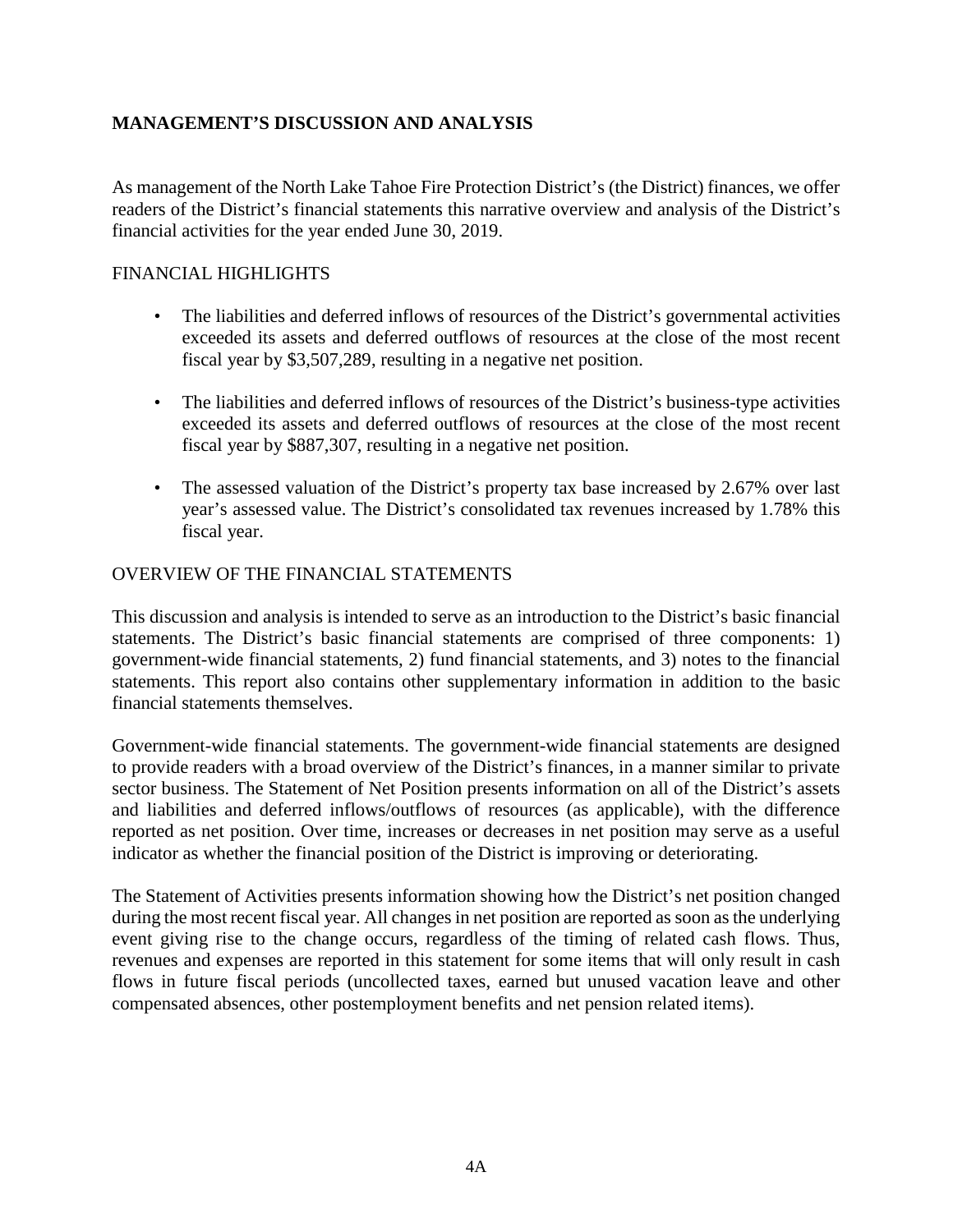Both of the government-wide financial statements show the public safety function of the District, which is principally supported by taxes and intergovernmental revenue (governmental activities). All governmental activities of the District are included in the public safety function and all business-type activities are included in Ambulance activities, a component of public safety (business-type activities), since the District is a single-purpose entity.

The government-wide financial statements can be found on pages 5 and 6 of the report.

*Fund financial statements.* A fund is a grouping of related accounts that is used to maintain control over resources that have been segregated for specific activities or objectives. The District, like other state and local governments, uses fund accounting to ensure and demonstrate compliance with finance-related legal requirements. The District has governmental and proprietary funds.

*Governmental funds.* Governmental funds are used to account for essentially the same functions reported as governmental activities in the government-wide financial statements. However, unlike government-wide financial statements, governmental fund financial statements focus on near-term inflows and outflows of expendable resources, as well as on balances of expendable resources available at the end of the fiscal year. Such information may be useful in evaluating a government's near-term financing requirements.

Because the focus of government funds is narrower than that of the government-wide financial statements, it is useful to compare the information presented for governmental funds with similar information presented for governmental activities in the government-wide financial statements. By doing so, readers may better understand the long-term impact of the District's near-term financing decisions. Both the Governmental Funds Balance Sheet and the Governmental Funds Statement of Revenues, Expenditures, and Changes in Fund Balances provide a reconciliation to facilitate this comparison between governmental funds and governmental activities.

For the 2018-2019 fiscal year, the District maintained three individual governmental funds. Information is presented separately in the Governmental Funds Balance Sheet and in the Governmental Funds Statement of Revenues, Expenditures, and Changes in Fund Balances for the General Fund, Debt Service Fund and the Capital Projects Fund. The basic governmental fund financial statements can be found on pages 7-10 of this report.

*Proprietary Funds.* The District maintains one proprietary fund (also an Enterprise fund). Enterprise funds are used to report the same functions presented as business-type activities in the government-wide financial statements. The District uses an enterprise fund to account for its ambulance operations.

Proprietary funds provide the same type of information as the government-wide financial statements, only in more detail. The proprietary fund financial statements provide information for the Ambulance Fund, which is considered to be a major fund of the District. The enterprise fund data is shown elsewhere in the report. The basic proprietary fund financial statements can be found on pages 11-13 of this report.

The District adopts an annual budget for each of its funds. A budgetary comparison schedule has been provided for each fund to demonstrate compliance with the budget.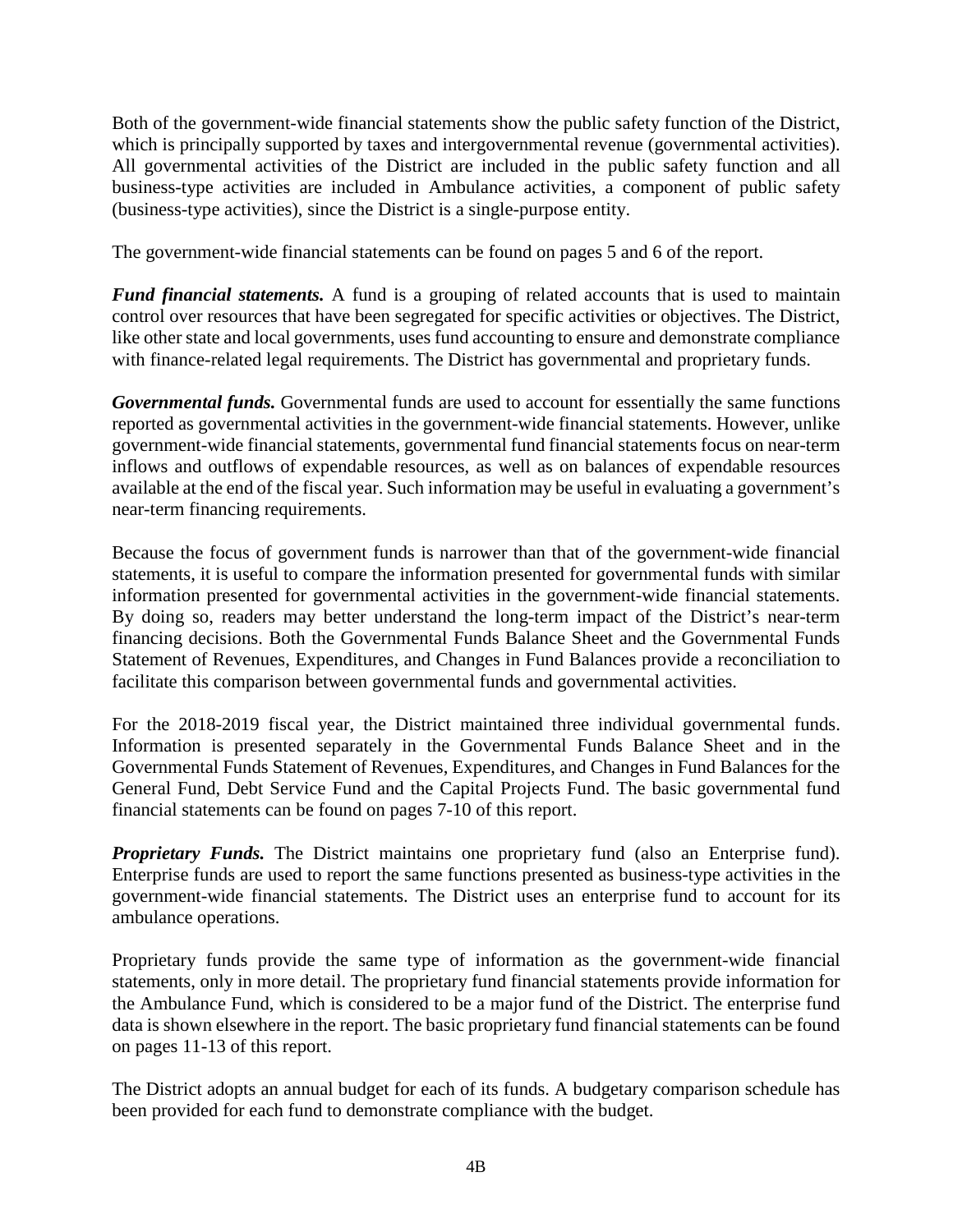*Notes to the financial statements*. The notes provide additional information that is essential to a full understanding of the data provided in the government-wide and fund financial statements. The notes to the financial statements can be found on pages 14-41 of this report.

*Other information*. In addition to the basic financial statements and accompanying notes, this report also presents certain required supplementary information concerning budgetary comparison information, the District's progress in funding its obligation to provide postemployment benefits, and information on the District's share of the net pension liability for PERS along with the information for the District's contributions to PERS. Required supplementary information can be found on pages 42-47 of this report.

### *Accounting Changes.*

As of July 1, 2018, the District adopted GASB Statement No. 83, "*Certain Asset Retirement Obligations."* The implementation of this standard is to address accounting and financial reporting for certain asset retirement obligations (AROs). An ARO is a legally enforceable liability associated with the retirement of a tangible capital asset. A government has a legal obligation to perform future asset retirement activities related to its tangible capital assets should the asset be recognized as a liability. The District did not recognize any AROs during the year.

As of July 1, 2018, the District adopted GASB Statement No. 88, *"Certain Disclosures Related to Debt, including Direct Borrowings and Direct Placements."* The implementation of this standard improves the information that is disclosed in notes to government financial statements related to debt, including direct borrowings and direct placements. It also clarifies which liabilities governments should include when disclosing information related to debt. The new disclosures are in Note 7.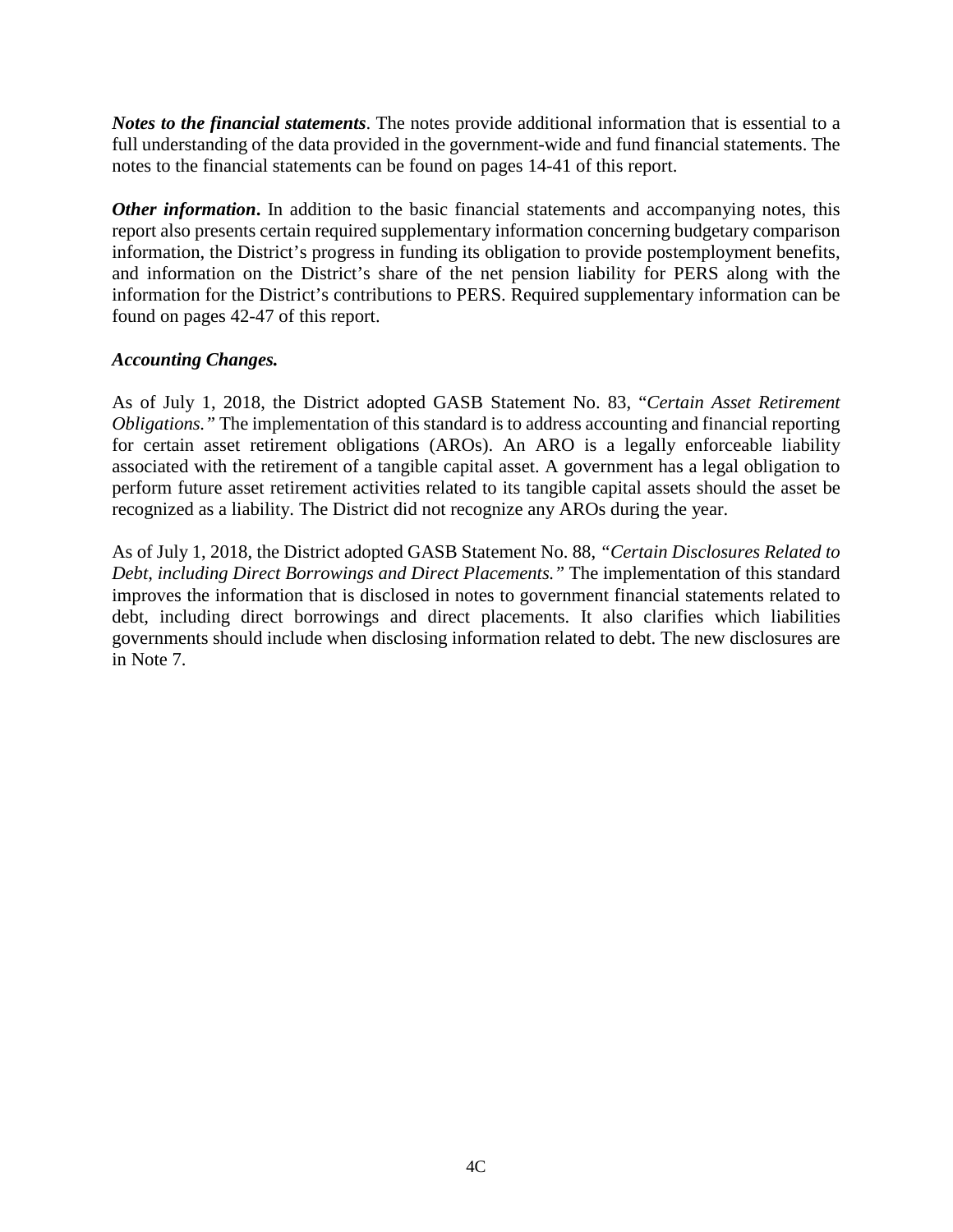### **GOVERNMENT-WIDE FINANCIAL ANALYSIS**

As noted earlier, net position may serve over time as a useful indicator of a government's financial position. Condensed versions of the Statement of Net Position at June 30, 2019 and 2018 are presented below.

|                           | <b>Governmental Activities</b> |                | <b>Business-Type Activities</b> |               | Total          |                 |  |  |  |  |
|---------------------------|--------------------------------|----------------|---------------------------------|---------------|----------------|-----------------|--|--|--|--|
|                           | 2019                           | 2018           | 2019                            | 2018          | 2019           | 2018            |  |  |  |  |
|                           |                                |                |                                 |               |                |                 |  |  |  |  |
| Current and other assets  | \$12,884,834                   | \$12,083,902   | \$562,669                       | \$464,924     | 13,447,503     | \$12,548,826    |  |  |  |  |
| Capital assets            | 5,605,671                      | 6,019,598      | 981,451                         | 900,752       | 6,587,122      | 6,920,350       |  |  |  |  |
| Total assets              | 18,490,505                     | 18,103,500     | 1,544,120                       | 1,365,676     | 20,034,625     | 19,469,176      |  |  |  |  |
|                           |                                |                |                                 |               |                |                 |  |  |  |  |
| Deferred outflows of      |                                |                |                                 |               |                |                 |  |  |  |  |
| Resources                 | 4,114,592                      | 4,271,789      | 487,380                         | 430,599       | 4,601,972      | 4,702,388       |  |  |  |  |
|                           |                                |                |                                 |               |                |                 |  |  |  |  |
| Noncurrent liabilities    | 23,732,126                     | 24,638,373     | 2,706,252                       | 2,604,401     | 26,438,378     | 27, 242, 774    |  |  |  |  |
| Other liabilities         | 608.848                        | 722,543        | 73,126                          | 104,913       | 681,974        | 827,456         |  |  |  |  |
| <b>Total liabilities</b>  | 24,340,974                     | 25,360,916     | 2,779,378                       | 2,709,314     | 27,120,352     | 28,070,230      |  |  |  |  |
|                           |                                |                |                                 |               |                |                 |  |  |  |  |
| Deferred inflows of       |                                |                |                                 |               |                |                 |  |  |  |  |
| Resources                 | 1,771,412                      | 1,150,906      | 139,429                         | 162,272       | 1,910,841      | 1,313,178       |  |  |  |  |
|                           |                                |                |                                 |               |                |                 |  |  |  |  |
| Net assets:               |                                |                |                                 |               |                |                 |  |  |  |  |
| Net investment in         |                                |                |                                 |               |                |                 |  |  |  |  |
| capital assets            | 3,363,566                      | 3,222,598      | 981,451                         | 900,752       | 4,345,017      | \$4,123,350     |  |  |  |  |
| Restricted for:           |                                |                |                                 |               |                |                 |  |  |  |  |
| Debt service              | 500,988                        |                |                                 |               | 500,988        |                 |  |  |  |  |
| Unrestricted              | (7,371,843)                    | (7,359,131)    | (1,868,758)                     | (1,976,063)   | (9,240,601)    | (9, 335, 194)   |  |  |  |  |
| <b>Total Net Position</b> | $(\$3,507,289)$                | ( \$4,136,533) | $(\$887,307)$                   | (\$1,075,311) | $(\$4,394,596$ | $(\$5,211,844)$ |  |  |  |  |

The Statement of Net Position presents information on all of the District's assets, deferred outflows of resources, liabilities and deferred inflows of resources, with the difference reported as net position. Over time, increases or decreases in net position may serve as a useful indicator of whether the financial position of the District is improving or deteriorating. Although recognizing net pension liability related amounts indicates a deterioration of the District's financial position, the reader should be aware that the liability relating to the PERS is currently paid by the District as a portion of employees' salaries throughout each year. The District will not be required to pay this entire amount at one time unless unforeseen circumstances arise. Total assets and deferred outflows of the District at June 30, 2019 were \$24,636,597, an increase of \$465,033 from fiscal year 2018, with capital assets, net of accumulated depreciation accounting for \$6,587,122 of the 2019 fiscal year total and \$6,920,350 of the 2018 fiscal year total. Deferred outflows of resources for 2019 are \$4,601,972 a decrease of \$100,416 from fiscal year 2018 of \$4,702,388. The decrease is directly related to the net pension and OPEB related amounts recognized in 2019.

Total liabilities at the end of fiscal year 2019 were \$27,120,352 and \$28,070,230 at the end of fiscal year 2018, a decrease of \$949,878 again related to reporting the net pension liability and OPEB related amounts as of June 30, 2019. At June 30, 2019, the District's net position was (\$4,394,596). This is an increase in net position of \$817,248 from fiscal year 2018 balance of (\$5,211,844) prior to the restatement of net position (see page 4E). As was explained above, the negative net position is related to the recognition of the long-term liability for the District's obligation in the Public Employees' Retirement System and Other Post-Employment Benefits.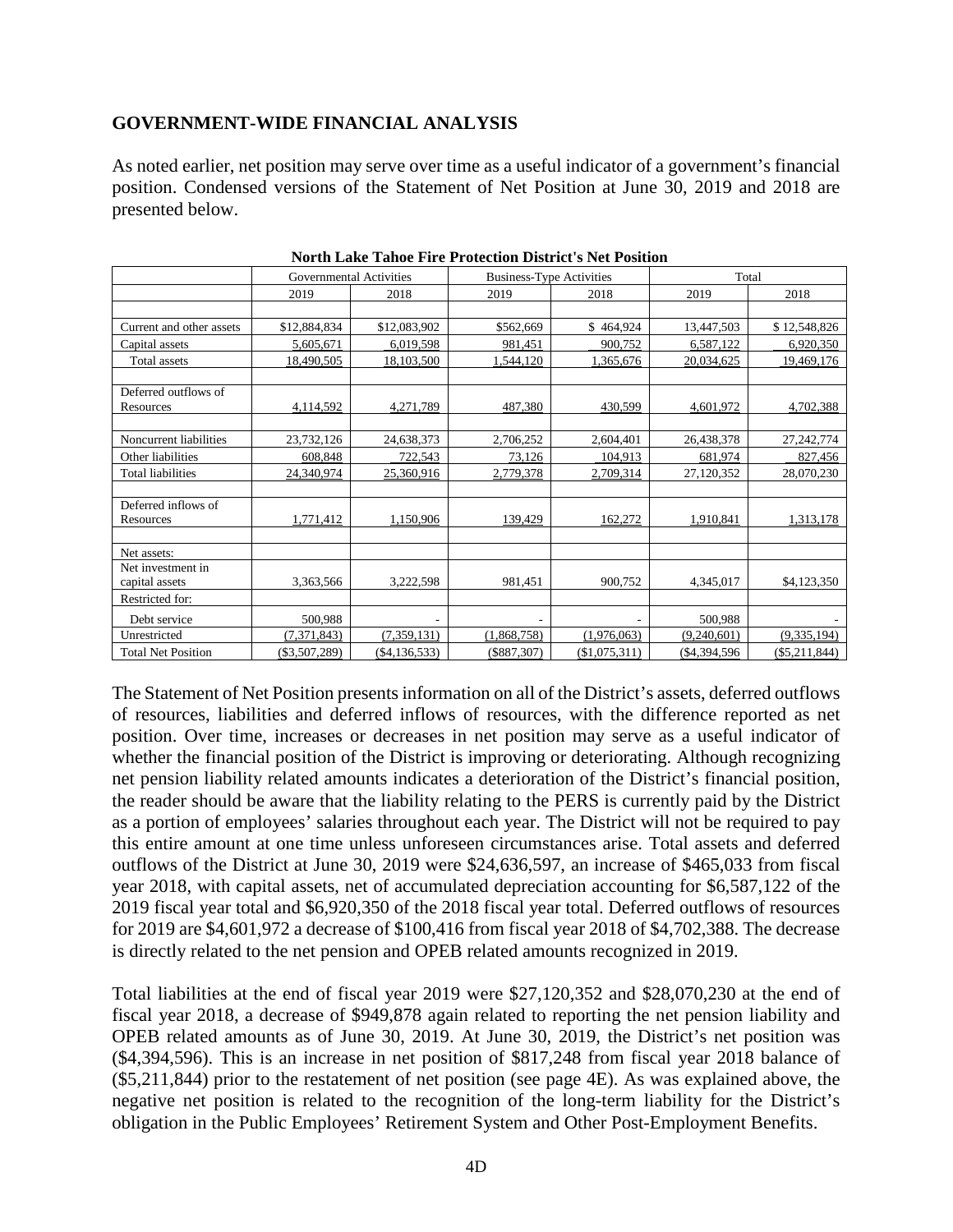|                                                 | <b>Governmental Activities</b> |                | <b>Business-Type Activities</b> |                          | Total          |                 |  |
|-------------------------------------------------|--------------------------------|----------------|---------------------------------|--------------------------|----------------|-----------------|--|
|                                                 | 2019                           | 2018           | 2019                            | 2018                     | 2019           | 2018            |  |
| Revenues:                                       |                                |                |                                 |                          |                |                 |  |
| Program revenues:                               |                                |                |                                 |                          |                |                 |  |
| Charges for services                            | 2,593,519                      | \$ 3,076,596   | 737,464                         | \$841,088                | \$3,330,983    | \$ 3,917,684    |  |
| Operating grants,                               |                                |                |                                 |                          |                |                 |  |
| interest and contributions                      | 448,693                        | 458,629        |                                 |                          | 448,693        | 458,629         |  |
| Capital<br>grants/contributions                 |                                |                |                                 | 49,180                   |                | 49,180          |  |
| General revenues:                               |                                |                |                                 |                          |                |                 |  |
| Property taxes                                  | 9,100,431                      | 8,712,031      | ٠                               | L.                       | 9,100,431      | 8,712,031       |  |
| Consolidated taxes                              | 3,897,059                      | 3,828,914      | $\overline{\phantom{a}}$        | $\overline{\phantom{a}}$ | 3,897,059      | 3,828,914       |  |
| Other taxes                                     | 684,130                        | 681,530        |                                 | L.                       | 684,130        | 681,530         |  |
| Unrestricted interest<br>income                 | 197,469                        | 82,568         | 1.095                           | 610                      | 198,564        | 83,178          |  |
| Other                                           | 40,000                         | 40,000         |                                 | $\overline{\phantom{a}}$ | 40,000         | 40,000          |  |
| Gain on sale of capital                         |                                |                | $\overline{\phantom{a}}$        |                          |                |                 |  |
| assets                                          |                                |                |                                 | 3,871                    |                | 3,871           |  |
| <b>Total Revenues</b>                           | 16,961,301                     | 16,880,268     | 738,559                         | 894,749                  | 17,699,860     | 17,775,017      |  |
| Expenses:                                       |                                |                |                                 |                          |                |                 |  |
| <b>Public Safety</b>                            | 14,162,303                     | 13,774,396     |                                 |                          | 14,162,303     | 13,774,396      |  |
| Interest on long-term<br>debt                   | 78,814                         | 105,626        |                                 |                          | 78,814         | 105,626         |  |
| Ambulance services                              |                                |                | 2,150,555                       | 2,235,129                | 2,150,555      | 2,235,129       |  |
| Total expenses                                  | 14,241,117                     | 13.880.022     | 2,150,555                       | 2,235,129                | 16,391,672     | 16,115,151      |  |
|                                                 |                                |                |                                 |                          |                |                 |  |
| Change in net position<br>before transfers      | 2,720,184                      | 3,000,246      | (1,411,996)                     | (1,340,380)              | 1,308,188      | 1,659,866       |  |
| Transfers                                       | (1,600,000)                    | (1,567,993)    | 1.600,000                       | 1,567,993                |                |                 |  |
| Change in net position                          | 1,120,184                      | 1,432,253      | 188,004                         | 227,613                  | 1,303,188      | 1,659,866       |  |
| Net Position, Beginning<br>of Year              | (4, 136, 533)                  | (1,192,559)    | (1,075,311)                     | (1,104,944)              | (5,211,844)    | (2,297,503)     |  |
| Prior Period Adjustment                         | (490, 940)                     | (4,376,227)    |                                 | (197,980)                | (490, 940)     | (4,574,207)     |  |
| Net Position, Beginning<br>of Year, as Restated | (4,627,473)                    | (5,568,786)    | (1,075,311)                     | (1,302,924)              | (5,702,784)    | (6,871,710)     |  |
| Net Position, End of Year                       | $(\$3,507,289)$                | ( \$4,136,533) | (\$887,307)                     | (\$1,075,311)            | ( \$4,394,596) | $(\$5,211,844)$ |  |

|  |  | North Lake Tahoe Fire Protection District's Change in Net Position |
|--|--|--------------------------------------------------------------------|
|  |  |                                                                    |

The Statement of Activities presents information showing how the District's net position changed during the most recent fiscal year. All changes in net position are reported as soon as the underlying event giving rise to the change occurs, regardless of the timing of related cash flows.

As such, revenues and expenses are reported in this Statement for some items that will only result in cash flows in future periods (e.g., uncollected taxes, earned but unused vacation leave and net pension related amounts). Total revenues for the year ended June 30, 2019 were \$17,699,860 and consisted primarily of taxes and intergovernmental revenues. This represents a \$75,157 decrease over fiscal year 2018 total revenues of \$17,775,017. The decrease is mainly related to a decrease in the ambulance charges and ambulance fund grants of \$152,804. Total expenses for fiscal year 2019 were \$16,391,672, an increase of \$276,521 over fiscal year 2018 expenses of \$16,115,151. The increase relates to an increase of salaries and wages and compensated absences of \$507,536. In the past two years the District has promoted personnel and hired Firefighters/Paramedics, thus increasing wages and benefits.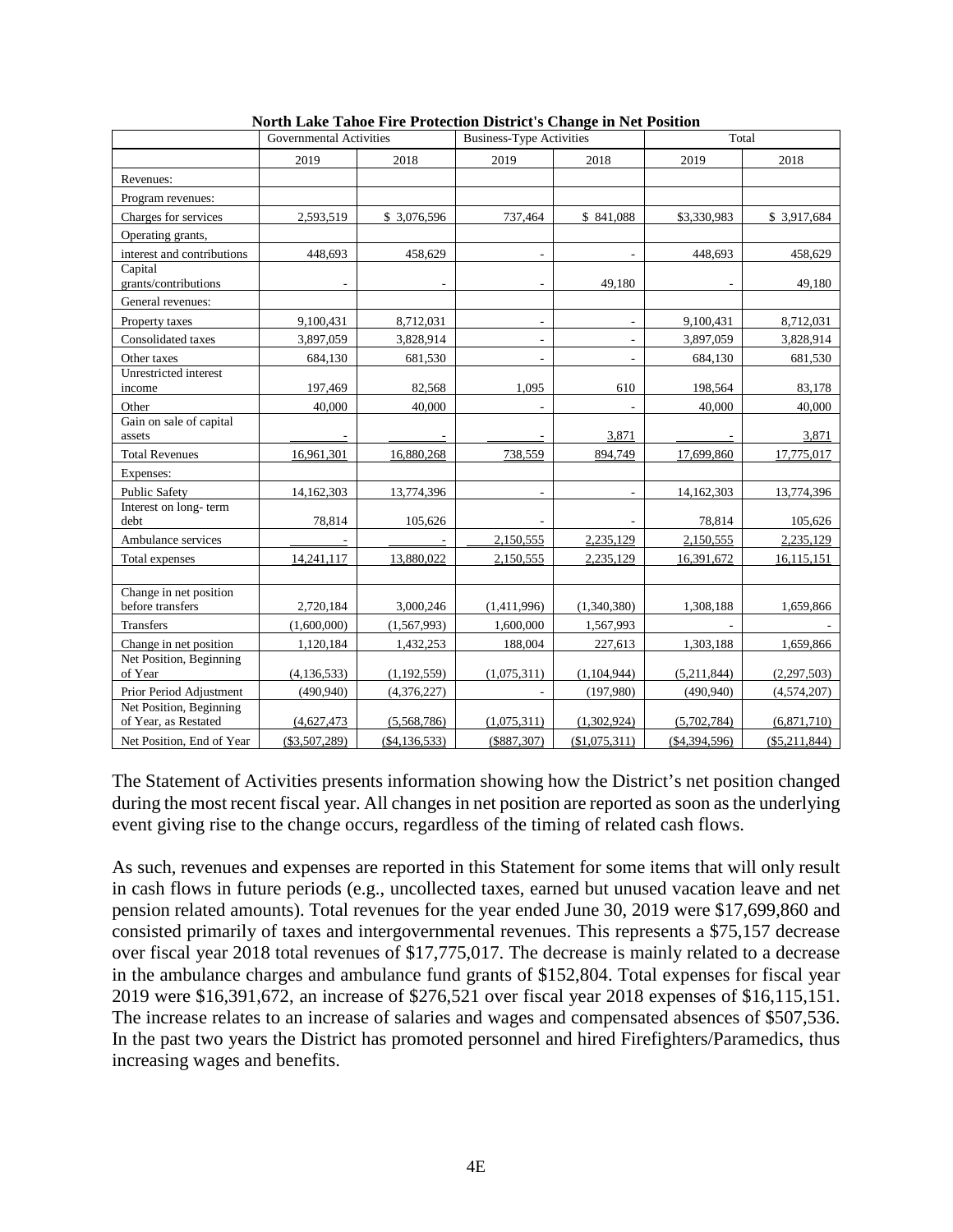### **FINANCIAL ANALYSIS OF THE DISTRICT'S FUNDS**

As noted earlier, the District uses fund accounting to ensure and demonstrate compliance with finance-related legal requirements.

**Governmental Funds**. The focus of the District's governmental funds is to provide information on near-term inflows, outflows, and balances of expendable resources. Such information is useful in assessing the District's financing requirements. In particular, unassigned fund balance may serve as a useful measure of a government's net resources available for spending at the end of the fiscal year or available for use in unexpected circumstances.

At of the close of the fiscal year 2019 the District's governmental funds reported combined ending fund balances of \$11,984,585 an increase of \$1,073,147 when compared to the close of fiscal year 2018. Of the \$11,984,585 combined ending fund balance, \$9,998,836 is unassigned.

The increase from the prior fiscal year in the District's combined governmental fund balances of \$1,073,147 as noted above is due to an increase in the General Fund ending fund balance of \$126,522; an increase in the Debt Service Fund ending fund balance of \$500,988 and an increase in the Capital Projects Fund ending fund balance of \$445,637.

The \$126,522 increase in the General Fund is due to an increase in property tax and consolidated taxes. The increase in the Debt Service Fund of \$500,988 was transfers from the General Fund to create a reserve for debt payments. The \$445,637 increase in the Capital Projects Fund was due to unexpended funds for a new Type 1 engine. The engine purchase was carried over to the 2019- 2020 Fiscal Year Budget. The General Fund is the chief operating fund of the District and at June 30, 2019, the fund balance was \$10,855,844. General Fund revenues exceeded the budget by 0.68%. Salaries, wages and benefits were under budget by \$730,065 due to paying retiree health premiums from the North Lake Tahoe Fire Protection District Post-Retirement Plan & Trust. Service and supplies expenditures were under budget by \$3,407,285 mainly because the District budgeted to repay the taxpayers of Incline Village and Crystal Bay \$3,050,000 for property tax refunds and interest. The court case has not been resolved; therefore, the payments were not made.

**Proprietary Funds.** The accounting records for the Proprietary Funds are maintained on the accrual basis of accounting. Under this method, revenues are recognized at the time they are earned and expenses are recognized when the related liabilities are incurred. The measurement focus of these funds is economic resources, where the revenues derived from current operations are generally intended to provide those resources necessary to maintain continued delivery of such services in future periods.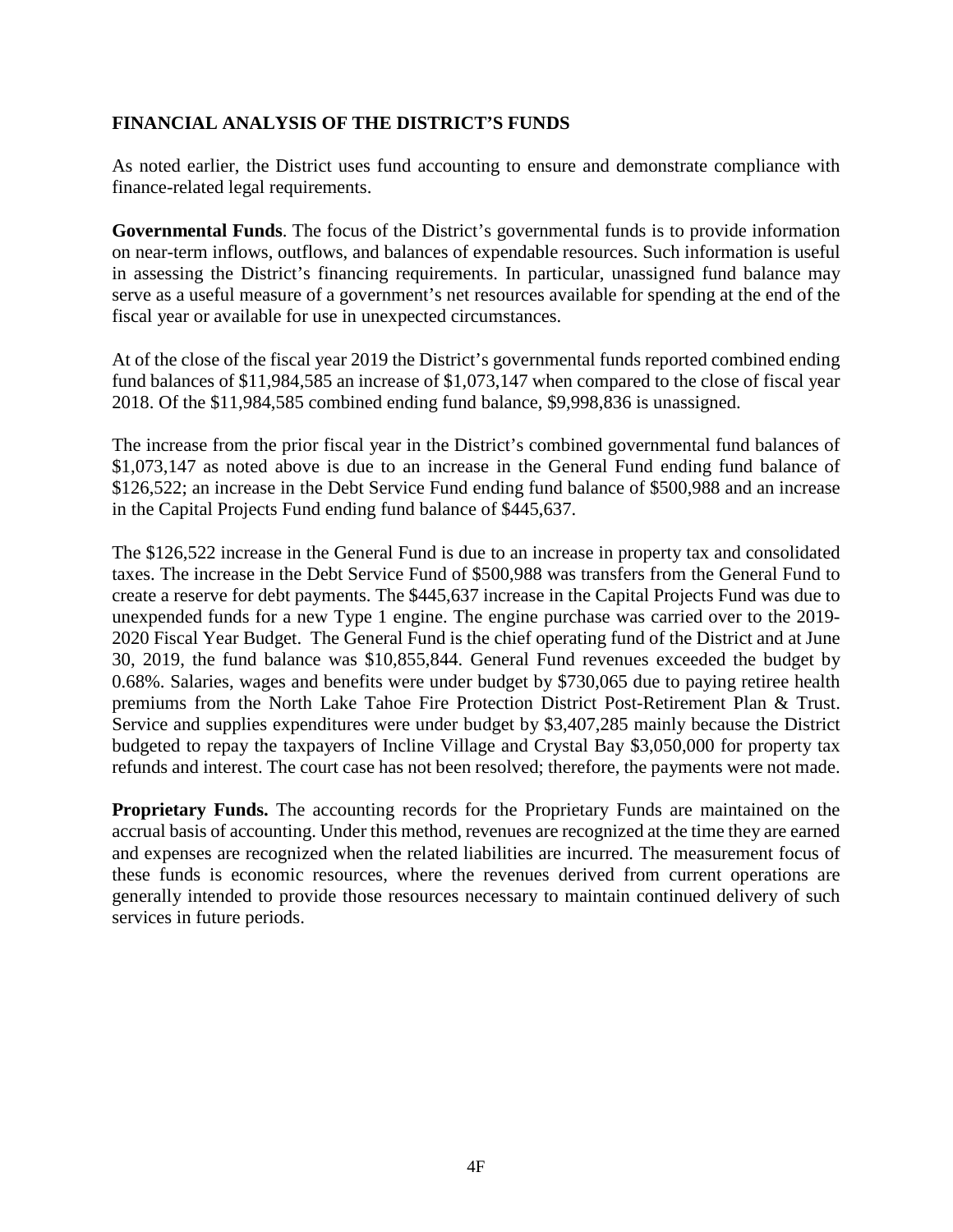The proprietary fund for the District is the Ambulance Fund, which accounts for the emergency medical services operations of the District. The net position for this fund increased \$188,004 in the 2018-2019 fiscal year, due to an additional transfer of \$200,000 from the General Fund from the originally budgeted transfer of \$1,400,000.

## **CAPITAL ASSETS AND DEBT ADMINISTRATION**

**Capital Assets**: The District's capital assets at June 30, 2019 were \$6,587,122 (net of accumulated depreciation). This investment in capital assets includes land, buildings, vehicles, and equipment. The decrease in capital assets is related to depreciation. Detailed information regarding capital assets can be found in Note 4 to the financial statements.

**Long-term liabilities**: At the end of the fiscal year, the District had total outstanding long-term liabilities of \$26,438,378. The District's outstanding liabilities included accrued compensated absences for \$1,376,523, unfunded liability of Other Post-employment Benefits of \$6,458,210, a net pension liability of \$16,190,817 and \$2,361,000 in general obligation bonds, and medium term financing debt. In addition, the District owes a sales tax refund of \$51,828 at June 30, 2019. Detailed information regarding long-term liabilities can be found in Note 5, Note 7 and Note 10.

## **ECONOMIC FACTORS AND NEXT YEAR'S BUDGET AND RATES**

- The District relies primarily on two types of tax revenues. The first of these is ad valorem or property taxes and is directly affected by the assessed property tax values in Incline Village and Crystal Bay, Nevada. Property tax revenues are projected to increase for 2019-2020 as property values increased by 3.05% for the coming fiscal year. The District's property tax rate is .6291 for fiscal year 2019-2020, the same as the previous seven years.
- The second significant tax revenue for the District, the consolidated tax, consists primarily of sales taxes. For the year ended June 30, 2019, taxable sales in Washoe County increased by 3.5% over the previous fiscal year. The District continues to budget sales tax revenue conservatively. The District's 2019-2020 budget is based on actual sales tax revenue collected for 2017-2018.

### **REQUESTS FOR INFORMATION**

The financial report is designed to provide a general overview of the District's finances for all those with an interest in the District's finances. Questions concerning any of the information provided in this report or requests for additional information should be addressed to the Business Manager, 866 Oriole Way, Incline Village, Nevada 89451.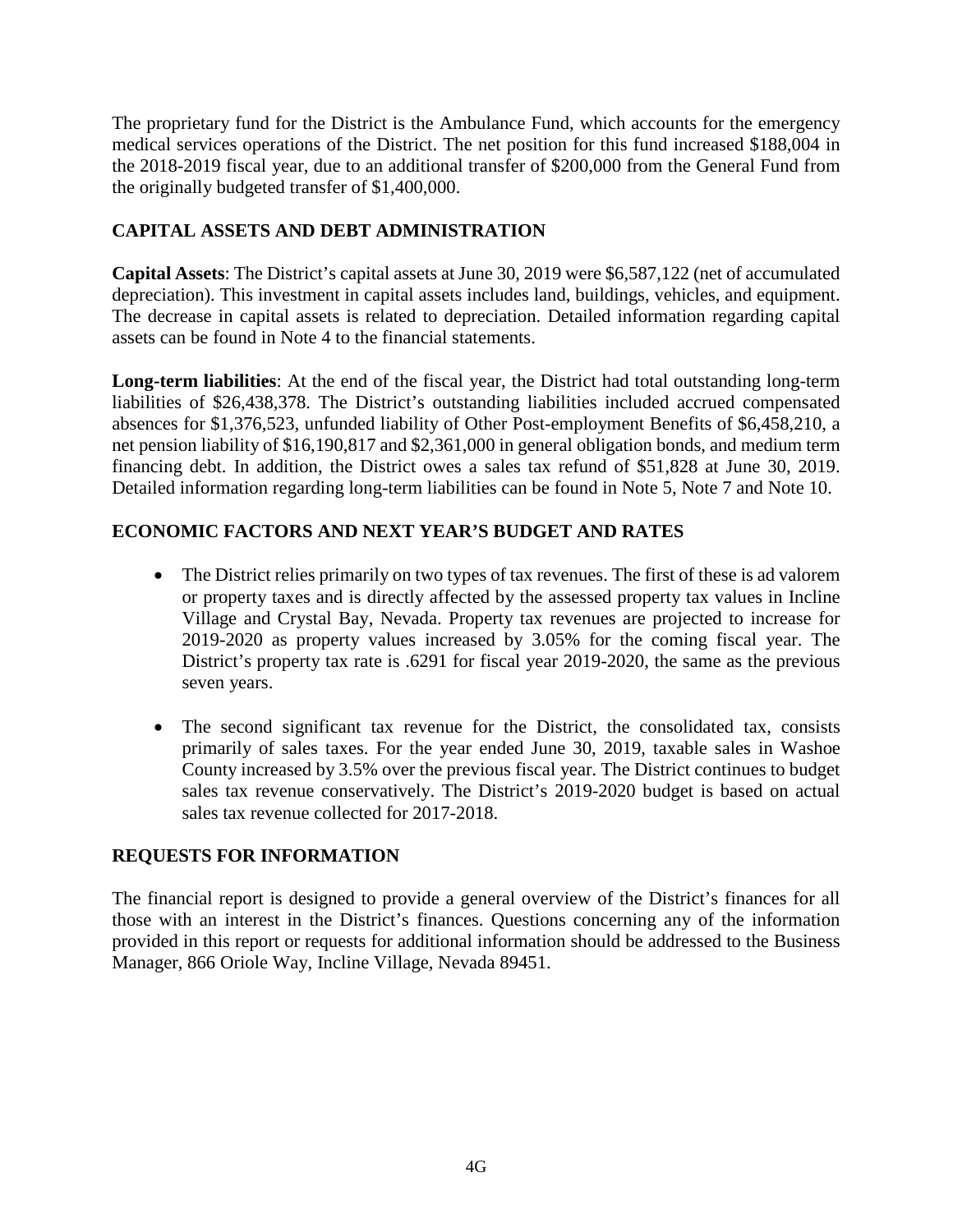## **NORTH LAKE TAHOE FIRE PROTECTION DISTRICT STATEMENT OF NET POSITION JUNE 30, 2019**

|                                             | Governmental<br><b>Activities</b> | <b>Business-Type</b><br><b>Activities</b> | <b>Total</b>        |
|---------------------------------------------|-----------------------------------|-------------------------------------------|---------------------|
| <b>ASSETS</b>                               |                                   |                                           |                     |
| Cash and investments                        | \$<br>10,973,633                  | \$<br>270,028                             | \$<br>11,243,661    |
| Accounts receivable, net                    | 359,518                           | 248,050                                   | 607,568             |
| Property taxes receivable                   | 40,104                            |                                           | 40,104              |
| Due from other governments                  | 1,429,604                         |                                           | 1,429,604           |
| Prepaid expense                             | 81,975                            | 44,591                                    | 126,566             |
| Capital assets:<br>Land                     | 1,019,283                         | 30,588                                    | 1,049,871           |
| Other capital assets, net of depreciation   | 4,586,388                         | 950,863                                   | 5,537,251           |
|                                             |                                   |                                           |                     |
| <b>Total Assets</b>                         | 18,490,505                        | 1,544,120                                 | 20,034,625          |
| DEFERRED OUTFLOWS OF RESOURCES              |                                   |                                           |                     |
| Net pension - related amounts               | 3,111,687                         | 487,380                                   | 3,599,067           |
| <b>OPEB</b> - related amounts               | 884,010                           |                                           | 884,010             |
| Deferred charge on refunding                | 118,895                           |                                           | 118,895             |
| <b>Total Deferred Outflows of Resources</b> | 4,114,592                         | 487,380                                   | 4,601,972           |
| <b>LIABILITIES</b>                          |                                   |                                           |                     |
| Accounts payable                            | 77,038                            | 17,744                                    | 94,782              |
| <b>Accrued liabilities</b>                  | 527,032                           | 55,382                                    | 582,414             |
| Accrued interest                            | 4,778                             |                                           | 4,778               |
| Noncurrent liabilities:                     |                                   |                                           |                     |
| Due within one year                         | 892,655                           | 57,663                                    | 950,318             |
| Due in more than one year                   | 2,819,639                         | 19,394                                    | 2,839,033           |
| Net pension liability                       | 13,561,622                        | 2,629,195                                 | 16,190,817          |
| Other postemployment benefits               | 6,458,210                         |                                           | 6,458,210           |
| <b>Total Liabilities</b>                    | 24,340,974                        | 2,779,378                                 | 27,120,352          |
| DEFERRED INFLOWS OF RESOURCES               |                                   |                                           |                     |
| <b>OPEB</b> - related amounts               | 881,225                           |                                           | 881,225             |
| Net pension - related amounts               | 890,187                           | 139,429                                   | 1,029,616           |
| <b>Total Deferred Inflows of Resources</b>  | 1,771,412                         | 139,429                                   | 1,910,841           |
| <b>NET POSITION</b>                         |                                   |                                           |                     |
| Net investment in capital assets            | 3,363,566                         | 981,451                                   | 4,345,017           |
| Restricted for debt service                 | 500,988                           |                                           | 500,988             |
| Unrestricted                                | (7,371,843)                       | (1,868,758)                               | (9,240,601)         |
| <b>Total Net Position</b>                   | \$<br>(3,507,289)                 | $\boldsymbol{\$}$<br>(887, 307)           | $\,$<br>(4,394,596) |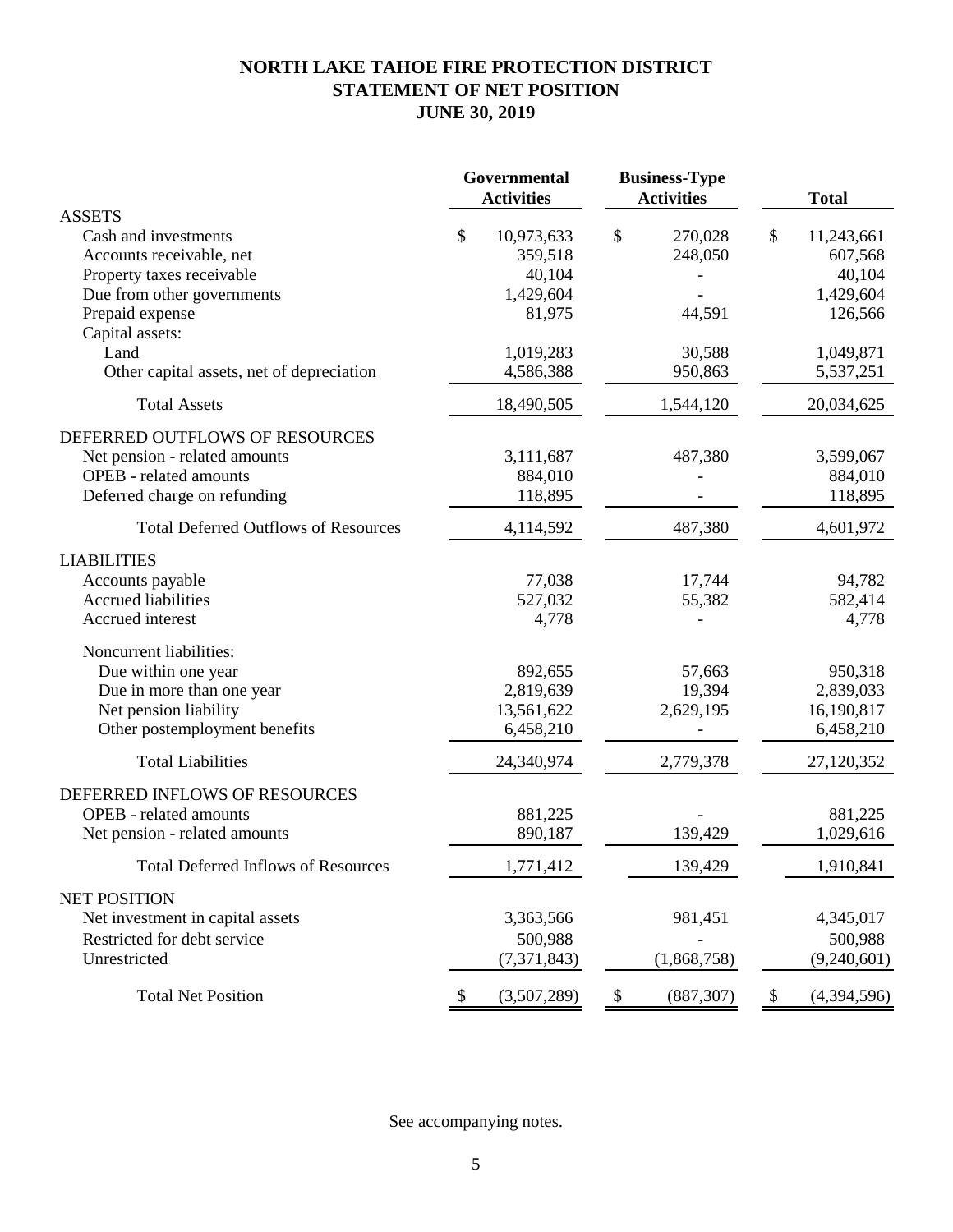## **NORTH LAKE TAHOE FIRE PROTECTION DISTRICT STATEMENT OF ACTIVITIES FOR THE YEAR ENDED JUNE 30, 2019**

|                                                                                                                                                           |                 |                        | <b>PROGRAM REVENUES</b> |                                             |                            |                                                        |                                                      |  |  |
|-----------------------------------------------------------------------------------------------------------------------------------------------------------|-----------------|------------------------|-------------------------|---------------------------------------------|----------------------------|--------------------------------------------------------|------------------------------------------------------|--|--|
|                                                                                                                                                           | <b>Expenses</b> |                        |                         | <b>Charges for</b><br><b>Services</b>       |                            | <b>Operating Grants</b><br>and<br><b>Contributions</b> | <b>Capital Grants</b><br>and<br><b>Contributions</b> |  |  |
| FUNCTIONS/PROGRAMS                                                                                                                                        |                 |                        |                         |                                             |                            |                                                        |                                                      |  |  |
| <b>Governmental Activities:</b>                                                                                                                           |                 |                        |                         |                                             |                            |                                                        |                                                      |  |  |
| Public safety                                                                                                                                             | $\mathcal{S}$   | 14,162,303             | $\mathbb{S}$            | 2,593,519                                   | \$                         | 448,693                                                | \$                                                   |  |  |
| Debt service                                                                                                                                              |                 |                        |                         |                                             |                            |                                                        |                                                      |  |  |
| Interest on long-term debt                                                                                                                                |                 | 78,814                 |                         |                                             |                            |                                                        |                                                      |  |  |
| <b>Total Governmental Activities</b>                                                                                                                      |                 | 14,241,117             |                         | 2,593,519                                   |                            | 448,693                                                |                                                      |  |  |
| <b>Business-Type Activities:</b>                                                                                                                          |                 |                        |                         |                                             |                            |                                                        |                                                      |  |  |
| Ambulance                                                                                                                                                 |                 | 2,150,555              |                         | 737,464                                     |                            |                                                        |                                                      |  |  |
| Total                                                                                                                                                     |                 | 16,391,672             | \$                      | 3,330,983                                   | $\boldsymbol{\mathcal{S}}$ | 448,693                                                | \$                                                   |  |  |
| <b>General Revenues:</b><br>Ad valorem taxes<br>Consolidated tax<br><b>SCCR</b> taxes-AB104<br>Unrestricted interest income<br>Miscellaneous<br>Transfers |                 |                        |                         |                                             |                            |                                                        |                                                      |  |  |
|                                                                                                                                                           |                 |                        |                         | <b>Total General Revenues and Transfers</b> |                            |                                                        |                                                      |  |  |
|                                                                                                                                                           |                 | Change in Net Position |                         |                                             |                            |                                                        |                                                      |  |  |

NET POSITION, BEGINNING OF YEAR, AS ORIGINALLY STATED

RESTATEMENTS

NET POSITION, BEGINNING OF YEAR, AS RESTATED

NET POSITION, END OF YEAR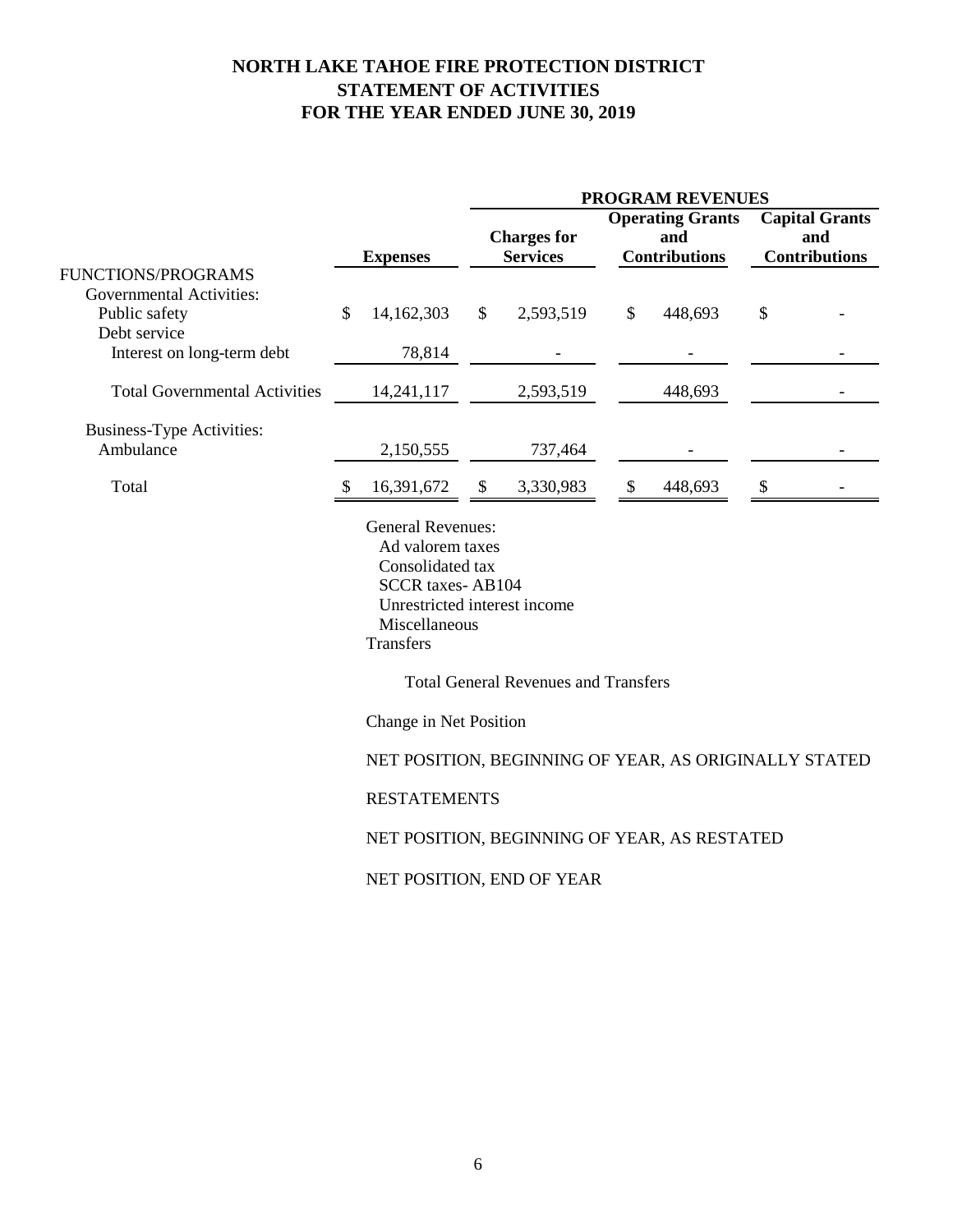### **NET (EXPENSE) REVENUE AND CHANGES IN NET POSITION**

| Governmental<br><b>Activities</b>                                     | <b>Business-Type</b><br><b>Activities</b> | <b>Total</b>                                           |
|-----------------------------------------------------------------------|-------------------------------------------|--------------------------------------------------------|
| \$<br>(11, 120, 091)                                                  | \$                                        | \$<br>(11, 120, 091)                                   |
| (78, 814)                                                             |                                           | (78, 814)                                              |
| (11, 198, 905)                                                        |                                           | (11, 198, 905)                                         |
|                                                                       | (1,413,091)                               | (1,413,091)                                            |
| (11, 198, 905)                                                        | (1,413,091)                               | (12,611,996)                                           |
| 9,100,431<br>3,897,059<br>684,130<br>197,469<br>40,000<br>(1,600,000) | 1,095<br>1,600,000                        | 9,100,431<br>3,897,059<br>684,130<br>198,564<br>40,000 |
| 12,319,089                                                            | 1,601,095                                 | 13,920,184                                             |
| 1,120,184                                                             | 188,004                                   | 1,308,188                                              |
| (4, 136, 533)                                                         | (1,075,311)                               | (5,211,844)                                            |
| (490, 940)                                                            |                                           | (490, 940)                                             |
| (4,627,473)                                                           | (1,075,311)                               | (5,702,784)                                            |
| $\boldsymbol{\mathsf{S}}$<br>(3,507,289)                              | \$<br>(887, 307)                          | \$<br>(4,394,596)                                      |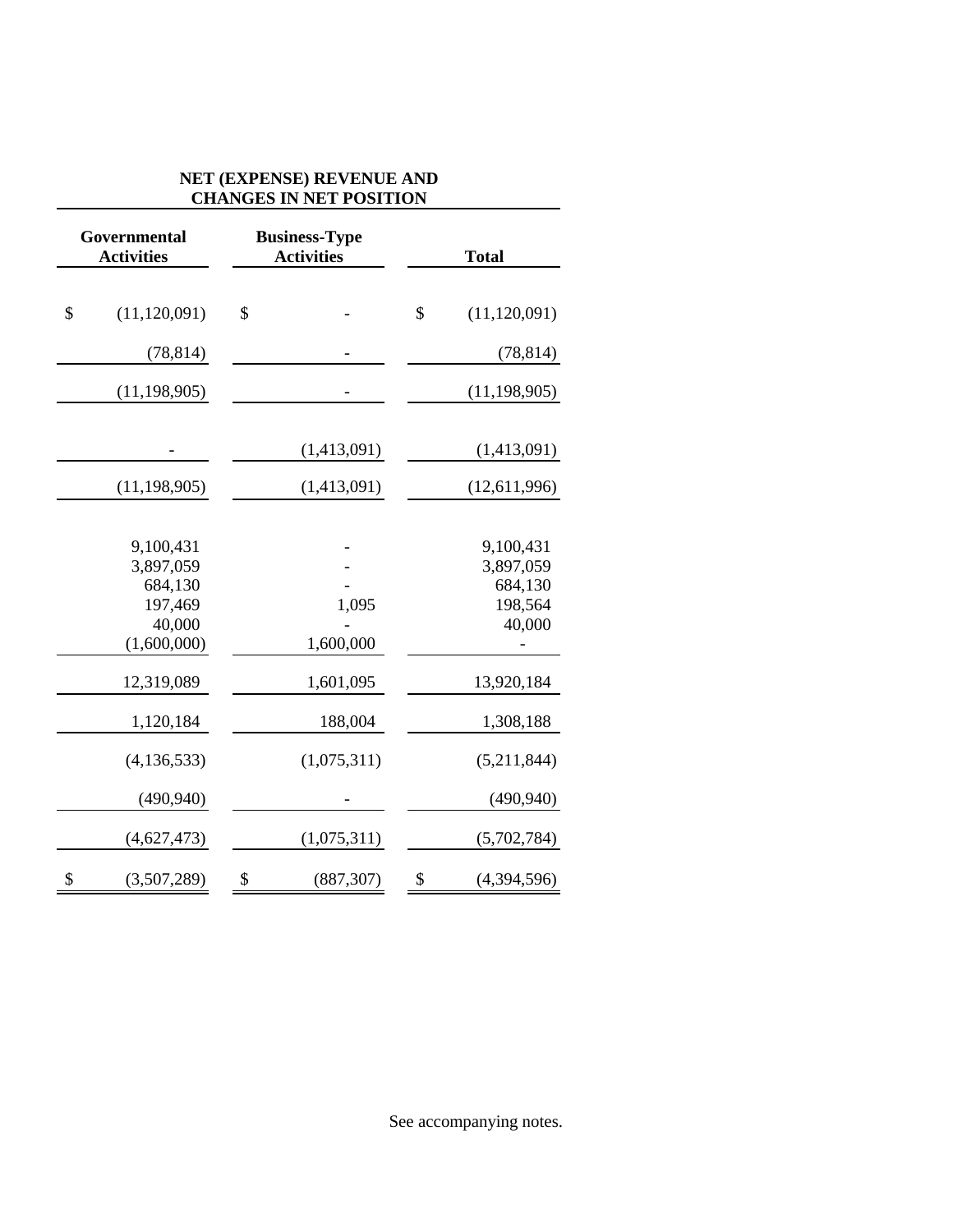## **NORTH LAKE TAHOE FIRE PROTECTION DISTRICT GOVERNMENTAL FUNDS BALANCE SHEET JUNE 30, 2019**

|                                                 |    | <b>General</b><br>Fund | <b>Debt</b><br><b>Service</b><br><b>Fund</b> |               | Capital<br>Projects<br>Fund |     | <b>Total</b><br>Governmental<br><b>Funds</b> |
|-------------------------------------------------|----|------------------------|----------------------------------------------|---------------|-----------------------------|-----|----------------------------------------------|
| <b>ASSETS</b>                                   |    |                        |                                              |               |                             |     |                                              |
| Cash and investments                            | S  | 9,839,549              | \$<br>500,988                                | $\mathcal{S}$ | 633,096                     | \$. | 10,973,633                                   |
| Accounts receivable                             |    | 359,518                |                                              |               |                             |     | 359,518                                      |
| Property taxes receivable                       |    | 40,104                 |                                              |               |                             |     | 40,104                                       |
| Due from other governments                      |    | 1,429,604              |                                              |               |                             |     | 1,429,604                                    |
| Prepaid expense                                 |    | 81,975                 |                                              |               |                             |     | 81,975                                       |
| <b>Total Assets</b>                             | \$ | 11,750,750             | \$<br>500,988                                | \$            | 633,096                     | S   | 12,884,834                                   |
| <b>LIABILITIES</b>                              |    |                        |                                              |               |                             |     |                                              |
| Accounts payable                                | \$ | 71,695                 | \$                                           | \$            | 5,343                       | \$  | 77,038                                       |
| <b>Accrued liabilities</b>                      |    | 527,032                |                                              |               |                             |     | 527,032                                      |
| <b>Total Liabilities</b>                        |    | 598,727                |                                              |               | 5,343                       |     | 604,070                                      |
| DEFERRED INFLOWS OF RESOURCES                   |    |                        |                                              |               |                             |     |                                              |
| Unavailable revenue - delinquent property taxes |    | 40,104                 |                                              |               |                             |     | 40,104                                       |
| Unavailable revenue - project reimbursements    |    | 196,986                |                                              |               |                             |     | 196,986                                      |
| Unavailable revenue - miscellaneous             |    | 39,029                 |                                              |               |                             |     | 39,029                                       |
| Unavailable revenue - mutual aid reimbursements |    | 20,060                 |                                              |               |                             |     | 20,060                                       |
| <b>Total Deferred Inflows of Resources</b>      |    | 296,179                |                                              |               |                             |     | 296,179                                      |
| <b>FUND BALANCES</b>                            |    |                        |                                              |               |                             |     |                                              |
| Nonspendable                                    |    | 81,975                 |                                              |               |                             |     | 81,975                                       |
| Restricted                                      |    |                        | 500,988                                      |               |                             |     | 500,988                                      |
| Committed                                       |    |                        |                                              |               | 627,753                     |     | 627,753                                      |
| Assigned                                        |    | 775,033                |                                              |               |                             |     | 775,033                                      |
| Unassigned                                      |    | 9,998,836              |                                              |               |                             |     | 9,998,836                                    |
| <b>Total Fund Balances</b>                      |    | 10,855,844             | 500,988                                      |               | 627,753                     |     | 11,984,585                                   |
| <b>Total Liabilities, Deferred Inflows</b>      |    |                        |                                              |               |                             |     |                                              |
| of Resources, and Fund Balances                 | \$ | 11,750,750             | \$<br>500,988                                | \$            | 633,096                     | S   | 12,884,834                                   |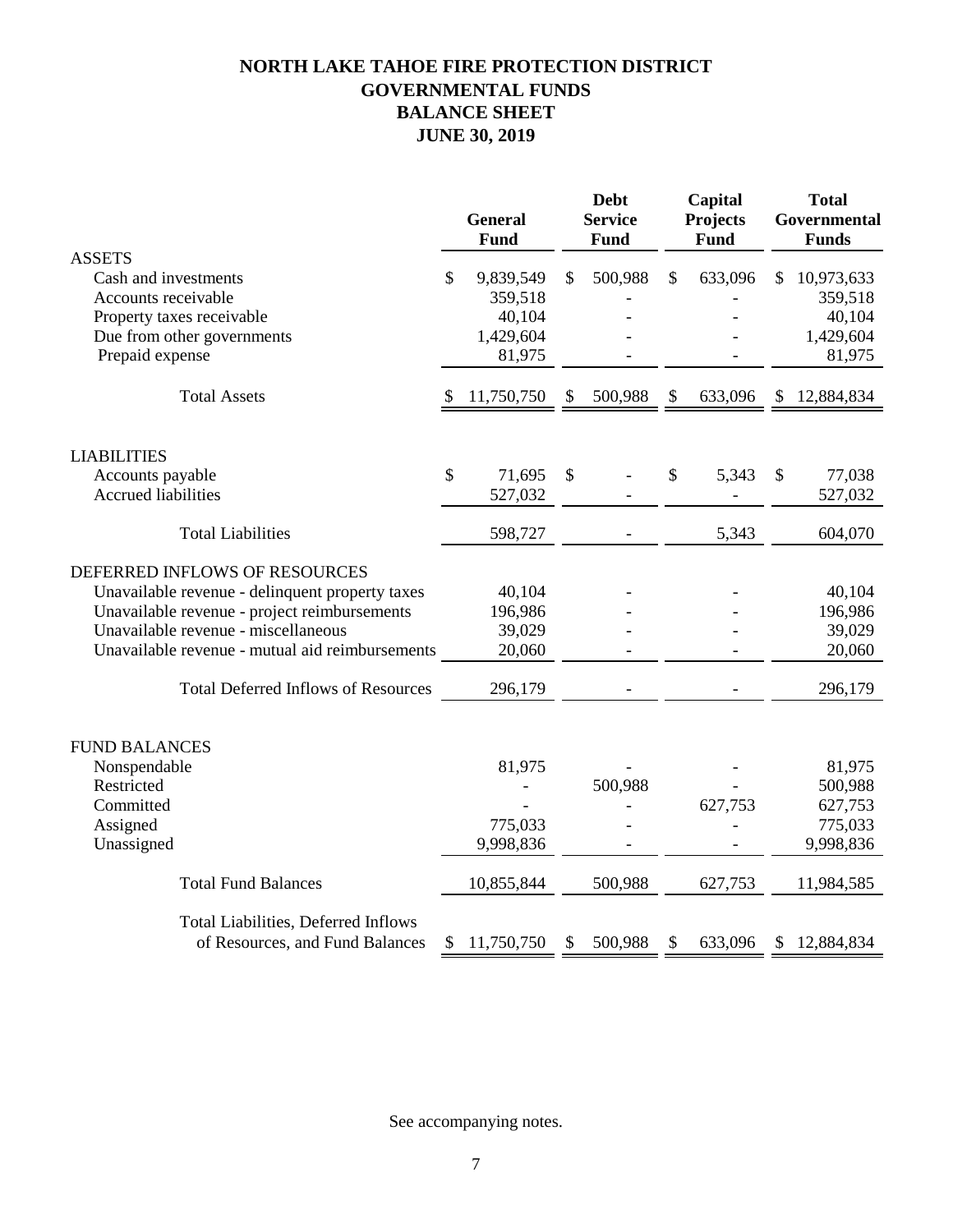## **NORTH LAKE TAHOE FIRE PROTECTION DISTRICT RECONCILIATION OF THE BALANCE SHEET TO THE TO THE STATEMENT OF NET POSITION - GOVERNMENTAL FUNDS JUNE 30, 2019**

| Amounts reported for governmental activities in the statement<br>of net position are different because:<br>Capital assets used in governmental activities are not<br>financial resources and, therefore, are not reported<br>in the governmental funds.<br>\$<br>Governmental capital assets<br>18,692,206<br>Less: Accumulated depreciation<br>(13,086,535)<br>5,605,671<br>Deferred outflows of resources is the consumption of net<br>position that applies to a future period and so is not<br>recognized as an outflow of resources until then.<br>Deferred outflow on funding escrow<br>118,895<br>Long-term liabilities, are not due and payable in the<br>current period and, therefore, are not reported in<br>the governmental funds.<br>Medium term financing payable<br>(530,000)<br>(1,831,000)<br>Bonds payable<br>Accrued interest<br>(4,778)<br>Net pension liability<br>(13, 561, 622)<br>Sales tax refund<br>(51, 828)<br>Compensated absences<br>(1,299,466)<br>Other postemployment benefits obligation<br>(6,458,210)<br>(23, 736, 904)<br>Deferred outflows and inflows of resources related to pensions<br>and other post-employment benefits are applicable to future<br>periods and, therefore, are not reported in the funds.<br>Deferred outflows of resources related to OPEB<br>884,010<br>Deferred inflows of resources related to OPEB<br>(881, 225)<br>Deferred outflows of resources related to pensions<br>3,111,687<br>Deferred inflows of resources related to pensions<br>(890, 187)<br>2,224,285<br>Deferred inflows of resources represent an acquisition of net position<br>that applies to a future period and will not be recognized as<br>an inflow of resources until that time by governmental funds.<br>Deferred inflows related to property taxes and reimbursements<br>296,179<br>(3,507,289) | Fund Balances - Governmental Funds     |  | \$<br>11,984,585 |
|-----------------------------------------------------------------------------------------------------------------------------------------------------------------------------------------------------------------------------------------------------------------------------------------------------------------------------------------------------------------------------------------------------------------------------------------------------------------------------------------------------------------------------------------------------------------------------------------------------------------------------------------------------------------------------------------------------------------------------------------------------------------------------------------------------------------------------------------------------------------------------------------------------------------------------------------------------------------------------------------------------------------------------------------------------------------------------------------------------------------------------------------------------------------------------------------------------------------------------------------------------------------------------------------------------------------------------------------------------------------------------------------------------------------------------------------------------------------------------------------------------------------------------------------------------------------------------------------------------------------------------------------------------------------------------------------------------------------------------------------------------------------------------------------------------------------------------------------------|----------------------------------------|--|------------------|
|                                                                                                                                                                                                                                                                                                                                                                                                                                                                                                                                                                                                                                                                                                                                                                                                                                                                                                                                                                                                                                                                                                                                                                                                                                                                                                                                                                                                                                                                                                                                                                                                                                                                                                                                                                                                                                               |                                        |  |                  |
|                                                                                                                                                                                                                                                                                                                                                                                                                                                                                                                                                                                                                                                                                                                                                                                                                                                                                                                                                                                                                                                                                                                                                                                                                                                                                                                                                                                                                                                                                                                                                                                                                                                                                                                                                                                                                                               |                                        |  |                  |
|                                                                                                                                                                                                                                                                                                                                                                                                                                                                                                                                                                                                                                                                                                                                                                                                                                                                                                                                                                                                                                                                                                                                                                                                                                                                                                                                                                                                                                                                                                                                                                                                                                                                                                                                                                                                                                               |                                        |  |                  |
|                                                                                                                                                                                                                                                                                                                                                                                                                                                                                                                                                                                                                                                                                                                                                                                                                                                                                                                                                                                                                                                                                                                                                                                                                                                                                                                                                                                                                                                                                                                                                                                                                                                                                                                                                                                                                                               |                                        |  |                  |
|                                                                                                                                                                                                                                                                                                                                                                                                                                                                                                                                                                                                                                                                                                                                                                                                                                                                                                                                                                                                                                                                                                                                                                                                                                                                                                                                                                                                                                                                                                                                                                                                                                                                                                                                                                                                                                               |                                        |  |                  |
|                                                                                                                                                                                                                                                                                                                                                                                                                                                                                                                                                                                                                                                                                                                                                                                                                                                                                                                                                                                                                                                                                                                                                                                                                                                                                                                                                                                                                                                                                                                                                                                                                                                                                                                                                                                                                                               |                                        |  |                  |
|                                                                                                                                                                                                                                                                                                                                                                                                                                                                                                                                                                                                                                                                                                                                                                                                                                                                                                                                                                                                                                                                                                                                                                                                                                                                                                                                                                                                                                                                                                                                                                                                                                                                                                                                                                                                                                               |                                        |  |                  |
|                                                                                                                                                                                                                                                                                                                                                                                                                                                                                                                                                                                                                                                                                                                                                                                                                                                                                                                                                                                                                                                                                                                                                                                                                                                                                                                                                                                                                                                                                                                                                                                                                                                                                                                                                                                                                                               |                                        |  |                  |
|                                                                                                                                                                                                                                                                                                                                                                                                                                                                                                                                                                                                                                                                                                                                                                                                                                                                                                                                                                                                                                                                                                                                                                                                                                                                                                                                                                                                                                                                                                                                                                                                                                                                                                                                                                                                                                               |                                        |  |                  |
|                                                                                                                                                                                                                                                                                                                                                                                                                                                                                                                                                                                                                                                                                                                                                                                                                                                                                                                                                                                                                                                                                                                                                                                                                                                                                                                                                                                                                                                                                                                                                                                                                                                                                                                                                                                                                                               |                                        |  |                  |
|                                                                                                                                                                                                                                                                                                                                                                                                                                                                                                                                                                                                                                                                                                                                                                                                                                                                                                                                                                                                                                                                                                                                                                                                                                                                                                                                                                                                                                                                                                                                                                                                                                                                                                                                                                                                                                               |                                        |  |                  |
|                                                                                                                                                                                                                                                                                                                                                                                                                                                                                                                                                                                                                                                                                                                                                                                                                                                                                                                                                                                                                                                                                                                                                                                                                                                                                                                                                                                                                                                                                                                                                                                                                                                                                                                                                                                                                                               |                                        |  |                  |
|                                                                                                                                                                                                                                                                                                                                                                                                                                                                                                                                                                                                                                                                                                                                                                                                                                                                                                                                                                                                                                                                                                                                                                                                                                                                                                                                                                                                                                                                                                                                                                                                                                                                                                                                                                                                                                               |                                        |  |                  |
|                                                                                                                                                                                                                                                                                                                                                                                                                                                                                                                                                                                                                                                                                                                                                                                                                                                                                                                                                                                                                                                                                                                                                                                                                                                                                                                                                                                                                                                                                                                                                                                                                                                                                                                                                                                                                                               |                                        |  |                  |
|                                                                                                                                                                                                                                                                                                                                                                                                                                                                                                                                                                                                                                                                                                                                                                                                                                                                                                                                                                                                                                                                                                                                                                                                                                                                                                                                                                                                                                                                                                                                                                                                                                                                                                                                                                                                                                               |                                        |  |                  |
|                                                                                                                                                                                                                                                                                                                                                                                                                                                                                                                                                                                                                                                                                                                                                                                                                                                                                                                                                                                                                                                                                                                                                                                                                                                                                                                                                                                                                                                                                                                                                                                                                                                                                                                                                                                                                                               |                                        |  |                  |
|                                                                                                                                                                                                                                                                                                                                                                                                                                                                                                                                                                                                                                                                                                                                                                                                                                                                                                                                                                                                                                                                                                                                                                                                                                                                                                                                                                                                                                                                                                                                                                                                                                                                                                                                                                                                                                               |                                        |  |                  |
|                                                                                                                                                                                                                                                                                                                                                                                                                                                                                                                                                                                                                                                                                                                                                                                                                                                                                                                                                                                                                                                                                                                                                                                                                                                                                                                                                                                                                                                                                                                                                                                                                                                                                                                                                                                                                                               |                                        |  |                  |
|                                                                                                                                                                                                                                                                                                                                                                                                                                                                                                                                                                                                                                                                                                                                                                                                                                                                                                                                                                                                                                                                                                                                                                                                                                                                                                                                                                                                                                                                                                                                                                                                                                                                                                                                                                                                                                               |                                        |  |                  |
|                                                                                                                                                                                                                                                                                                                                                                                                                                                                                                                                                                                                                                                                                                                                                                                                                                                                                                                                                                                                                                                                                                                                                                                                                                                                                                                                                                                                                                                                                                                                                                                                                                                                                                                                                                                                                                               |                                        |  |                  |
|                                                                                                                                                                                                                                                                                                                                                                                                                                                                                                                                                                                                                                                                                                                                                                                                                                                                                                                                                                                                                                                                                                                                                                                                                                                                                                                                                                                                                                                                                                                                                                                                                                                                                                                                                                                                                                               |                                        |  |                  |
|                                                                                                                                                                                                                                                                                                                                                                                                                                                                                                                                                                                                                                                                                                                                                                                                                                                                                                                                                                                                                                                                                                                                                                                                                                                                                                                                                                                                                                                                                                                                                                                                                                                                                                                                                                                                                                               |                                        |  |                  |
|                                                                                                                                                                                                                                                                                                                                                                                                                                                                                                                                                                                                                                                                                                                                                                                                                                                                                                                                                                                                                                                                                                                                                                                                                                                                                                                                                                                                                                                                                                                                                                                                                                                                                                                                                                                                                                               |                                        |  |                  |
|                                                                                                                                                                                                                                                                                                                                                                                                                                                                                                                                                                                                                                                                                                                                                                                                                                                                                                                                                                                                                                                                                                                                                                                                                                                                                                                                                                                                                                                                                                                                                                                                                                                                                                                                                                                                                                               |                                        |  |                  |
|                                                                                                                                                                                                                                                                                                                                                                                                                                                                                                                                                                                                                                                                                                                                                                                                                                                                                                                                                                                                                                                                                                                                                                                                                                                                                                                                                                                                                                                                                                                                                                                                                                                                                                                                                                                                                                               |                                        |  |                  |
|                                                                                                                                                                                                                                                                                                                                                                                                                                                                                                                                                                                                                                                                                                                                                                                                                                                                                                                                                                                                                                                                                                                                                                                                                                                                                                                                                                                                                                                                                                                                                                                                                                                                                                                                                                                                                                               |                                        |  |                  |
|                                                                                                                                                                                                                                                                                                                                                                                                                                                                                                                                                                                                                                                                                                                                                                                                                                                                                                                                                                                                                                                                                                                                                                                                                                                                                                                                                                                                                                                                                                                                                                                                                                                                                                                                                                                                                                               |                                        |  |                  |
|                                                                                                                                                                                                                                                                                                                                                                                                                                                                                                                                                                                                                                                                                                                                                                                                                                                                                                                                                                                                                                                                                                                                                                                                                                                                                                                                                                                                                                                                                                                                                                                                                                                                                                                                                                                                                                               |                                        |  |                  |
|                                                                                                                                                                                                                                                                                                                                                                                                                                                                                                                                                                                                                                                                                                                                                                                                                                                                                                                                                                                                                                                                                                                                                                                                                                                                                                                                                                                                                                                                                                                                                                                                                                                                                                                                                                                                                                               |                                        |  |                  |
|                                                                                                                                                                                                                                                                                                                                                                                                                                                                                                                                                                                                                                                                                                                                                                                                                                                                                                                                                                                                                                                                                                                                                                                                                                                                                                                                                                                                                                                                                                                                                                                                                                                                                                                                                                                                                                               |                                        |  |                  |
|                                                                                                                                                                                                                                                                                                                                                                                                                                                                                                                                                                                                                                                                                                                                                                                                                                                                                                                                                                                                                                                                                                                                                                                                                                                                                                                                                                                                                                                                                                                                                                                                                                                                                                                                                                                                                                               |                                        |  |                  |
|                                                                                                                                                                                                                                                                                                                                                                                                                                                                                                                                                                                                                                                                                                                                                                                                                                                                                                                                                                                                                                                                                                                                                                                                                                                                                                                                                                                                                                                                                                                                                                                                                                                                                                                                                                                                                                               |                                        |  |                  |
|                                                                                                                                                                                                                                                                                                                                                                                                                                                                                                                                                                                                                                                                                                                                                                                                                                                                                                                                                                                                                                                                                                                                                                                                                                                                                                                                                                                                                                                                                                                                                                                                                                                                                                                                                                                                                                               |                                        |  |                  |
|                                                                                                                                                                                                                                                                                                                                                                                                                                                                                                                                                                                                                                                                                                                                                                                                                                                                                                                                                                                                                                                                                                                                                                                                                                                                                                                                                                                                                                                                                                                                                                                                                                                                                                                                                                                                                                               |                                        |  |                  |
|                                                                                                                                                                                                                                                                                                                                                                                                                                                                                                                                                                                                                                                                                                                                                                                                                                                                                                                                                                                                                                                                                                                                                                                                                                                                                                                                                                                                                                                                                                                                                                                                                                                                                                                                                                                                                                               |                                        |  |                  |
|                                                                                                                                                                                                                                                                                                                                                                                                                                                                                                                                                                                                                                                                                                                                                                                                                                                                                                                                                                                                                                                                                                                                                                                                                                                                                                                                                                                                                                                                                                                                                                                                                                                                                                                                                                                                                                               | Net Position - Governmental Activities |  |                  |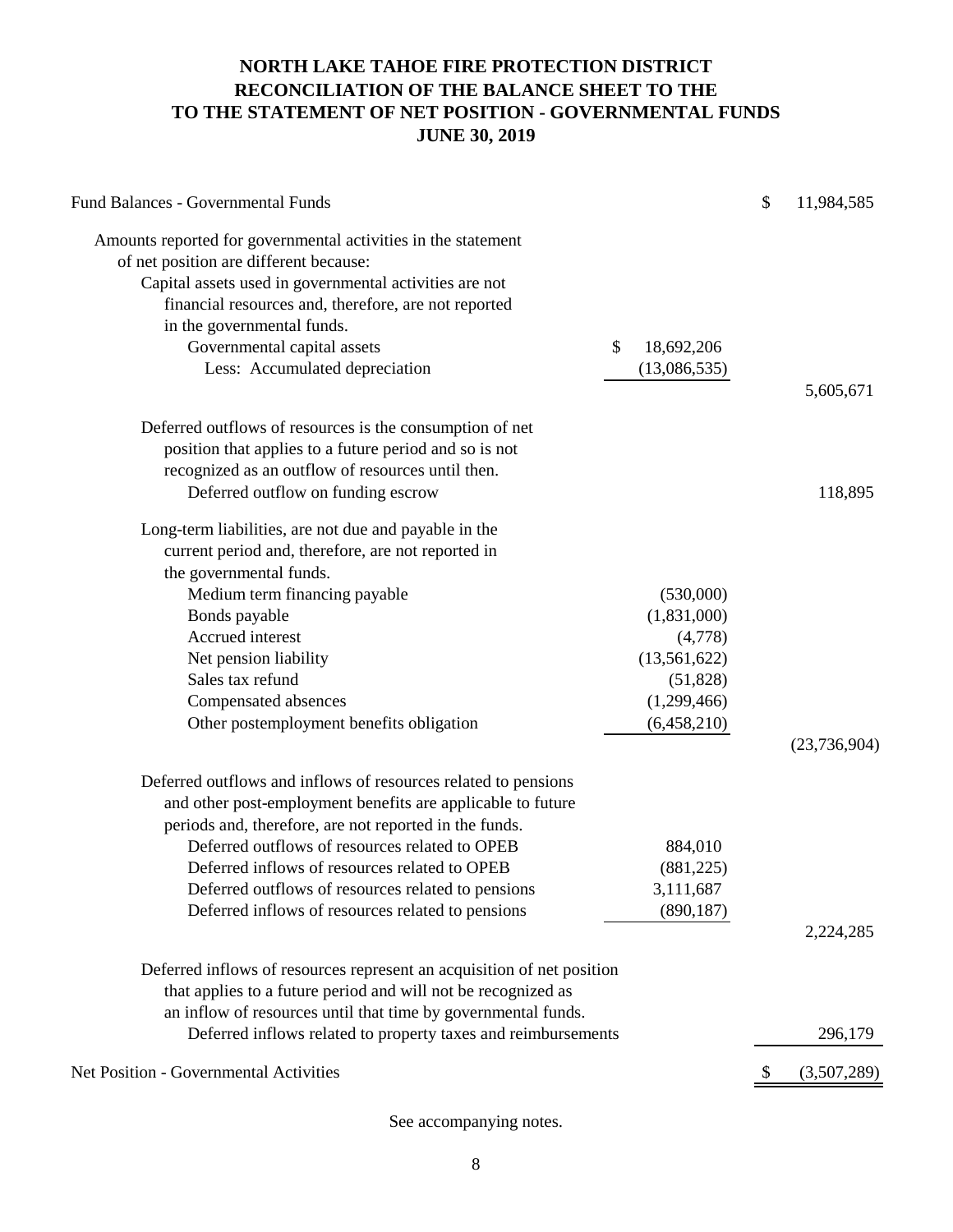## **NORTH LAKE TAHOE FIRE PROTECTION DISTRICT STATEMENT OF REVENUES, EXPENDITURES AND FOR THE YEAR ENDED JUNE 30, 2019 CHANGES IN FUND BALANCES - GOVERNMENTAL FUNDS**

|                                             | <b>General</b><br><b>Fund</b> | <b>Debt</b><br><b>Service</b><br>Fund | Capital<br><b>Projects</b><br>Fund | <b>Total</b><br>Governmental<br><b>Funds</b> |
|---------------------------------------------|-------------------------------|---------------------------------------|------------------------------------|----------------------------------------------|
| <b>REVENUES</b>                             |                               |                                       |                                    |                                              |
| Taxes                                       | \$<br>9,121,615               | \$                                    | \$                                 | \$<br>9,121,615                              |
| Intergovernmental                           | 5,029,882                     |                                       |                                    | 5,029,882                                    |
| Miscellaneous                               | 2,937,712                     |                                       | 40,000                             | 2,977,712                                    |
| <b>Total Revenues</b>                       | 17,089,209                    |                                       | 40,000                             | 17,129,209                                   |
| <b>EXPENDITURES</b>                         |                               |                                       |                                    |                                              |
| Current:                                    |                               |                                       |                                    |                                              |
| Public safety                               | 13,793,790                    |                                       |                                    | 13,793,790                                   |
| Capital outlay                              |                               |                                       | 160,575                            | 160,575                                      |
| Debt service:                               |                               |                                       |                                    |                                              |
| Principal                                   |                               | 436,000                               |                                    | 436,000                                      |
| Interest                                    |                               | 66,585                                |                                    | 66,585                                       |
| <b>Total Expenditures</b>                   | 13,793,790                    | 502,585                               | 160,575                            | 14,456,950                                   |
| Excess (Deficiency) of Revenues             |                               |                                       |                                    |                                              |
| over (under) Expenditures                   | 3,295,419                     | (502, 585)                            | (120, 575)                         | 2,672,259                                    |
| OTHER FINANCING SOURCES (USES)              |                               |                                       |                                    |                                              |
| Sale of assets                              |                               |                                       | 888                                | 888                                          |
| Transfers:                                  |                               |                                       |                                    |                                              |
| Transfers in                                |                               | 1,003,573                             | 565,324                            | 1,568,897                                    |
| Transfers out                               | (3,168,897)                   |                                       |                                    | (3,168,897)                                  |
| <b>Total Other Financing Sources (Uses)</b> | (3,168,897)                   | 1,003,573                             | 566,212                            | (1,599,112)                                  |
| Net Change in Fund Balances                 | 126,522                       | 500,988                               | 445,637                            | 1,073,147                                    |
| FUND BALANCES, BEGINNING OF                 |                               |                                       |                                    |                                              |
| <b>YEAR</b>                                 | 10,729,322                    |                                       | 182,116                            | 10,911,438                                   |
| FUND BALANCES, END OF YEAR                  | \$<br>10,855,844              | \$<br>500,988                         | \$<br>627,753                      | \$<br>11,984,585                             |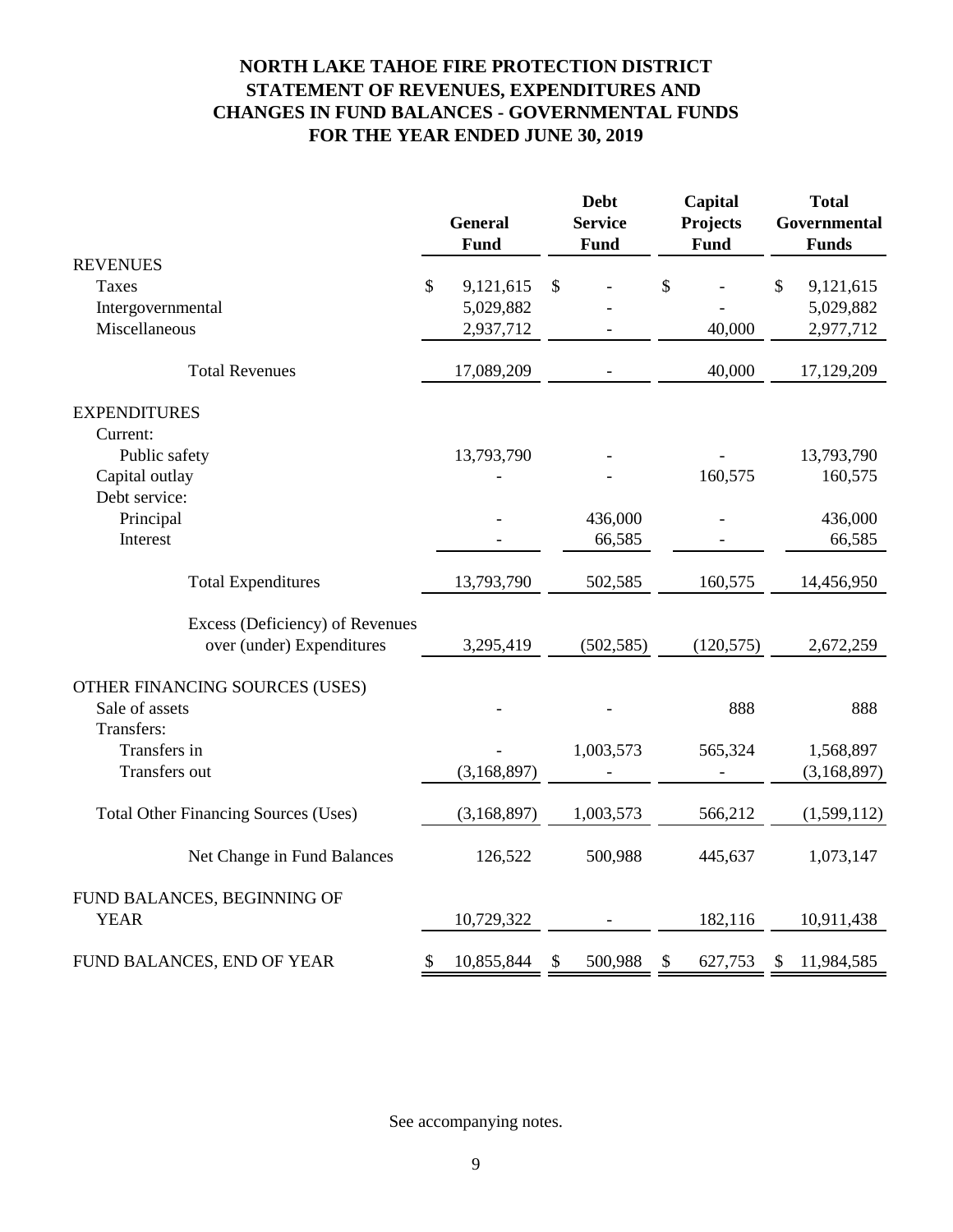## **FOR THE YEAR ENDED JUNE 30, 2019 NORTH LAKE TAHOE FIRE PROTECTION DISTRICT RECONCILIATION OF THE STATEMENT OF REVENUES, EXPENDITURES AND CHANGES IN FUND BALANCES TO THE STATEMENT OF ACTIVITIES - GOVERNMENTAL FUNDS**

| Net Change in Fund Balances - Governmental Funds                                                                                                                                                                                                                                                                                                                                                                                                                                                  |                             | \$            | 1,073,147 |
|---------------------------------------------------------------------------------------------------------------------------------------------------------------------------------------------------------------------------------------------------------------------------------------------------------------------------------------------------------------------------------------------------------------------------------------------------------------------------------------------------|-----------------------------|---------------|-----------|
| Amounts reported for governmental activities in the statement of activities are different because:<br>Governmental funds report capital outlays as expenditures and the proceeds<br>from the sale of assets as other financing sources. However, in the<br>statement of activities, the cost of those assets is depreciated over their<br>estimated useful lives and only the gain or loss is recorded when assets<br>are sold.<br>Additions to capital assets<br>Less: Current year depreciation | \$<br>160,575<br>(573, 077) |               |           |
|                                                                                                                                                                                                                                                                                                                                                                                                                                                                                                   |                             |               | (412,502) |
| In the Statement of Activities, the gain or loss on the disposal of capital assets<br>is reported. In the governmental funds, the gain or loss is not reported.<br>Thus, the change in net position differs from the change in fund balances by                                                                                                                                                                                                                                                   |                             |               |           |
| the cost of the assets sold less the balance in accumulated depreciation.                                                                                                                                                                                                                                                                                                                                                                                                                         |                             |               | (1,425)   |
| Revenues in the statement of activities that do not provide current financial                                                                                                                                                                                                                                                                                                                                                                                                                     |                             |               |           |
| resources are not reported as revenues in governmental funds.                                                                                                                                                                                                                                                                                                                                                                                                                                     |                             |               |           |
| Change in deferred inflows of resources                                                                                                                                                                                                                                                                                                                                                                                                                                                           |                             |               | (167,908) |
| Bond proceeds provide current financial resources to governmental funds.<br>Repayments of debt principal is an expenditure in the governmental funds,<br>but the repayment reduces long-term liabilities in the Statement of Net<br>Position. This is the amount by which debt issued exceeded repayments.                                                                                                                                                                                        |                             |               |           |
| Change in accrued interest                                                                                                                                                                                                                                                                                                                                                                                                                                                                        | 9,388                       |               |           |
| Principal payments                                                                                                                                                                                                                                                                                                                                                                                                                                                                                | 436,000                     |               |           |
|                                                                                                                                                                                                                                                                                                                                                                                                                                                                                                   |                             |               | 445,388   |
| Some expenses reported in the Statement of Activities do not require the use<br>of current financial resources and, therefore, are not reported as<br>expenditures in governmental funds.                                                                                                                                                                                                                                                                                                         |                             |               |           |
| Change in long-term compensated absences                                                                                                                                                                                                                                                                                                                                                                                                                                                          | (54, 352)                   |               |           |
| Change in sales tax refund                                                                                                                                                                                                                                                                                                                                                                                                                                                                        | 103,656                     |               |           |
| Change in deferred outflows                                                                                                                                                                                                                                                                                                                                                                                                                                                                       | (21, 617)                   |               |           |
|                                                                                                                                                                                                                                                                                                                                                                                                                                                                                                   |                             |               | 27,687    |
| Governmental funds report the District PERS and OPEB contributions as<br>expenditures. However, in the Statement of Activities, the cost of pension<br>and other post-employment benefits earned is reported as pension or<br>OPEB expense.                                                                                                                                                                                                                                                       |                             |               |           |
| Change in net OPEB liability                                                                                                                                                                                                                                                                                                                                                                                                                                                                      | (39,053)                    |               |           |
| Change in deferred outflows of resources - OPEB related                                                                                                                                                                                                                                                                                                                                                                                                                                           | 1,179,968                   |               |           |
| Change in deferred inflows of resources - OPEB related                                                                                                                                                                                                                                                                                                                                                                                                                                            | (849, 372)                  |               |           |
| <b>District PERS contributions</b>                                                                                                                                                                                                                                                                                                                                                                                                                                                                | 992,683                     |               |           |
| District pension expense                                                                                                                                                                                                                                                                                                                                                                                                                                                                          | (1,128,429)                 |               |           |
|                                                                                                                                                                                                                                                                                                                                                                                                                                                                                                   |                             |               | 155,797   |
| Change in Net Position of Governmental Activities                                                                                                                                                                                                                                                                                                                                                                                                                                                 |                             | $\frac{1}{2}$ | 1,120,184 |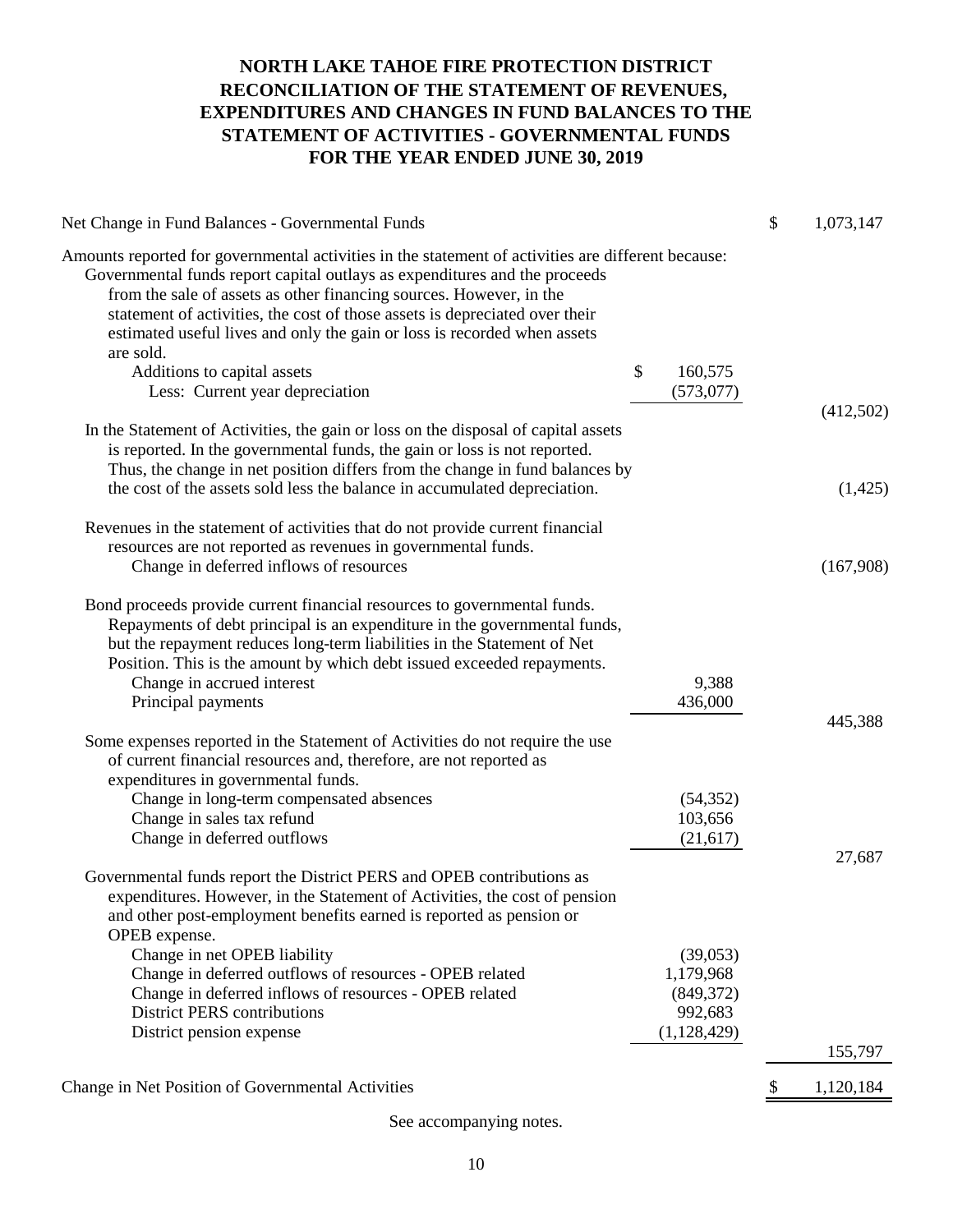## **JUNE 30, 2019 PROPRIETARY FUND STATEMENT OF NET POSITION AMBULANCE FUND NORTH LAKE TAHOE FIRE PROTECTION DISTRICT**

|                                                     | <b>Business-Type</b><br><b>Activities</b><br><b>Enterprise Fund</b> |
|-----------------------------------------------------|---------------------------------------------------------------------|
| <b>ASSETS</b>                                       |                                                                     |
| <b>Current Assets:</b>                              |                                                                     |
| Cash and investments                                | \$<br>270,028                                                       |
| Accounts receivable, net                            | 248,050                                                             |
| Prepaid expense                                     | 44,591                                                              |
| <b>Total Current Assets</b>                         | 562,669                                                             |
| <b>Noncurrent Assets:</b>                           |                                                                     |
| Capital assets, not being depreciated               | 30,588                                                              |
| Capital assets, being depreciated, net              | 950,863                                                             |
| <b>Total Noncurrent Assets</b>                      | 981,451                                                             |
| Deferred Outflows of Resources                      |                                                                     |
| Net pension - related amounts                       | 487,380                                                             |
| <b>LIABILITIES</b>                                  |                                                                     |
| <b>Current Liabilities:</b>                         |                                                                     |
| Accounts payable                                    | 17,744                                                              |
| Accrued salaries and benefits                       | 55,382                                                              |
| Compensated absences                                | 57,663                                                              |
| <b>Total Current Liabilities</b>                    | 130,789                                                             |
| Noncurrent Liabilities:                             |                                                                     |
| Net pension liability                               | 2,629,195                                                           |
| Compensated absences                                | 19,394                                                              |
| <b>Total Non-Current Liabilities</b>                | 2,648,589                                                           |
| Deferred Inflows of Resources                       |                                                                     |
| Net pension - related amounts                       | 139,429                                                             |
| Total Liabilities and Deferred Inflows of Resources | 2,918,807                                                           |
| <b>NET POSITION</b>                                 |                                                                     |
| Net investment in capital assets                    | 981,451                                                             |
| Unrestricted                                        | (1,868,758)                                                         |
| <b>Total Net Position</b>                           | \$<br>(887, 307)                                                    |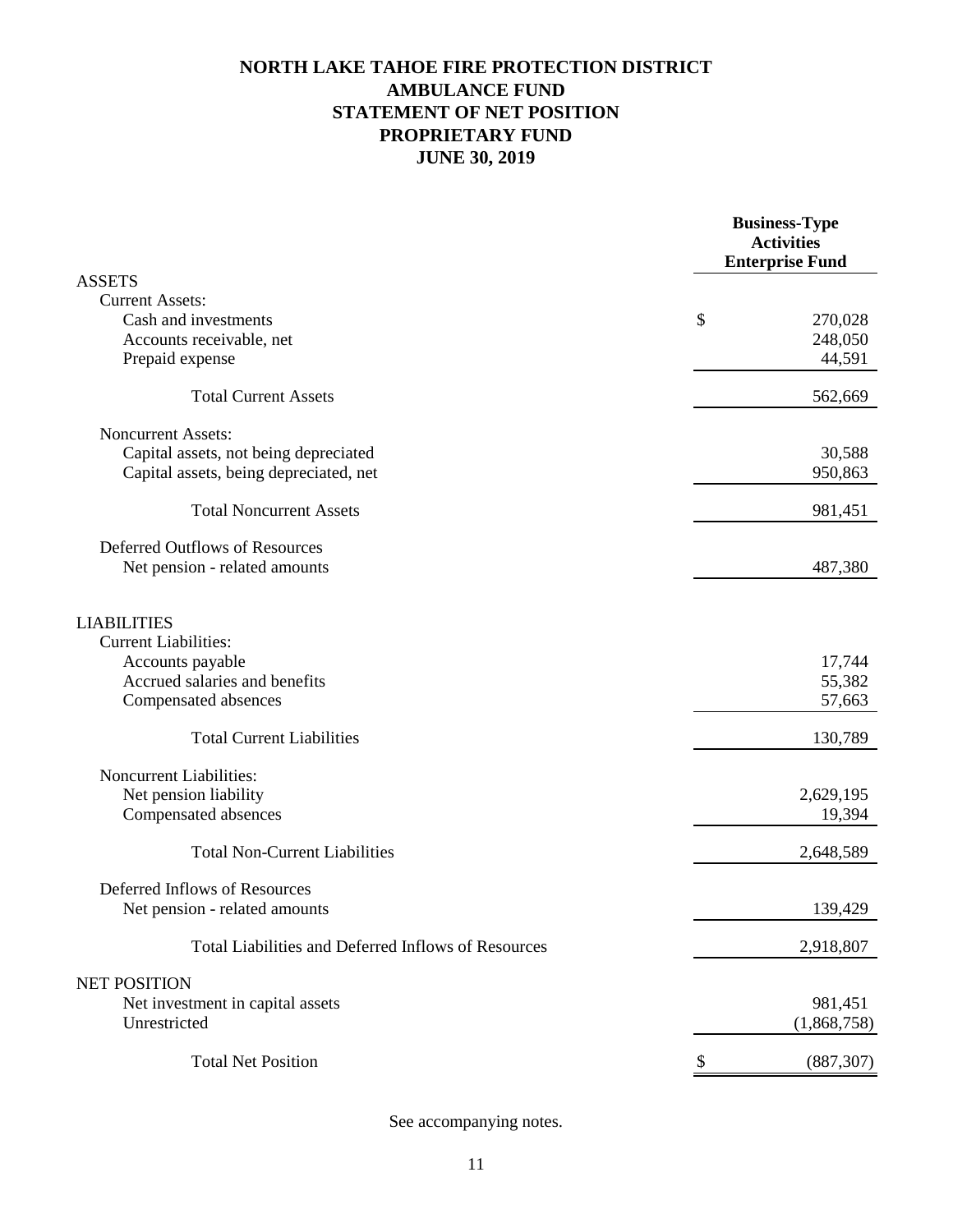## **NORTH LAKE TAHOE FIRE PROTECTION DISTRICT AMBULANCE FUND STATEMENT OF REVENUES, EXPENSES AND CHANGES IN NET POSITION PROPRIETARY FUND FOR THE YEAR ENDED JUNE 30, 2019**

|                                    | <b>Business-Type</b><br><b>Activities</b><br><b>Enterprise Fund</b> |
|------------------------------------|---------------------------------------------------------------------|
| <b>OPERATING REVENUES</b>          |                                                                     |
| Ambulance fees, net of bad debt    | \$<br>605,457                                                       |
| Paramedic education                | 61,523                                                              |
| Ground emergency medical transport | 70,484                                                              |
| <b>Total Operating Revenues</b>    | 737,464                                                             |
| <b>OPERATING EXPENSES</b>          |                                                                     |
| Salaries and wages                 | 868,507                                                             |
| Employee benefits                  | 578,917                                                             |
| Services and supplies              | 516,083                                                             |
| Depreciation                       | 187,048                                                             |
| <b>Total Operating Expenses</b>    | 2,150,555                                                           |
| Operating Income (Loss)            | (1,413,091)                                                         |
| NONOPERATING REVENUES              |                                                                     |
| Interest revenue                   | 1,095                                                               |
| Income (Loss) before Transfers     | (1,411,996)                                                         |
| <b>TRANSFERS</b>                   |                                                                     |
| Transfers in                       | 1,600,000                                                           |
| Changes in Net Position            | 188,004                                                             |
| NET POSITION, BEGINNING OF YEAR    | (1,075,311)                                                         |
| NET POSITION, END OF YEAR          | \$<br>(887, 307)                                                    |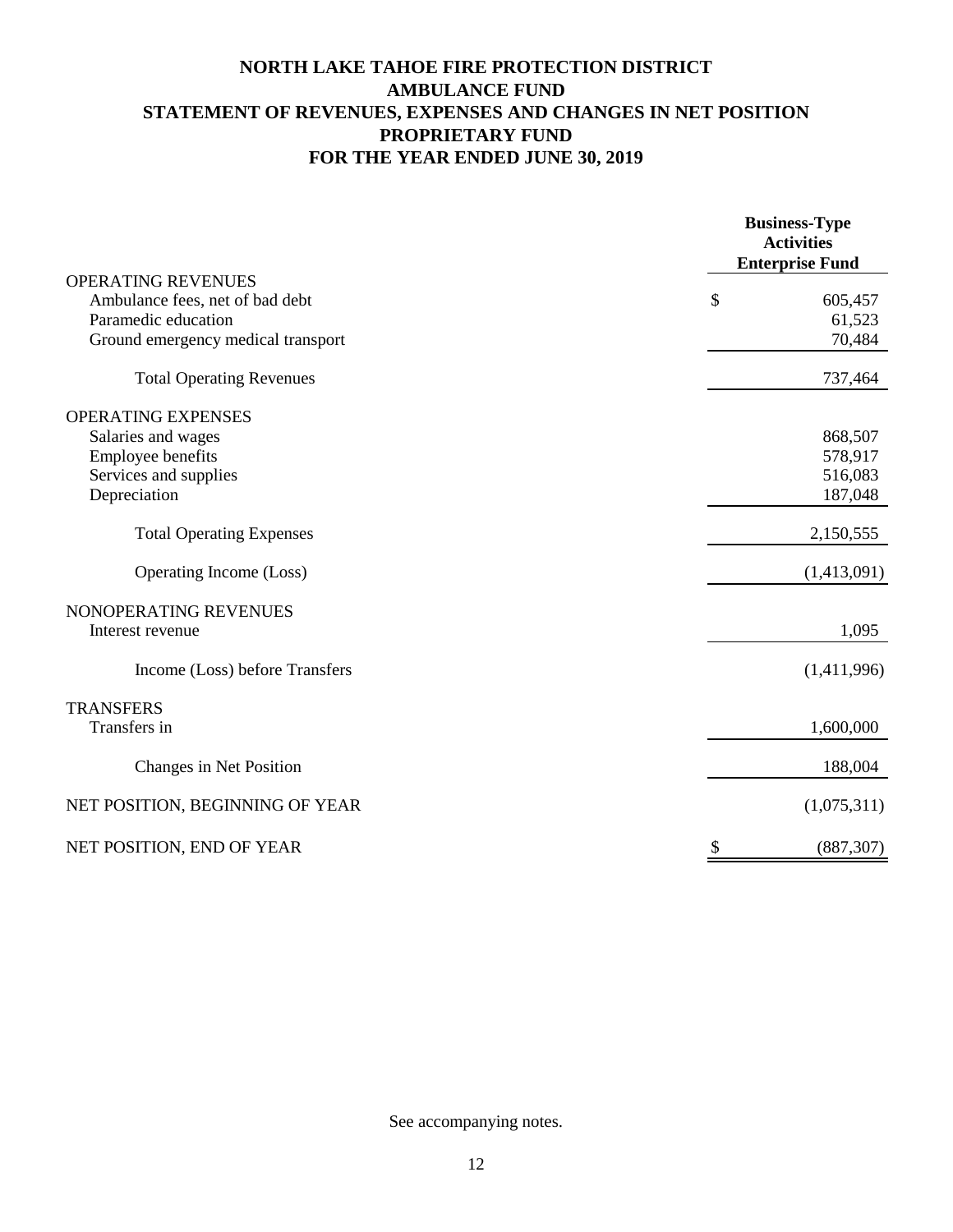## **NORTH LAKE TAHOE FIRE PROTECTION DISTRICT AMBULANCE FUND STATEMENT OF CASH FLOWS PROPRIETARY FUND FOR THE YEAR ENDED JUNE 30, 2019**

|                                                                                             |                           | <b>Business-Type</b><br><b>Activities</b><br><b>Enterprise Fund</b> |
|---------------------------------------------------------------------------------------------|---------------------------|---------------------------------------------------------------------|
| CASH FLOWS FROM OPERATING ACTIVITIES                                                        |                           |                                                                     |
| Cash received from patients                                                                 | $\mathcal{S}$             | 599,813                                                             |
| Cash received from others                                                                   |                           | 132,007                                                             |
| Cash payments for salaries and benefits                                                     |                           | (1,443,024)                                                         |
| Cash payments for services and supplies                                                     |                           | (516,993)                                                           |
| Net Cash Provided (Used) by Operating Activities                                            |                           | (1,228,197)                                                         |
| CASH FLOWS FROM NONCAPITAL FINANCING ACTIVITIES<br>Transfers from other funds               |                           | 1,600,000                                                           |
| CASH FLOWS FROM CAPITAL AND RELATED FINANCING ACTIVITIES<br>Acquisition of capital assets   |                           | (267, 747)                                                          |
| CASH FLOWS FROM INVESTING ACTIVITIES<br>Interest on investments                             |                           | 1,095                                                               |
| Net Increase (Decrease) in Cash and Cash Equivalents                                        |                           | 105,151                                                             |
| CASH AND CASH EQUIVALENTS, BEGINNING OF YEAR                                                |                           | 164,877                                                             |
| CASH AND CASH EQUIVALENTS, END OF YEAR                                                      | \$                        | 270,028                                                             |
| RECONCILIATION OF OPERATING INCOME (LOSS)                                                   |                           |                                                                     |
| TO NET CASH PROVIDED (USED) BY OPERATING ACTIVITIES                                         |                           |                                                                     |
| Operating income (loss)                                                                     | $\boldsymbol{\mathsf{S}}$ | (1,413,091)                                                         |
| Adjustments to reconcile operating income (loss) to                                         |                           |                                                                     |
| net cash provided (used) by operating activities:                                           |                           |                                                                     |
| Depreciation expense                                                                        |                           | 187,048                                                             |
| (Increase) decrease in accounts receivable                                                  |                           | (5,644)                                                             |
| (Increase) decrease in prepaid expense                                                      |                           | 13,050                                                              |
| Increase (decrease) in accounts payable                                                     |                           | (13,960)                                                            |
| Increase (decrease) in accrued salaries and benefits                                        |                           | (17, 827)<br>21,261                                                 |
| Increase (decrease) in pension related items<br>Increase (decrease) in compensated absences |                           | 966                                                                 |
| <b>Total Adjustments</b>                                                                    |                           | 184,894                                                             |
| Net Cash Provided (Used) by Operating Activities                                            | \$                        | (1,228,197)                                                         |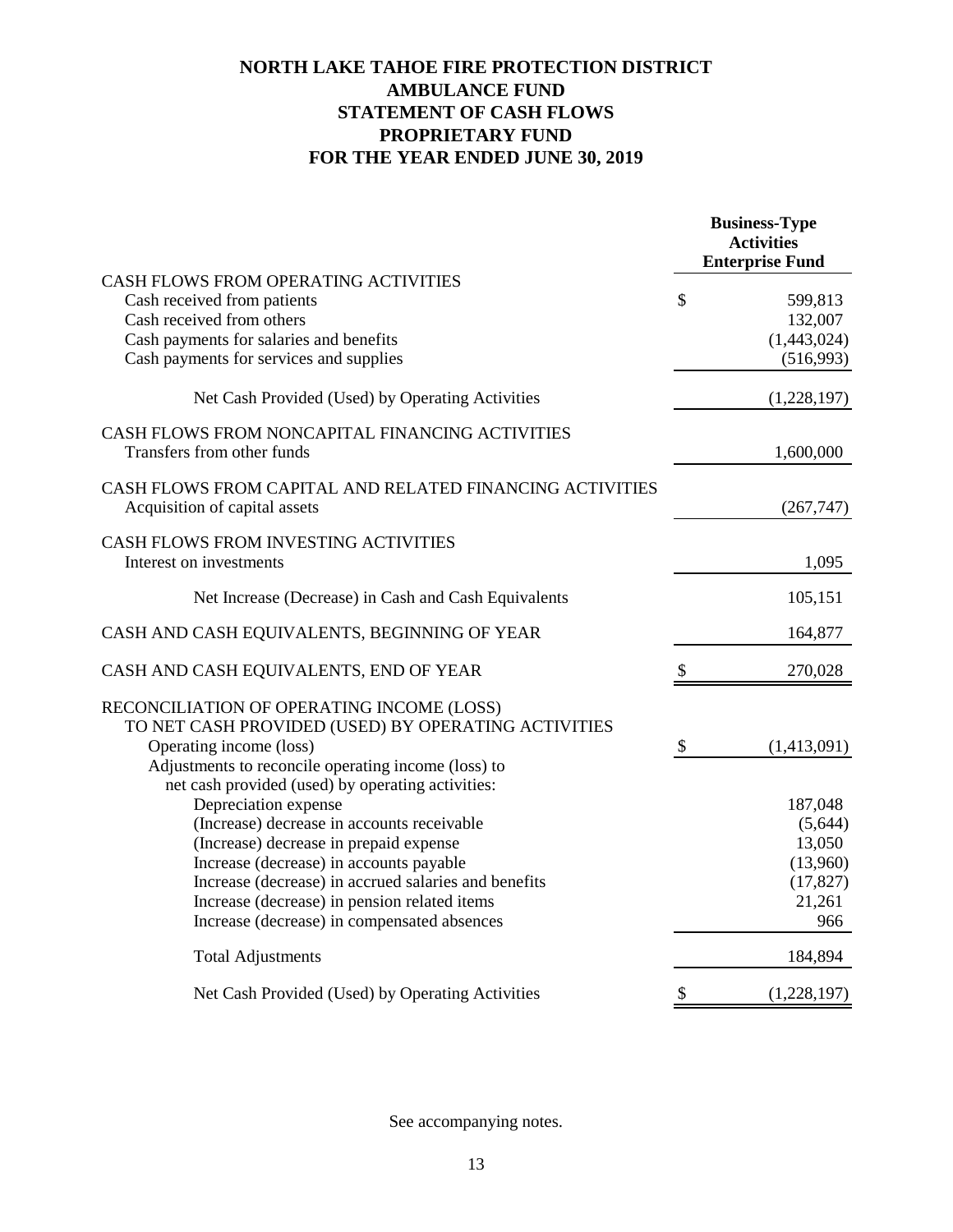### **NOTE 1 – Summary of Significant Accounting Policies:**

#### Reporting Entity:

North Lake Tahoe Fire Protection District (District) is a municipality of the State of Nevada located in Washoe County, Nevada. The District is under the direct jurisdiction of the Board of Directors of North Lake Tahoe Fire Protection District.

#### Accounting Changes

As of July 1, 2018, the District adopted GASB Statement No. 83, "*Certain Asset Retirement Obligations."* The implementation of this standard is to address accounting and financial reporting for certain asset retirement obligations (AROs). An ARO is a legally enforceable liability associated with the retirement of a tangible capital asset. A government has a legal obligation to perform future asset retirement activities related to its tangible capital assets should the asset be recognized as a liability. The District did not recognize any AROs during the year.

As of July 1, 2018, the District adopted GASB Statement No. 88, *"Certain Disclosures Related to Debt, including Direct Borrowings and Direct Placements."* The implementation of this standard improves the information that is disclosed in notes to government financial statements related to debt, including direct borrowings and direct placements. It also clarifies which liabilities governments should include when disclosing information related to debt. The new disclosures are in Note 7.

### Government-Wide and Fund Financial Statements:

The government-wide financial statements (Statement of Net Position and the Statement of Activities) report information about the activities of the District. For the most part, the effect of interfund activity has been removed from these statements. Governmental activities, which normally are supported by taxes and intergovernmental revenues, are reported separately from business-type activities, which rely to a significant extent on fees and charges for support.

The Statement of Activities demonstrates the degree to which the direct expenses are offset by program revenues. Direct expenses are those that are clearly identifiable with a specific function/activity. Program revenues include 1) charges to customers or applicants who purchase, use, or directly benefit from goods, services, or privileges provided by a given function/activity and 2) grants and contributions that are restricted to meeting the operational or capital requirements of a particular function/activity. Taxes and other items not properly included among program revenues are reported instead as general revenues.

Proprietary funds distinguish operating revenues and expenses from nonoperating items. Operating revenues and expenses generally result from an exchange transaction such as providing services and producing and delivering goods in connection with a proprietary fund's principal ongoing operations. Nonoperating revenues and nonoperating expenses result from nonexchange transactions or ancillary services.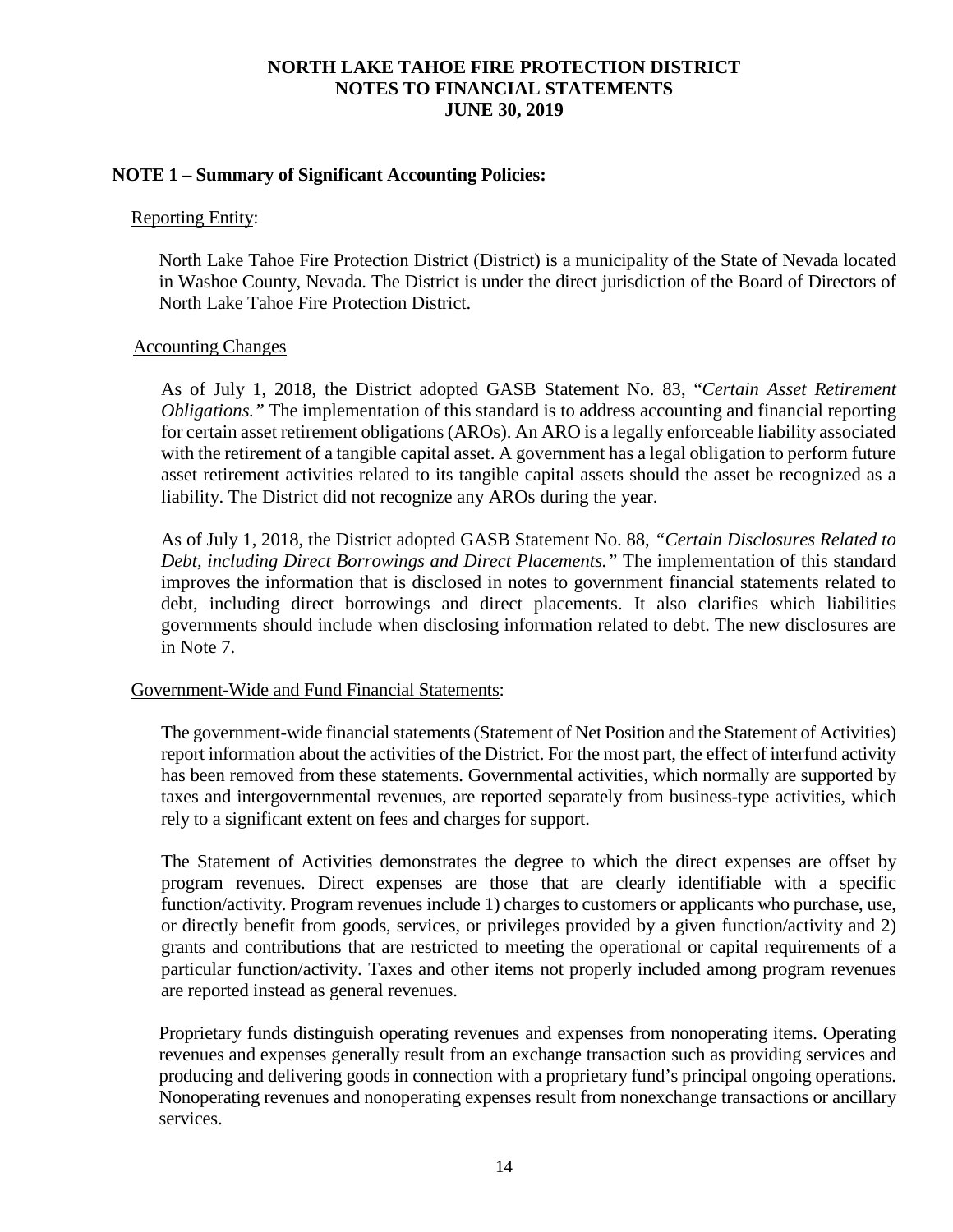Separate financial statements are provided for governmental funds and proprietary funds. Major individual governmental funds and the enterprise fund (also, a major fund) are reported as separate columns in the fund financial statements.

#### Measurement Focus, Basis of Accounting, and Financial Statement Presentation:

The government-wide financial statements are reported using the economic resources measurement focus and the accrual basis of accounting, as is the proprietary fund. Agency funds have no measurement focus, but are reported on the accrual basis of accounting. Revenues are recorded when earned and expenses are recorded when liabilities are incurred, regardless of the timing of the related cash flows. Property taxes are recognized as revenues in the year for which they are levied. Grants and similar items are recognized as revenue as soon as all eligibility requirements imposed by the provider have been met. The District's net position is reported in three parts – net investment in capital assets, restricted net position and unrestricted net position. The District first utilizes restricted resources to finance qualifying activities, then unrestricted resources as they are needed.

Governmental fund financial statements are reported using the current financial resources measurement focus and the modified accrual basis of accounting. Revenues are recognized as soon as they are both measurable and available. Revenues are considered to be available when they are collectible within the current period or soon enough thereafter to pay liabilities of the current period. For this purpose, the District considers revenues to be available if they are collected within 60 days of the end of the current fiscal period. When revenues are due, but will not be collected within this 60 day period, the receivable is recorded and an offsetting deferred inflow of resources is established. Deferred inflows of resources also arise when the government receives resources before it has legal claim to them, and thus in subsequent periods, when both revenue recognition criteria are met, or when the government has a legal claim to the resources, the deferred inflow of resources is removed and revenue is recognized. Expenditures generally are recorded when the related liabilities are incurred, as under accrual accounting. However, debt service expenditures, as well as expenditures related to compensated absences, claims, and judgments are recorded only when payment is due.

Property taxes, intergovernmental revenues, and interest earnings associated with the current fiscal period are all considered to be susceptible to accrual and so have been recognized as revenues of the current fiscal period. Other revenue items are considered to be measurable and available only when cash is received by the District.

The District reports the following major governmental funds:

- The General Fund is the District's primary operating fund. It accounts for all financial resources of the District, except those required to be accounted for in another fund.
- The Debt Service Fund accounts for the accumulation of funds for the payment of principal and interest on long-term debt.
- The Capital Projects Fund accounts for the financial resources to be used for the acquisition and construction of major capital assets.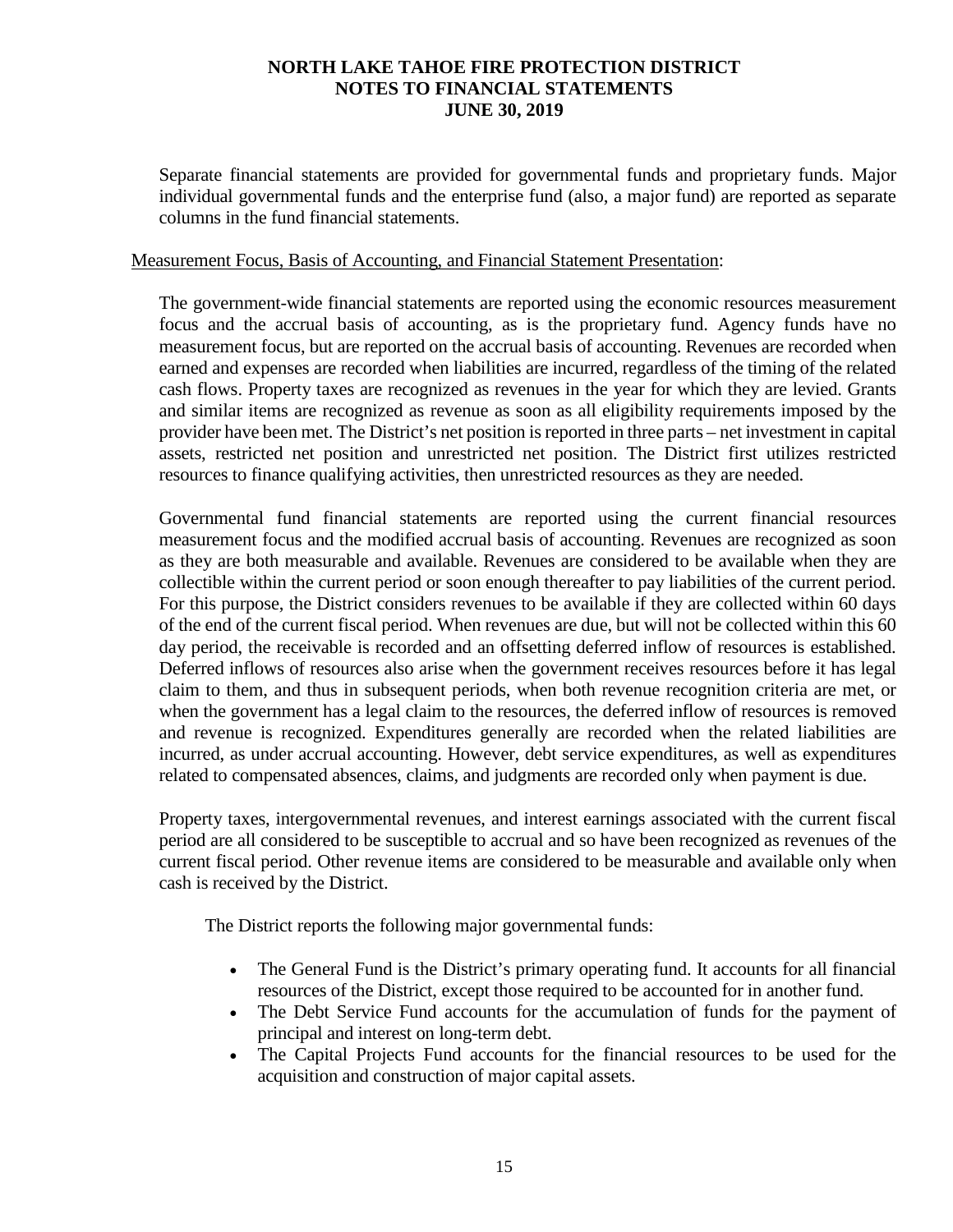The District has one proprietary fund, which is considered to be a major enterprise fund:

• The Ambulance Fund accounts for the operations of the District's ambulance service.

#### Budgets and Budgetary Accounting:

#### Budget Policies:

North Lake Tahoe Fire Protection District adheres to the Local Government Budget and Finance Act incorporated within the statutes of the State of Nevada, which include the following major procedures to establish the budgetary data, which is reflected in these financial statements:

- 1. On or before April 15, the Board of Directors files a tentative budget with the Nevada Department of Taxation for all funds.
- 2. Public hearings on the tentative budget are held in the third week in May.
- 3. Prior to June 1, at a public hearing, the Board indicates changes, if any, to be made to the tentative budget and adopts a final budget by the favorable vote of a majority of the members of the Board. The final budget must then be forwarded to the Nevada Tax Commission for approval. In any year in which legislative action, which was not anticipated, affects the local government's final budget, the Board may file an amended final budget before August 15 of the budget year.
- 4. Formal budgetary integration in the financial records of all funds is employed to enhance management control during the year.
- 5. Budgets for all funds are adopted on a basis consistent with accounting principles generally accepted in the United States of America.
- 6. Budget amounts within funds, and between funds, may be transferred if amounts do not exceed the original budget. Such transfers are to be approved by the Board of Directors.
- 7. Budget augmentations in excess of original budgetary amounts may not be made without prior approval of the Board of Directors, following a scheduled and noticed public hearing. Such augmentations become effective upon receipt of a resolution by the Nevada Department of Taxation.
- 8. In accordance with state statute, actual expenditures generally may not exceed budgetary appropriations of the public safety function of the General Fund. State statutes do not require that debt service payments (Debt Service Fund) be limited by the budget. Also, state statutes generally do not require that capital payments (Capital Projects Fund) be limited by the budget. Actual expenses of the Proprietary Funds may not exceed the sum of budgeted operating and nonoperating expenses.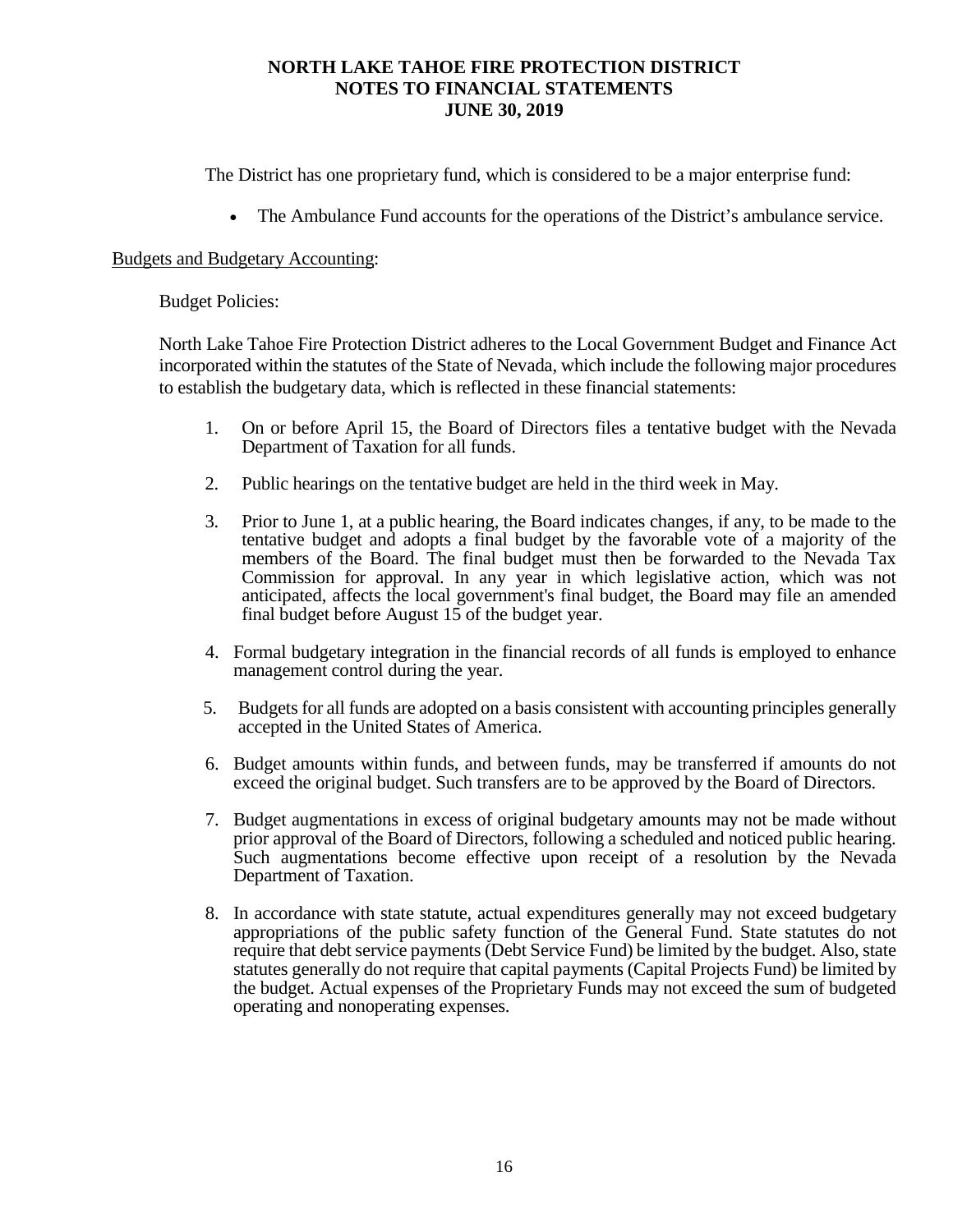### Assets, Liabilities, and Net Position or Equity:

### Cash Deposited and Invested:

Cash balances from all funds are combined and, to the extent practicable, invested as permitted by law. Investments are carried at fair value.

Pursuant to NRS 355.170, the District may only invest in the following types of securities:

- Certain "A" rated notes and bonds purchased by a registered broker-dealer that are issued by corporations organized and operating in the United States and that mature within five (5) years from the date of purchase; asset-backed securities and collateralized mortgage obligations rated "AAA" or higher by a nationally recognized rating service. These investments must not, in the aggregate, exceed 20 percent of the total portfolio at the time of purchase, nor include notes and bonds issued by any one corporation in excess of 25 percent of such investments.
- United States bonds and debentures maturing within ten (10) years from the date of purchase.
- Certain farm loan bonds.
- Bills and notes of the United States Treasury, maturing within ten (10) years from the date of purchase.
- Obligations of an agency of the United States or a corporation sponsored by the government, maturing within ten (10) years from the date of purchase.
- Obligations of state and local governments if, (1) the interest is exempt for federal income tax purposes, and (2) the obligation has been rated "A" or higher by a nationally recognized bond credit rating agency.
- Negotiable and nonnegotiable certificates of deposit from commercial banks and insured savings and loan associations.
- State of Nevada Local Government Investment Pool.
- Certain securities issued by local governments of the State of Nevada.
- Certain bankers' acceptances.
- Certain short-term paper issued by a corporation organized and operating in the United States.
- Other securities expressly provided by other statutes, including repurchase agreements.
- Certain "AAA" rated mutual funds that invest in (1) securities issued by the Federal Government or agencies of the Federal Government, (2) Master, bank notes or other shortterm commercial paper rated as "A-1" or "P-1" issued by a corporation or depository institution organized, licensed and operating in the United States and/or (3) Repurchase agreements that are fully collateralized by (1) and (2) above.

For purposes of the Statement of Cash Flows, cash equivalents are defined as short-term, highly liquid investments, generally with original maturities of three months or less. All cash and investments are considered to be cash equivalents.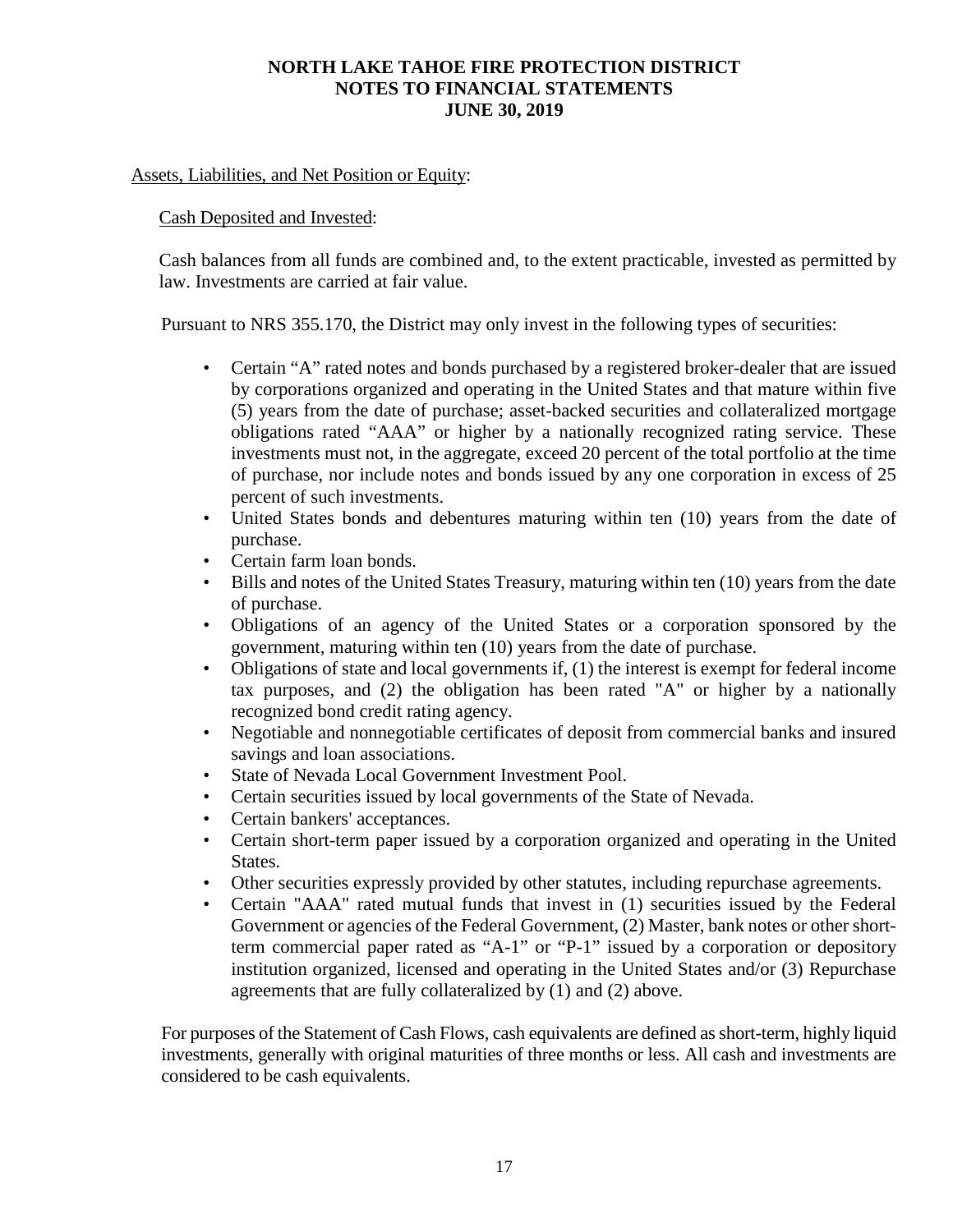### Property Taxes Receivable:

Real property taxes receivable reflect only those taxes receivable from the delinquent roll years. Delinquent taxes from all roll years prior to 2017-18 have been written off. No provision for uncollectible accounts has been established since management does not anticipate any material collection loss in respect to the remaining balances.

Personal property taxes receivable reflect only those taxes management believes to be collectible. Delinquent taxes from all other prior years have been written off.

Amounts not collected within 60 days after year end have been recorded as unavailable revenue at the governmental fund level.

### Receivables:

The allowance method is used to provide for estimated uncollectible amounts in the Ambulance Fund. At June 30, 2019, the allowance for uncollectible accounts was \$243,917.

The District has not established an allowance for uncollectible receivables for Governmental Funds since prior experience has shown that uncollectible receivables are not significant.

#### Inventory/Prepaid Expense:

For all funds, the District charges consumable supplies against appropriations at the time of purchase. Any inventories of such supplies at June 30 are not material to the individual funds and are not recognized in these financial statements.

When payments to vendors reflect costs applicable to future accounting periods, they are recorded as prepaid items in both government-wide and fund financial statements.

#### Capital Assets:

Capital assets, which include land, land improvements, buildings and improvements, and vehicles and equipment, are reported in the government-wide financial statements and the enterprise fund financial statements. Capital assets are defined by the District as assets with an initial individual cost of more than \$10,000 for office equipment, tools, operations equipment, buildings, land improvements and for construction and remodel projects with a normal useful life of more than three years. Such assets are recorded at historical cost or estimated historical cost if purchased or constructed. Donated capital assets are recorded at estimated fair market value at the date of donation.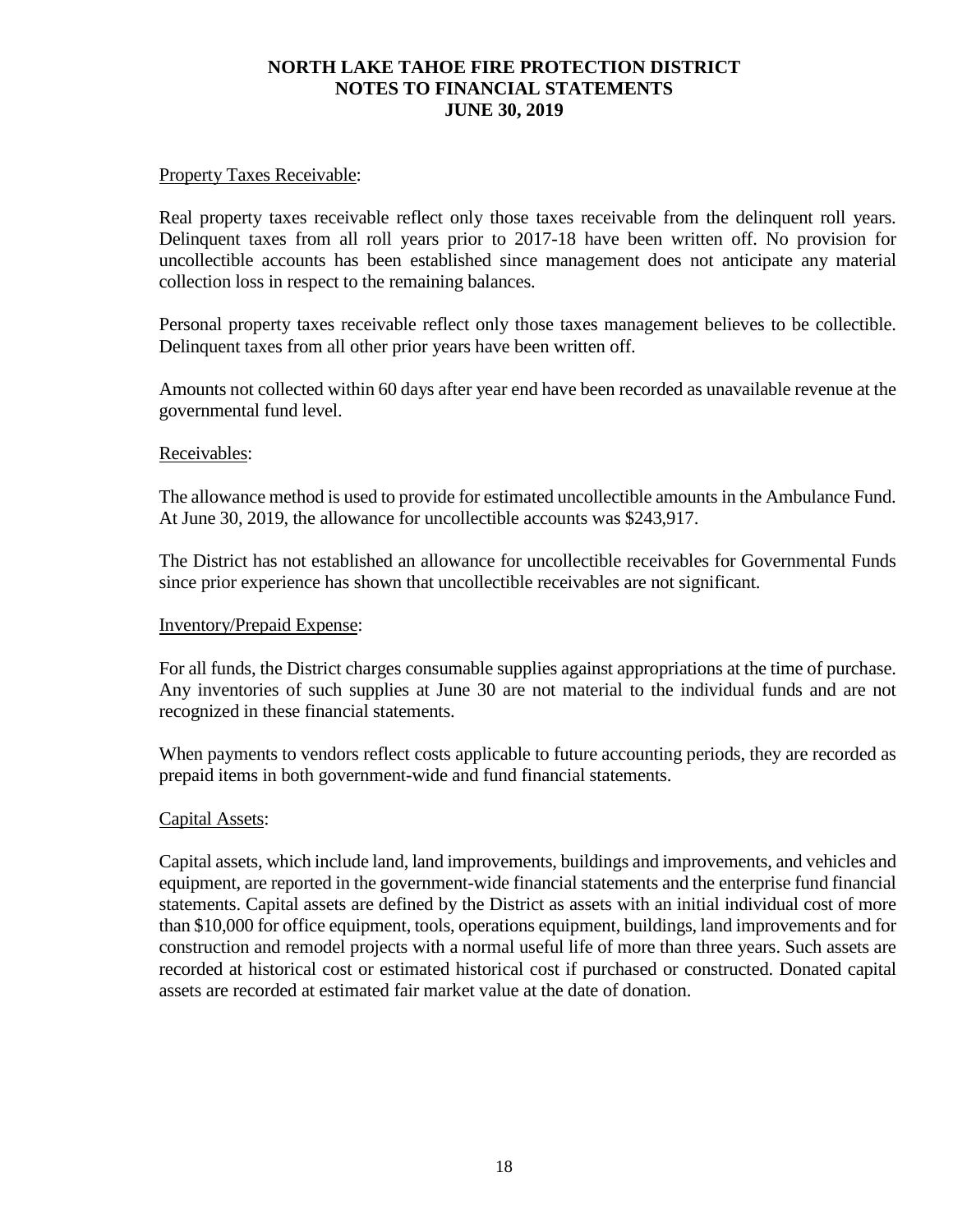Major outlays for capital assets and improvements are capitalized as projects are constructed. The costs of normal maintenance and repairs that do not add to the value of the asset or materially extend the asset's life are not capitalized. Property, plant, and equipment of the District are depreciated using the straight line method over the following estimated useful lives:

| Assets                     | Years     |
|----------------------------|-----------|
| Land improvements          | 25        |
| Buildings and improvements | $15 - 25$ |
| Vehicles and equipment     | $3-10$    |

### Deferred Outflows/Inflows of Resources:

In addition to assets, the Statement of Net Position/Governmental Funds Balance Sheet may report a separate section for deferred outflows of resources. The separate financial statement element, deferred outflows of resources, represents a consumption of net position that applies to a future period(s) and so will not be recognized as an outflow of resources (expense/expenditure) until then. The District has the following items that fall under this category:

- The deferred charge on refunding reported in the government-wide statement of net position results from the difference in the carrying value of refunded debt and its reacquisition price. This amount is deferred and amortized over the shorter of the life of the refunded or refunding debt.
- The OPEB related amounts reported in the government-wide statement of net position results from the District's contributions subsequent to the measurement date of the OPEB liability. This item is deferred and recognized as a reduction of the OPEB liability in the subsequent year.
- The Net pension related amounts reported in the government-wide statement of net position results from the differences between projected and actual earnings on pension plan investments, changes in the District's proportionate share, changes of assumptions or other inputs, and the District's contributions subsequent to the measurement date of the net pension liability. These items are deferred and recognized as a reduction of the net pension liability in the subsequent year.

In addition to liabilities, the Statement of Net Position/Balance Sheet Governmental Funds may report a separate section for deferred inflows of resources. This separate financial statement element, deferred inflows of resources, represents an acquisition of net position that applies to a future period(s) and so will not be recognized as an inflow of resources (revenue) until that time.

- The OPEB related amounts reported in the government-wide statement of net position results from differences between projected and actual earnings. This item is deferred and recognized as an increase to the OPEB liability in subsequent periods.
- The Net pension related amounts reported in the government-wide statement of net position results from differences between expected and actual experience and changes in the District's proportionate share. These items are deferred and recognized as an increase in the net pension liability in subsequent periods.
- Unavailable revenue is reported in the Governmental Funds Balance Sheet. The governmental funds report unavailable revenues from property taxes and other revenue items. These items are deferred and recognized as an inflow of resources in the period that the amounts become available.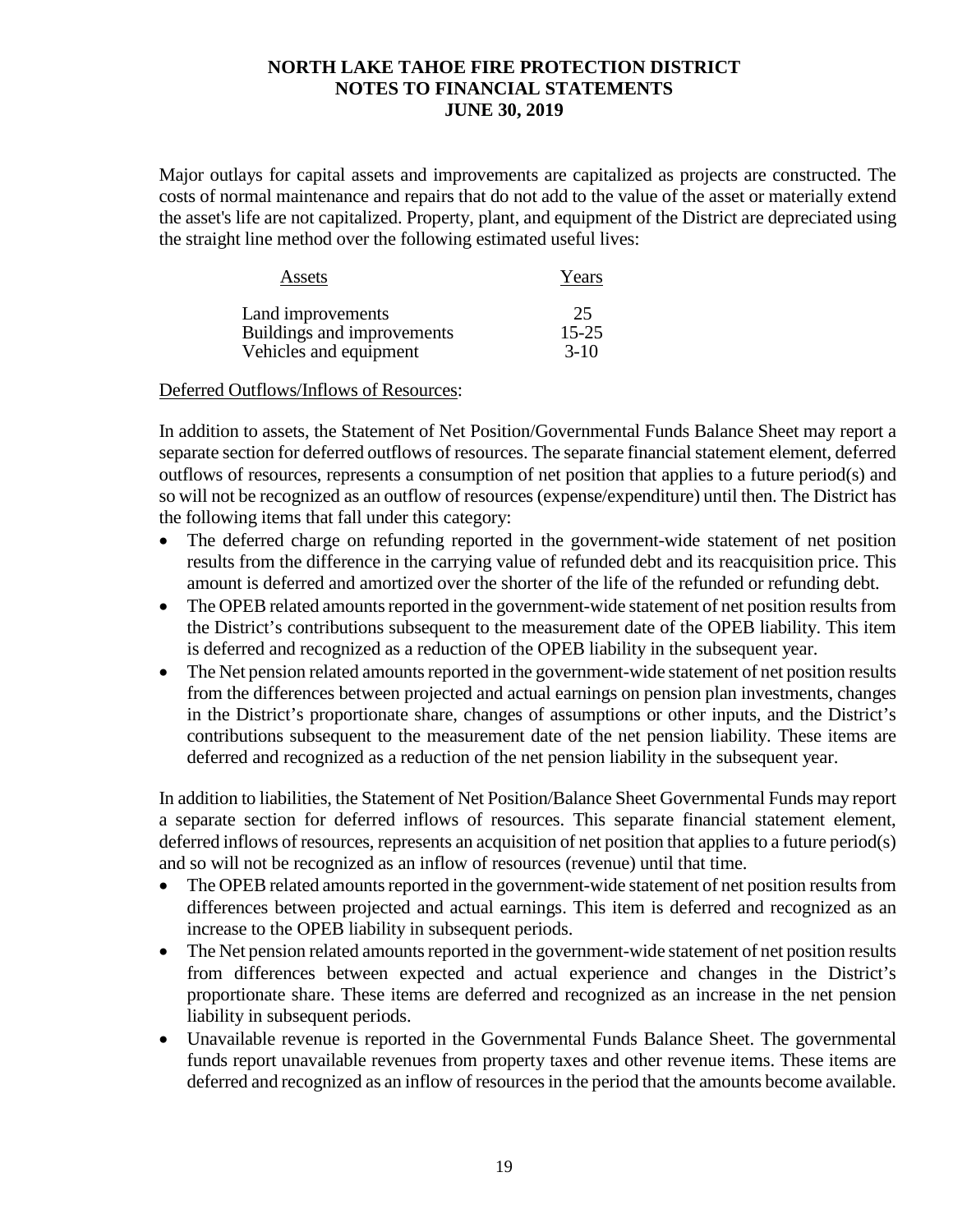### Pensions:

For purposes of measuring the net pension liability and pension expense, information about the fiduciary net position of the Public Employees' Retirement System of the State of Nevada (PERS) Base Plan (Base Plan) and additions to/deductions from Base Plan's fiduciary net position have been determined on the same basis as they are reported by the Base Plan. For this purpose, benefit payments (including refunds of employee contributions) are recognized when due and payable in accordance with the benefit terms. Investments are reported at fair value.

### Long-Term Liabilities:

In the government-wide and proprietary fund financial statements, long-term debt and other longterm obligations are reported as liabilities in the applicable governmental activities, business-type activities, or proprietary fund type Statement of Net Position. Bond premiums and discounts and prepaid bond insurance, if applicable, are amortized over the life of the bonds. Bonds payable are reported net of the applicable bond premium or discount. Bond issuance costs are expensed during the current period.

In fund financial statements, governmental fund types recognize bond premiums and discounts, as well as bond issuance costs, during the current period. The face amount of bonds issued is reported as other financing sources. Premiums received on debt issuances are reported as other financing sources while discounts on debt issuances are reported as other financing uses, when applicable. Issuance costs, whether or not withheld from the actual debt proceeds received, are reported as debt service expenditures.

#### Compensated Absences:

The costs involved in vacation time and sick leave benefits are accrued when incurred in the government-wide and enterprise fund financial statements. A liability for these amounts is reported in the governmental funds only if they have matured as a result of employee resignations and retirements; costs are recorded as payroll costs only when the accumulated benefits are paid or accrued as a result of a termination of service.

Upon death, permanent disability, or termination of an employee after two years of full-time service, all personnel, whether union or non-union, shall be compensated for 50% (75% upon retirement) of accrued sick leave in accordance with the employment contract in effect and District policy.

#### Equity Classifications:

In the governmental-wide financial statements, equity is classified as net position and displayed in three components:

• Net Investment in Capital Assets – Consists of capital assets, net of accumulated depreciation and reduced by outstanding balances of any bonds, notes, or other borrowings that are attributable to the acquisition, construction or improvement of those assets.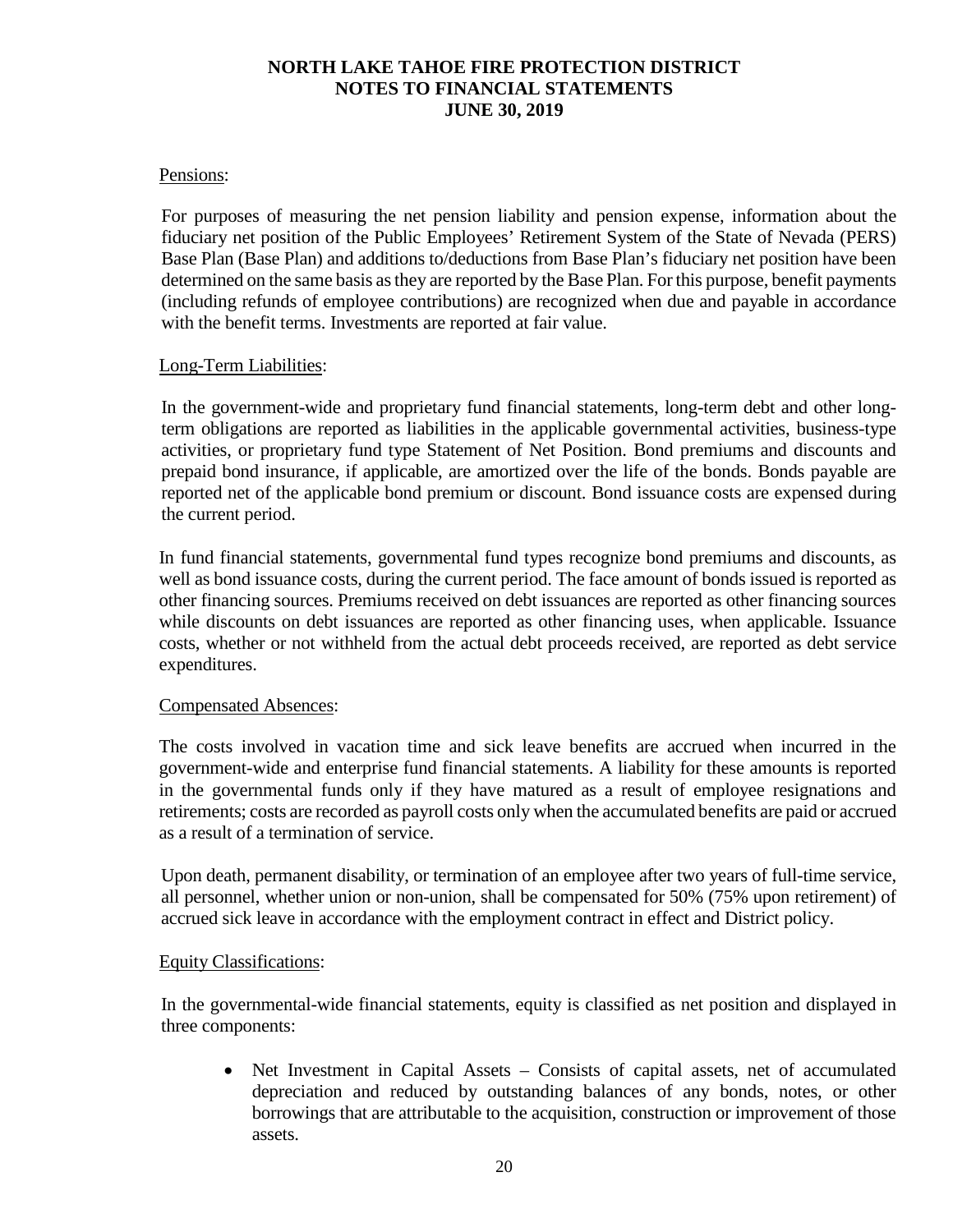- Restricted Net Position Consists of net position with constraints placed on its use either by (1) external groups such as creditors, grantors, contributors, or laws and regulations of other governments; (2) law through constitutional provisions or enabling legislation.
- Unrestricted Net Position All other net position that does not meet the definition of "restricted" or "net investment in capital assets."

In the governmental fund financial statements, fund equity is classified as fund balance. Fund balance is further classified in the following components:

- Nonspendable Amounts that cannot be spent because they are either not spendable in form or are legally or contractually required to be maintained intact.
- Restricted Amounts that can be spent only for specific purposes because of constitutional provisions, enabling legislation, or because of constraints that are externally imposed by creditors, grantors, contributors, or the law or regulations of other governments.
- Committed Amounts that can only be used for specific purposes. Committed fund balance is reported pursuant to actions passed by the Board of Directors, which is the District's highest level of decision making authority. A similar action is required to rescind or modify a commitment.
- Assigned Amounts that the District intends to use for a specific purpose, that do not meet the definition of restricted or committed fund balance. Under the District's policy, amounts may be assigned by the Business Manager under the authorization of the Board of Directors.
- Unassigned all other spendable amounts in the General Fund.

Proprietary fund equity is classified the same as in the government-wide statements.

When an expenditure is incurred for purposes for which both restricted and unrestricted amounts are available, the District considers restricted funds to have been spent first. When an expenditure is incurred for which committed, assigned, or unassigned amounts are available, the District considers amounts to have been spent first out of committed funds, then assigned funds, and finally unassigned funds, as needed, unless the Board of Director's has provided otherwise in its commitment or assignment actions.

### Property Taxes:

All real property in the District is assigned a parcel number in accordance with state law, with each parcel being subject to physical reappraisal every five years. A factoring system is used to adjust the appraised value during the years between physical appraisals. The valuation of the property and its improvements is being assessed at 35 percent of "taxable value" as defined by statute. The amount of tax levied is determined by multiplying the assessed value by the tax rate applicable to the area in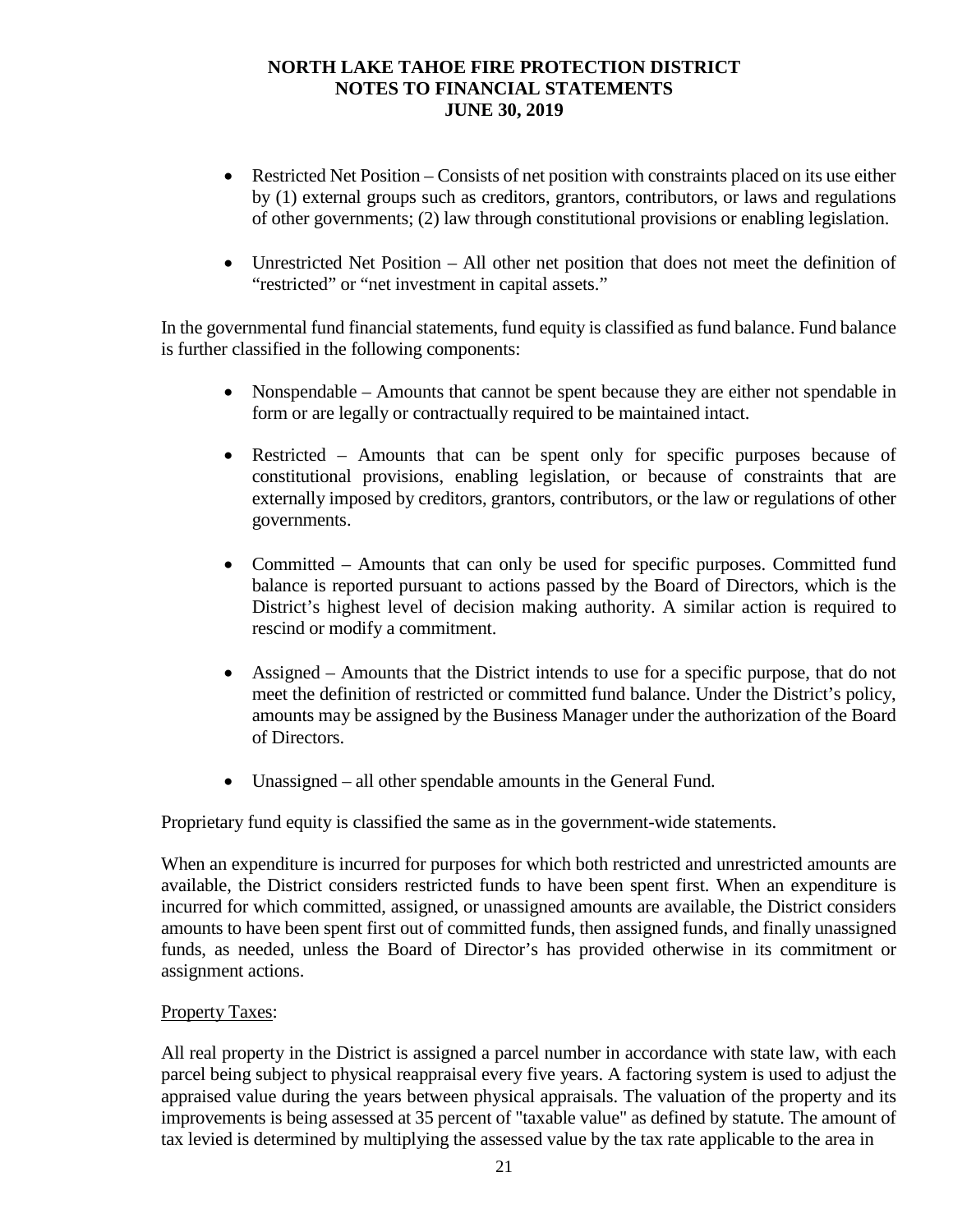which the property is located. The maximum tax rate was established in the State Constitution at \$5 per \$100 of assessed valuation; however, as a result of the legislative action, the tax rate was further limited to \$3.64 per \$100 of assessed valuation, except in cases of severe financial emergency defined in NRS 354.705.

Taxes on real property are a lien on the property and attach on July 1 of the year for which the taxes are levied. Taxes may be paid in four installments payable on the third Monday in August, and the first Mondays in October, January, and March, to the Treasurer of Washoe County. Penalties are assessed if a taxpayer fails to pay an installment within ten days of the installment due date. After a two-year waiting period, if taxes remain unpaid, a tax deed is issued conveying the property to the County with a lien for back taxes and accumulated charges. Redemption may be made by the owner and such persons as described by statute by paying all back taxes and accumulated penalties, interest, and costs before sale.

Taxes on personal property are collected currently. Personal property declarations are mailed out annually and the tax is computed using percentages of taxable values established by the Department of Taxation and tax rates described above.

The major classifications of personal property are commercial and mobile homes. In Washoe County, taxes on motor vehicles are collected by a State agency and remitted to the District as part of Consolidated Tax revenue.

#### Estimates

The preparation of financial statements in conformity with generally accepted accounting principles requirements management to make estimates and assumptions that affect certain reported amounts and disclosures. Accordingly, actual results could differ from those estimates.

### **NOTE 2 – Compliance with Nevada Revised Statutes (NRS) and the Nevada Administrative Code (NAC):**

The District conformed to all significant statutory and Nevada Administrative Code constraints on its financial administration during the year.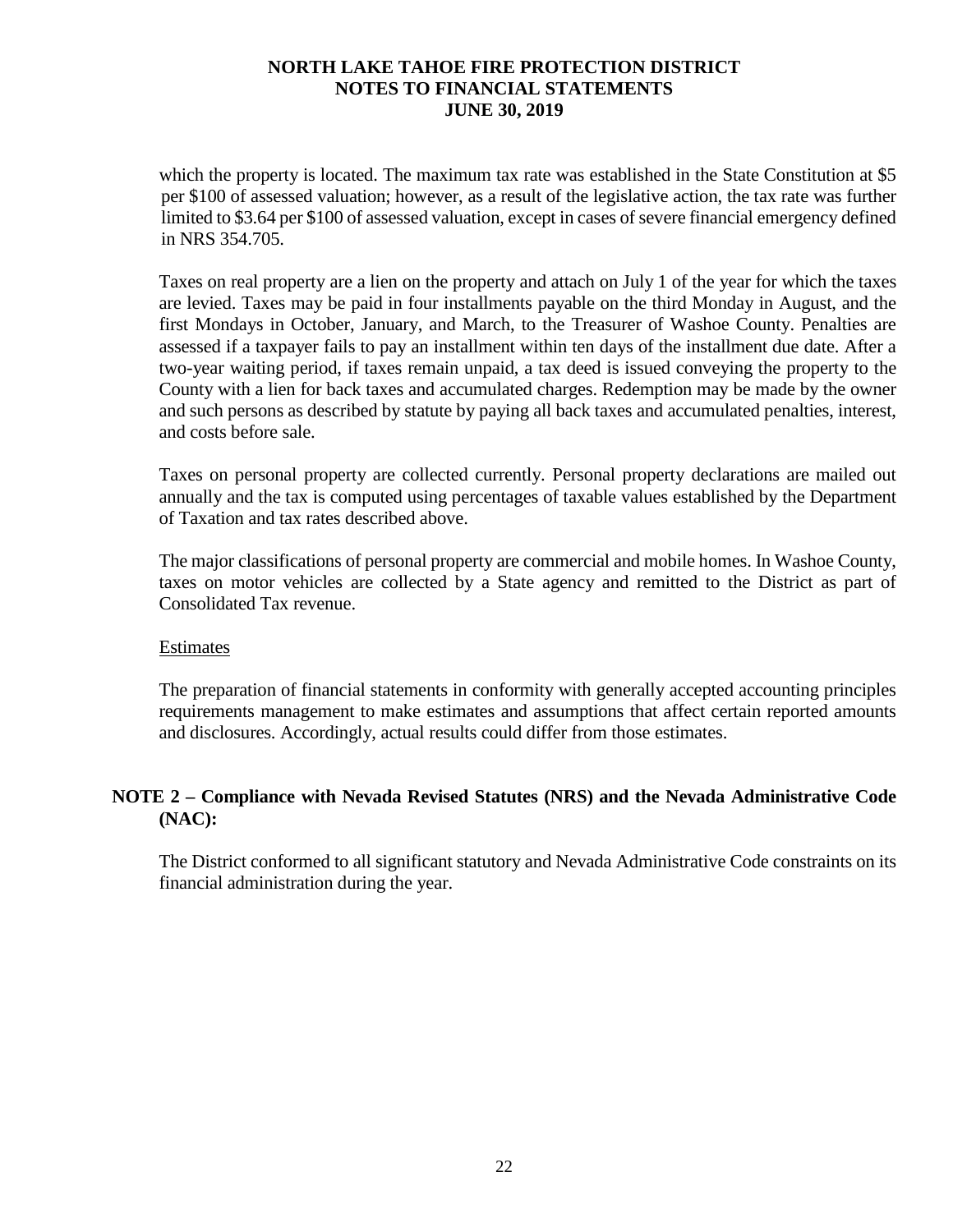### **NOTE 3 – Cash and Investments:**

As of June 30, 2019, the North Lake Tahoe Fire Protection District had the following investments and maturities:

| Investments:                                                      | <b>June 30, 2019</b> |
|-------------------------------------------------------------------|----------------------|
| <b>State of Nevada Local Government</b><br>Investment Pool (LGIP) | $$7,530,320*$        |
| Total Cash                                                        | 3,713,341            |
| Total Cash and Investments                                        | \$11,243,661         |

\* Represents average weighted maturity of 116 days

The District is a voluntary participant in the State of Nevada Local Government Investment Pool (LGIP), which has regulatory oversight from the Board of Finance of the State of Nevada. The District's investment in the LGIP is reported at fair value. The District's investment in the LGIP is equal to its original investment plus monthly allocations of interest income, and realized and unrealized gains and losses, which is the same as the value of the pool shares.

As noted, Nevada Revised Statutes (NRS 355.170) set forth acceptable investments for Nevada local governments. The District has not adopted a formal investment policy that would further limit its investment choices nor further limit its exposure to certain risks as set forth below.

*Interest Rate Risk.* Interest rate risk is the risk of possible reduction in the value of a security, especially a bond, resulting from a rise in interest rates. As noted above, the District does not have a formal investment policy that limits investment maturities as a means of managing its exposure to fair value losses arising from increasing interest rates beyond those specified in the Statute.

*Credit Risk.* Credit risk is the risk that an issuer or other counterparty to an investment will not fulfill its obligation and is a function of the credit quality rating of investments. The LGIP is an unrated external investment pool and as noted above, the District does not have a formal investment policy that specifies minimum acceptable credit ratings.

*Custodial Credit Risk on Deposits*. Custodial credit risk is the risk that in the event of a bank failure, the District's deposits may not be returned to it. The District's bank deposits are covered by FDIC insurance and collateralized by the office of the State Treasurer/Nevada Collateral Pool.

Investment income has been allocated to funds pursuant to the provisions of NRS 355.170 – 175, which allow income from investments associated with one fund to be assigned to another fund.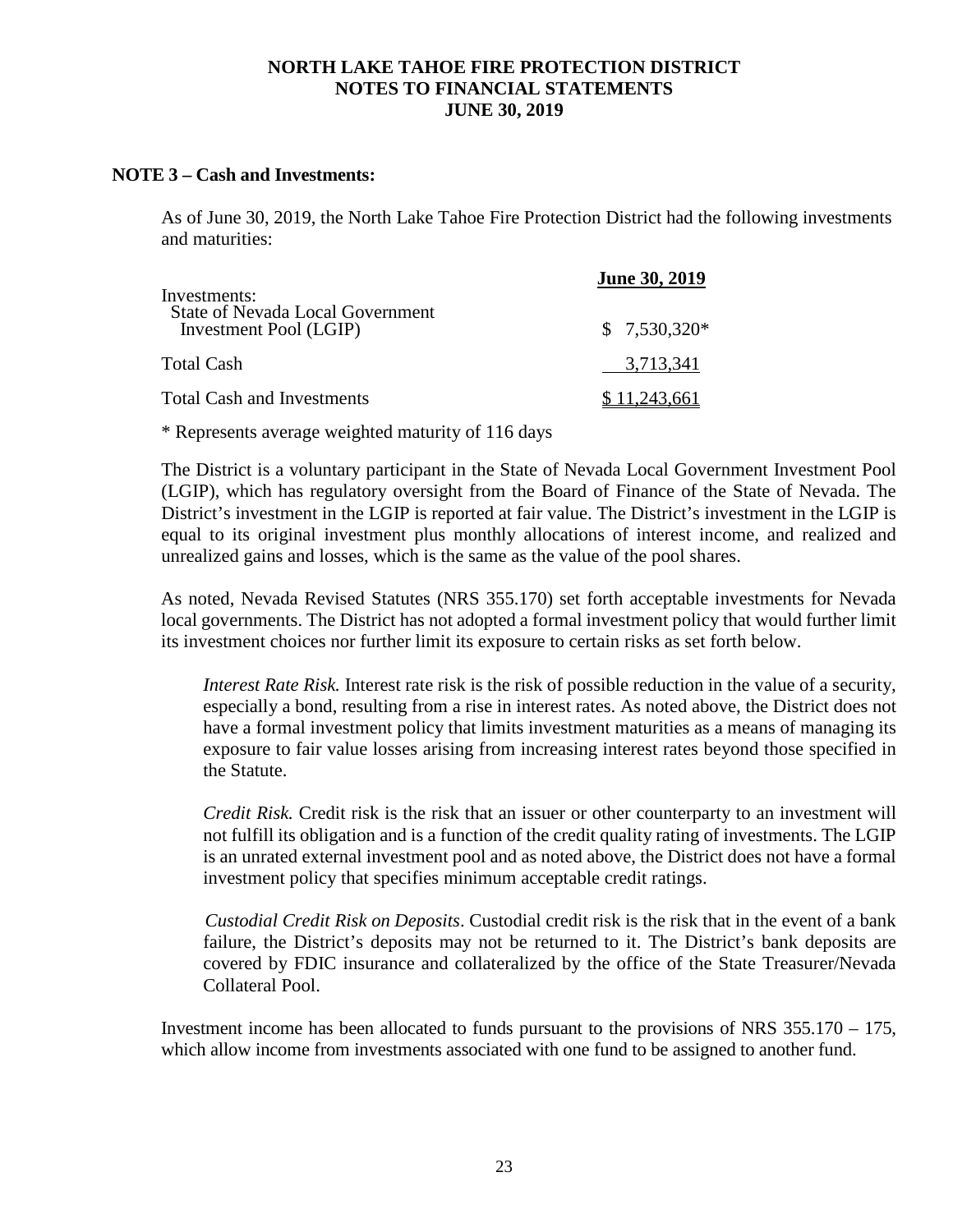## **NOTE 4 – Capital Assets:**

Capital asset activity for the year ended June 30, 2019 was as follows:

|                                                                                   | <b>Balance</b><br>July 1, 2018 | Increases    | Decreases | <b>Balance</b><br>June 30, 2019 |
|-----------------------------------------------------------------------------------|--------------------------------|--------------|-----------|---------------------------------|
| <b>Governmental Activities:</b><br>Capital assets, not being depreciated:<br>Land | \$1,019,283                    | \$           | \$        | 1,019,283                       |
| Capital assets, being depreciated:<br>Land improvements<br>Buildings and building | 99,428                         |              |           | 99,428                          |
| improvements                                                                      | 9,938,424                      |              |           | 9,938,424                       |
| Vehicles and equipment                                                            | 7,516,907                      | 160,575      | 42,411)   | 7,635,071                       |
| Total capital assets being depreciated                                            | <u>17,554,759</u>              | 160,575      | 42,411)   | <u>17,672,923</u>               |
| Less accumulated depreciation for:<br>Land improvements<br>Buildings and building | (99, 428)                      |              |           | (99, 428)                       |
| improvements                                                                      | (6,146,674)                    | (332, 275)   |           | (6,478,949)                     |
| Vehicles and equipment                                                            | (6,308,342)                    | (240, 802)   | 40,986    | (6,508,158)                     |
| Total accumulated depreciation                                                    | (12, 554, 444)                 | (573,077)    | 40,986    | (13,086,535)                    |
| Total capital assets, being depreciated,<br>net                                   | 5,000,315                      | (412,502)    | (1, 425)  | 4,586,388                       |
| Governmental activities capital assets<br>net                                     | 6,019,598                      | \$ (412,502) | (1,425)   | \$5,605,671                     |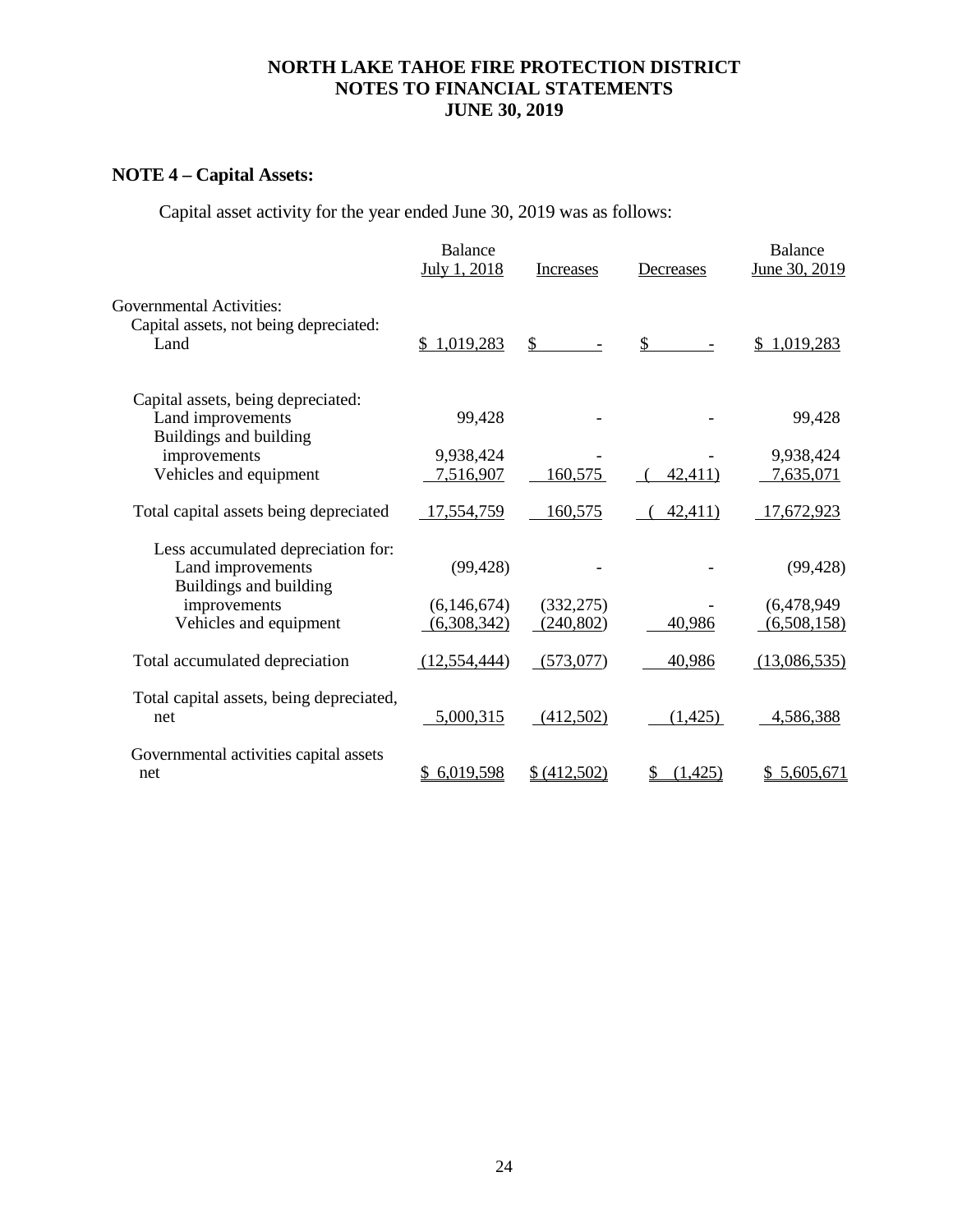|                                                                                    | <b>Balance</b><br>July 1, 2018 | Increases             | Decreases | <b>Balance</b><br>June 30, 2019 |
|------------------------------------------------------------------------------------|--------------------------------|-----------------------|-----------|---------------------------------|
| <b>Business-type Activities:</b><br>Capital assets, not being depreciated:<br>Land | \$<br>30,588                   | $\mathbb{S}$          | \$        | 30,588                          |
| Capital assets, being depreciated:<br><b>Buildings</b><br>Vehicles and equipment   | 338,550<br>1,390,418           | 267,747               |           | 338,550<br>1,658,165            |
| Total capital assets being depreciated                                             | 1,728,968                      | 267,747               |           | 1,996,715                       |
| Less accumulated depreciation for:<br><b>Buildings</b><br>Vehicles and equipment   | (304, 695)<br>(554, 109)       | (13,542)<br>(173,506) |           | (318, 237)<br>(727, 615)        |
| Total accumulated depreciation                                                     | (858, 804)                     | (187,048)             |           | (1,045,852)                     |
| Total capital assets, being depreciated,<br>net                                    | 870,164                        | 80,699                |           | 950,863                         |
| Business-type activities capital assets,<br>net                                    | 900,752                        | 80,699                |           | 981.451                         |

Depreciation expense of \$573,077 was charged to the public safety function and \$187,048 was charged to Ambulance operations.

### **NOTE 5 – Defined Benefit Pension Plan:**

#### *Plan Description*

The District contributes to the Public Employees' Retirement System of the State of Nevada (PERS). PERS administers a cost-sharing, multiple-employer, defined benefit public employees' retirement system which includes both Regular and Police/Fire members. PERS was established by the Nevada Legislature in 1947, effective July 1, 1948. PERS is administered to provide a reasonable base income to qualified employees who have been employed by a public employer and whose earnings capacities have been removed or substantially impaired by age or disability.

#### *Benefits Provided*

Benefits, as required by the Nevada Revised Statutes (NRS or statute), are determined by the number of years of accredited service at time of retirement and the member's highest average compensation in any 36 consecutive months with special provisions for members entering PERS on or after January 1, 2010 and July 1, 2015. Benefit payments to which participants or their beneficiaries may be entitled under the plan include pension benefits, disability benefits, and survivor benefits.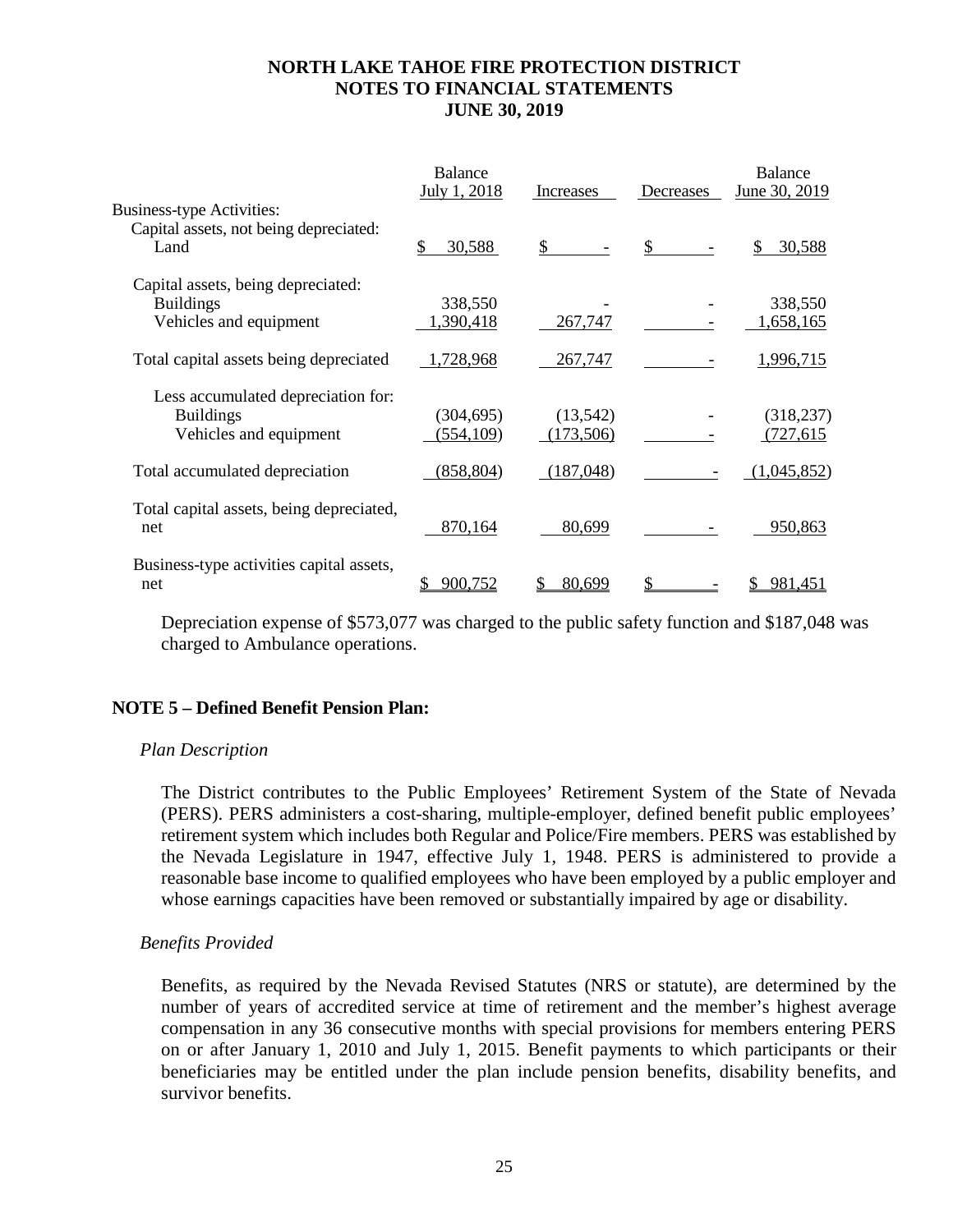Monthly benefit allowances for members are computed as 2.5% of average compensation for each accredited year of service prior to July 1, 2001. For service earned on and after July 1, 2001, this multiplier is 2.67% of average compensation. For members entering PERS on or after January 1, 2010, there is a 2.5% multiplier and for regular members entering PERS on or after July 1, 2015, there is a 2.25% factor. PERS offers several alternatives to the unmodified service retirement allowance which, in general, allow the retired employee to accept a reduced service retirement allowance payable monthly during his or her lifetime and various optional monthly payments to a named beneficiary after his or her death.

Post-retirement increases are provided by authority of NRS 286.575 - .579.

### *Vesting*

Regular members entering PERS prior to January 1, 2010 are eligible for retirement at age 65 with five years of service, at age 60 with 10 years of service, or at any age with thirty years of service. Regular members entering PERS on or after January 1, 2010, are eligible for retirement at age 65 with five years of service, or age 62 with 10 years of service, or any age with thirty years of service. Regular members entering PERS on or after July 1, 2015 are eligible for retirement at age 65 with five years of service, or at age 62 with ten years of service, or at age 55 with thirty years of service, or at any age with 33 1/13 years of service.

Police/Fire members entering PERS prior to January 1, 2010 are eligible for retirement at age 65 with five years of service, at age 55 with ten years of service, at age 50 with twenty years of service, or at any age with twenty-five years of service. Police/Fire members entering PERS on or after January 1, 2010, are eligible for retirement at 65 with five years of service, or age 60 with ten years of service, or age 50 with twenty years of service, or at any age with thirty years of service. Police/Fire members entering PERS on or after July 1, 2015, are eligible for retirement at age 65 with five years of service, at age 60 with ten years of service, or at any age with 33 1/3 years of service. Only service performed in a position as a police officer or firefighter may be counted towards eligible for retirement as Police/Fire accredited service.

The normal ceiling limitation on monthly benefits allowances is 75% of average compensation. However, a member who has an effective date of membership before July 1, 1985, is entitled to a benefit of up to 90% of average compensation. Both Regular and Police/Fire members become fully vested as to benefits upon completion of five years of service.

### *Contributions*

The authority for establishing and amending the obligation to make contributions and member contribution rates, is set by statute. New hires, in agencies which did not elect the Employer-Pay Contribution (EPC) plan prior to July 1, 1983, have the option of selecting one of two contribution plans. One plan provides for matching employee and employer contributions, while the other plan provides for employer-pay contributions only. The District contributes under the employer-pay contribution (EPC) option.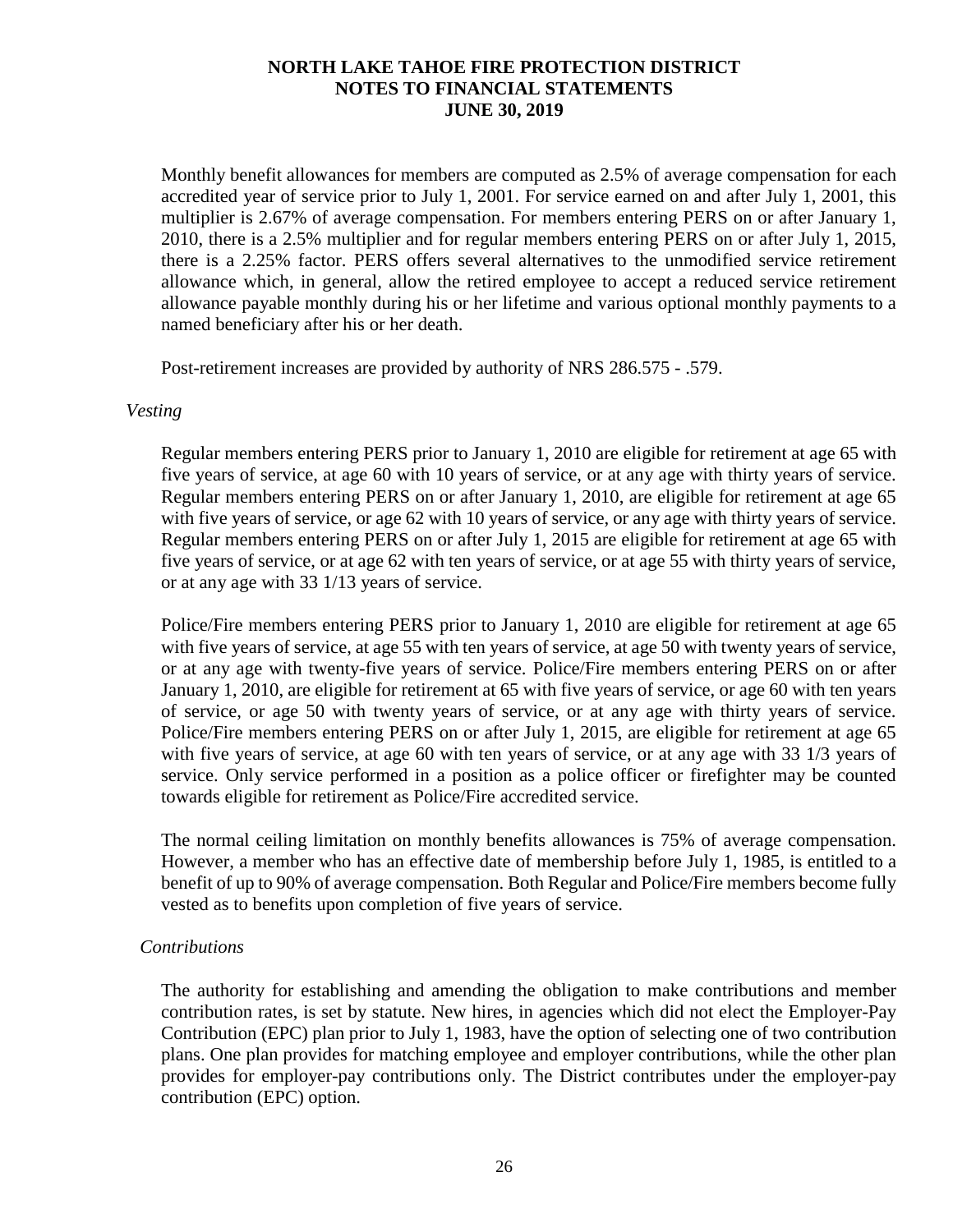Under the employer-pay provisions, the contributions made by employers on behalf of employees are not credited to the member's PERS account and are not refunded upon termination. For employees covered by the employer-pay provisions, average compensation is increased by half the total contributions made by the District and may not be less than it would have been if contributions had been made by the member and the employer separately.

PERS' basic funding policy provides for periodic contributions at a level pattern of cost as a percentage of salary throughout an employee's working lifetime in order to accumulate sufficient assets to pay benefits when due.

PERS receives an actuarial valuation on an annual basis indicating the contribution rates required to fund PERS on an actuarial reserve basis. Contributions actually made are in accordance with the required rates established by the Nevada Legislature. These statutory rates are increased/decreased pursuant to NRS 286.421 and 286.450.

The actuary funding method used is the Entry Age Actuarial Cost Method. It is intended to meet the funding objective and result in a relatively level long-term contributions requirement as a percentage of salary.

For the fiscal years ended June 30, 2019 and 2018, the statutory employer/employee matching rates were 14.50% for Regular and 20.75% for Police/Fire. The employer-pay contribution (EPC) rates were 28.00% for Regular and 40.50% for Police/Fire.

The District's contributions were \$1,148,166 for the year ended June 30, 2019.

### *PERS Investment Policy*

PERS' policies which determine the investment portfolio target asset allocation are established by the PERS Board. The asset allocation is reviewed annually and is designed to meet the future risk and return needs of the System.

|                             | Target     | Long-Term Geometric Expected |
|-----------------------------|------------|------------------------------|
| <b>Asset Class</b>          | Allocation | <b>Real Rate of Return</b>   |
| Domestic Equity             | 42%        | 5.50%                        |
| <b>International Equity</b> | 18%        | 5.75%                        |
| Domestic Fixed Income       | 30%        | 0.25%                        |
| <b>Private Markets</b>      | 10%        | 6.80%                        |

The following was the PERS Board adopted policy target asset allocation as of June 30, 2018:

As of June 30, 2018, PERS' long-term inflation assumption was 2.75%.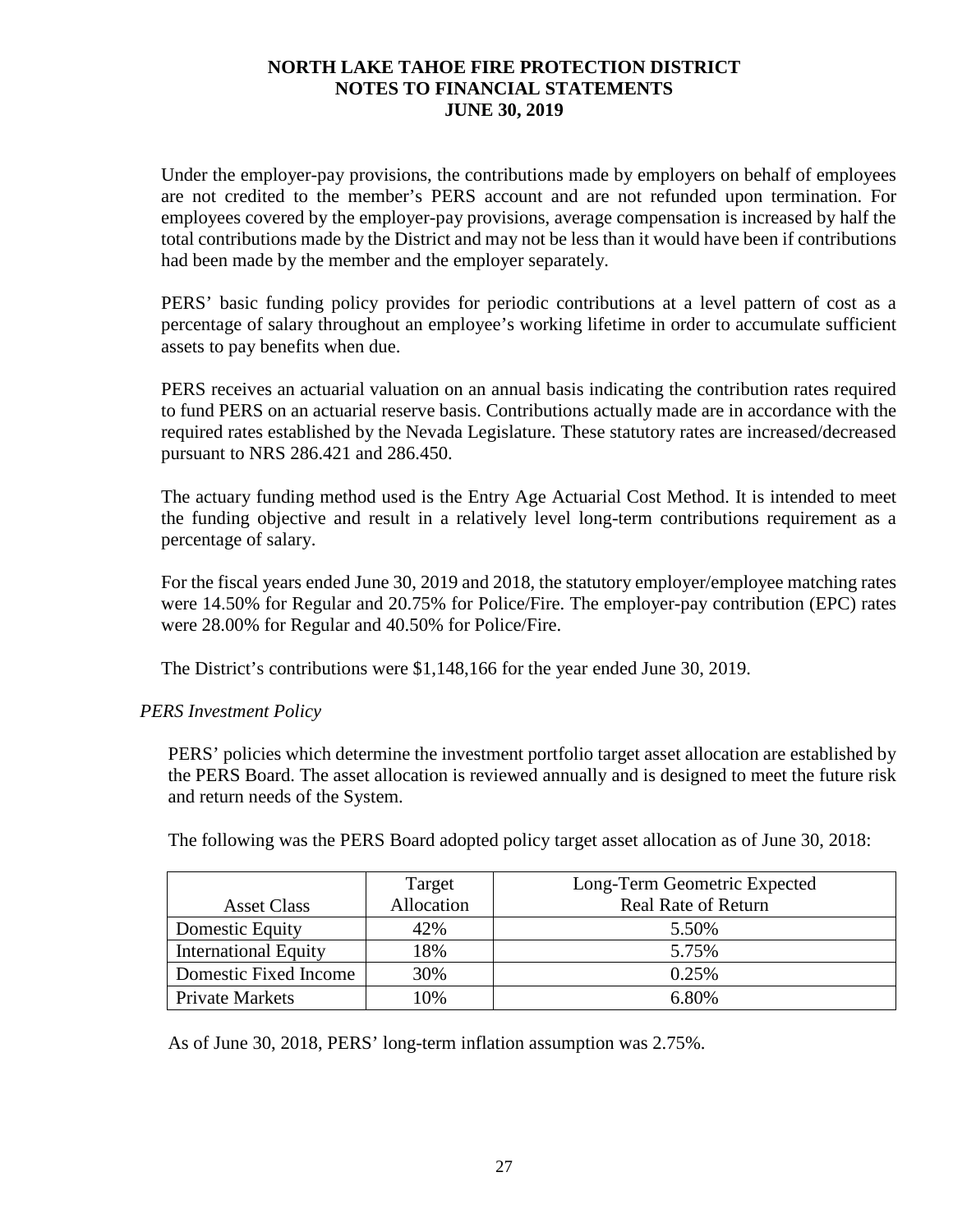### *Net Pension Liability*

At June 30, 2019, the District reported a liability for its proportionate share of the net pension liability of \$16,190,817. The net pension liability was measured as of June 30, 2018, and the total pension liability used to calculate the net pension liability was determined by an actuarial valuation as of that date. The District's proportionate share of the net pension liability was based on the District's share of contributions in the PERS pension plan relative to the contributions of all participating PERS employers. At June 30, 2018, the District's proportion was 0.11872%, which was an increase of .00155 from its proportion measured at June 30, 2018.

### *Pension Liability Discount Rate Sensitivity*

The following presents the net pension liability of the District as of June 30, 2019, calculated using the discount rate of 7.50%, as well as what the District's net pension liability would be if it were calculated using a discount rate that is 1-percentage-point lower (6.50%) or 1-percentage-point higher (8.50%) than the current discount rate:

|                       | 1% Decrease in |               | 1% Increase in |
|-----------------------|----------------|---------------|----------------|
|                       | Discount Rate  | Discount Rate | Discount Rate  |
|                       | $(6.50\%)$     | $(7.50\%)$    | $(8.50\%)$     |
| Net Pension Liability | \$24,690,341   | \$16,190,817  | \$9,128,208    |

### *Pension Plan Fiduciary Net Position*

Detailed information about the pension plan's fiduciary net position is available in the PERS Comprehensive Annual Financial Report, available on the PERS website (www.nvpers.org).

### *Actuarial Assumptions*

The District's net pension liability was measured as of June 30, 2018, and the total pension liability used to calculate the net pension liability was determined by an actuarial valuation as of that date. The total pension liability was determined using the following actuarial assumptions, applied to all periods included in the measurement:

| <b>Inflation Rate</b>             | 2.75%                                              |
|-----------------------------------|----------------------------------------------------|
| Payroll Growth                    | 5.00% including inflation                          |
| <b>Investment Rate of Return</b>  | 7.50%                                              |
| Productivity Pay Increase         | 0.50%                                              |
| <b>Projected Salary Increases</b> | Regular: 4.25% to 9.15%, depending on service      |
|                                   | Police/Fire: 4.55% to 13.9%, depending on          |
|                                   | service                                            |
|                                   | Rates include inflation and productivity increases |
| <b>Consumer Price Index</b>       | 2.75%                                              |
| <b>Other Assumptions</b>          | Same as those used in the June 30, 2018 funding    |
|                                   | actuarial valuation                                |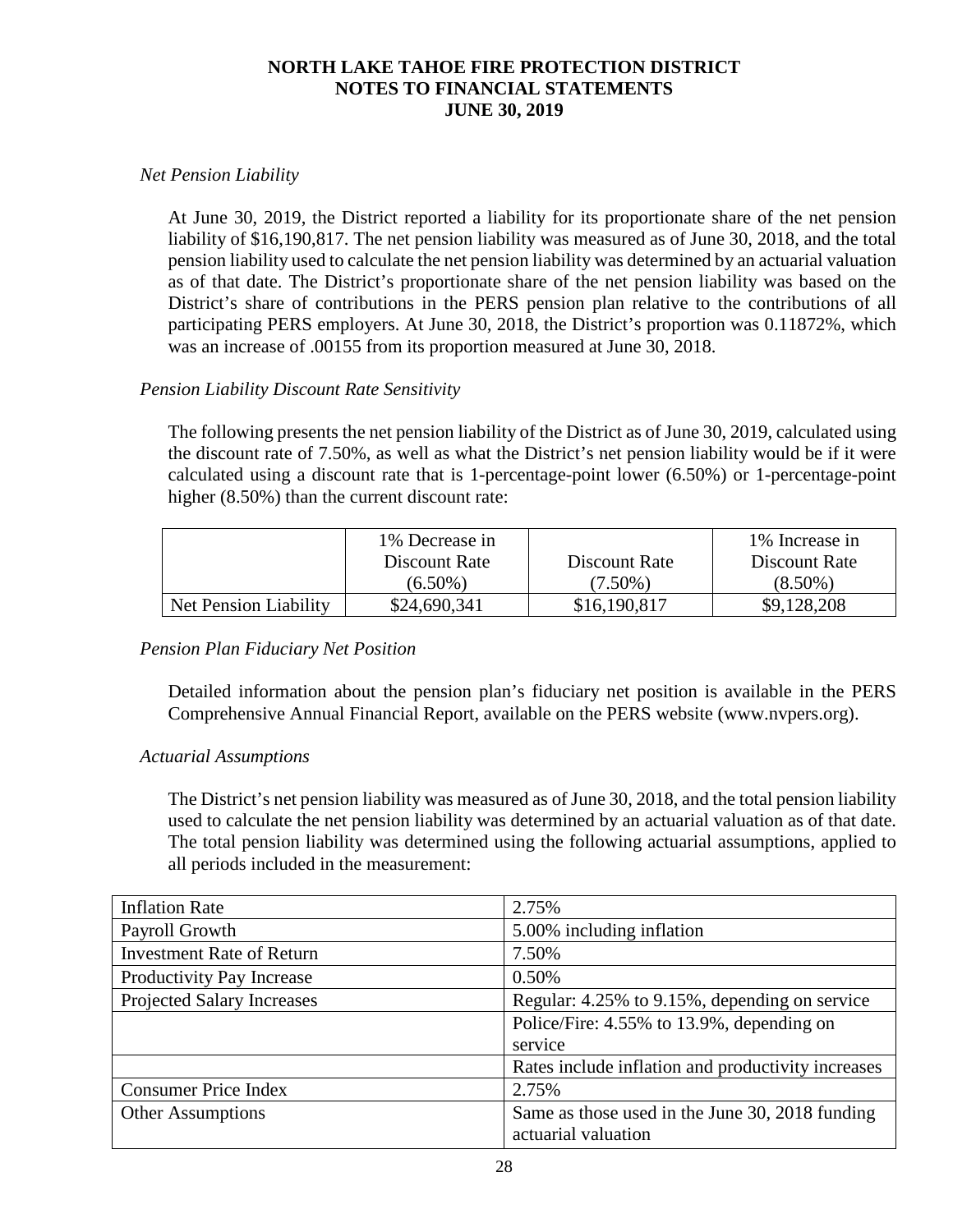Mortality rates for healthy were based on the Headcount-Weighted RP-2014 Healthy Annuitant Table projected to 2020 with Scale MP-2016, set forward one year for spouses and beneficiaries. For ages less than 50, mortality rates are based on the Headcount-Weighted RP-2014 Employee Mortality Tables. Those mortality rates are adjusted by the ratio of the mortality rate for healthy annuitants at age 50 to the mortality rate for employees at age 50. The mortality rates are then projected to 2020 with Scale MP-2016. Mortality rates for disabled were based on the Headcount-Weighted RP-2014 Disabled Retiree Table, set forward four years. Mortality rates for preretirement were based on Headcount-Weighted RP-2014 Employee Table, projected to 2020 with Scale MP-2016. The additional projection of six years is a provision made for future mortality improvement.

Actuarial assumptions used in the June 30, 2018 valuation were based on the results of the experience review completed in 2017.

The discount rate used to measure the total pension liability was 7.50% as of June 30, 2018. The projection of cash flows used to determine the discount rate assumed that employee and employer contributions will be made at the rate specified in statute. Based on that assumption, the pension plan's fiduciary net position at June 30, 2018, was projected to be available to make all projected future benefit payments of current active and inactive employees. Therefore, the long-term expected rate of return on pension plan investments was applied to all periods of projected benefit payments to determine the total pension liability as of June 30, 2018.

### *Pension Expense, Deferred Outflows of Resources and Deferred Inflows of Resources Related to Pensions*

For the year ended June 30, 2019, the District recognized pension expense of \$1,305,173. At June 30, 2019 the District reported deferred outflows of resources and deferred inflows of resources related to pensions from the following sources:

|                                                                                                                 | <b>Deferred Outflows</b><br>of Resources |    | Deferred Inflows<br>of Resources |
|-----------------------------------------------------------------------------------------------------------------|------------------------------------------|----|----------------------------------|
| Differences between expected and actual experience                                                              | \$<br>507,213                            | \$ | 751,532                          |
| Changes in assumptions or other inputs                                                                          | 853,154                                  |    |                                  |
| Net difference between projected and actual earnings on<br>pension plan investments                             |                                          |    | 77,084                           |
| Changes in the employer's proportion and differences<br>between the employer's contributions and the employer's |                                          |    |                                  |
| proportionate contributions                                                                                     | 1,090,534                                |    | 201,000                          |
| District contributions subsequent to the measurement date                                                       | 1,148,166                                |    |                                  |
| Total                                                                                                           | 3,599,067                                | S  | 1,029,616                        |

Of the amount reported as deferred outflows of resources, \$1,148,166 related to pensions resulting from Employer contributions subsequent to the measurement date will be recognized as a reduction of the net pension liability in the year ending June 30, 2020.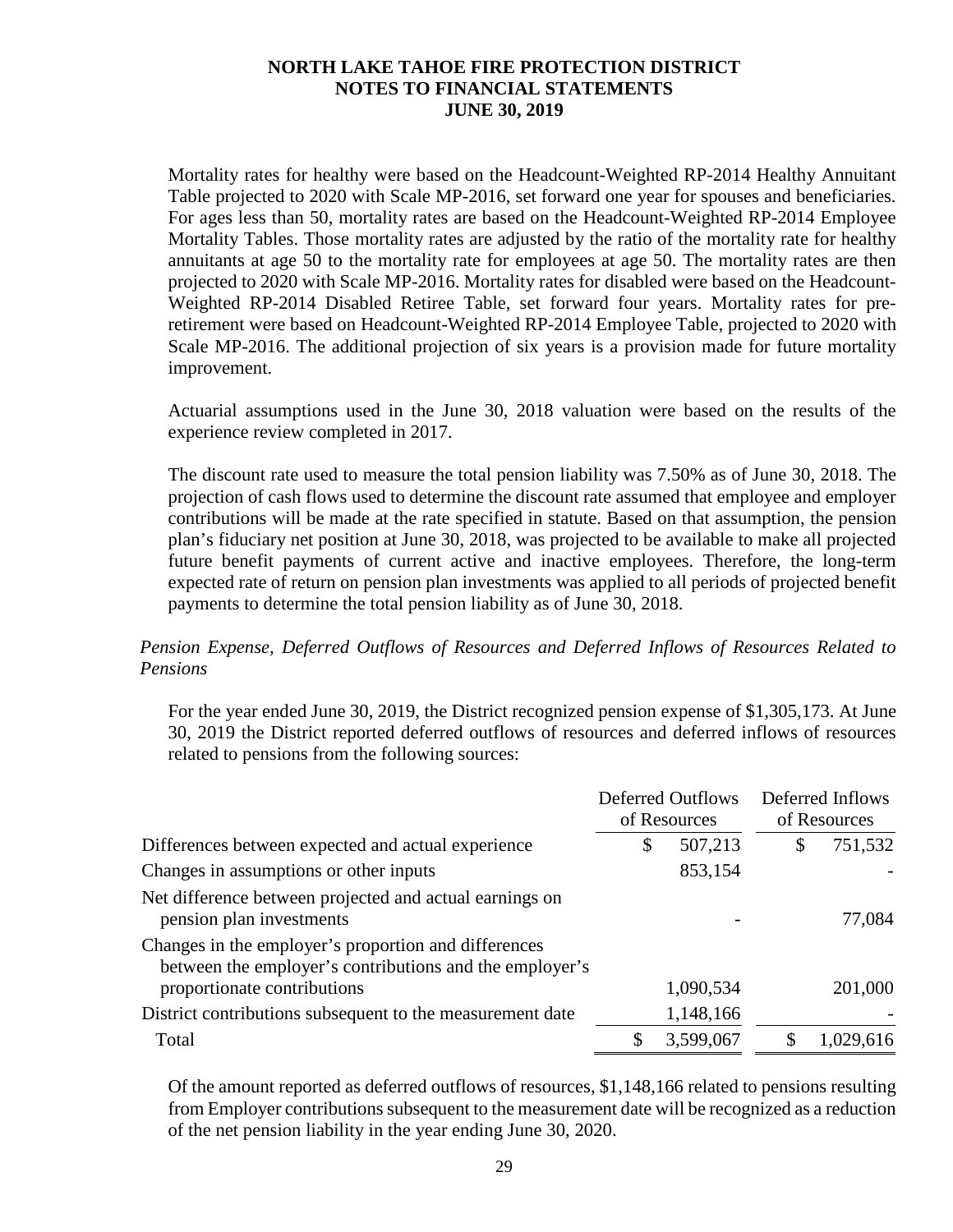The average of the expected remaining service lives of all employees that are provided with pensions through PERS (active and inactive employees) determined at July 1, 2017 (the beginning of the measurement period ended June 30, 2018) is 6.22 years.

Other estimated amounts reported as deferred outflows of resources and deferred inflows of resources related to pensions will be recognized in pension expense as follows:

| Year ending June 30: |               |
|----------------------|---------------|
| 2020                 | \$<br>563,638 |
| 2021                 | 322,984       |
| 2022                 | (43,066)      |
| 2023                 | 299,550       |
| 2024                 | 249,264       |
| Thereafter           | 28,915        |

#### *Additional Information*

Additional information supporting the Schedule of Employer Allocations and the Schedule of Pension Amounts by Employer is located in the PERS Comprehensive Annual Financial Report (CAFR) available on the PERS website at www.nvpers.org under Quick Links – Publications.

### **NOTE 6 – Fund Balances – Governmental Funds:**

Under GASB Statement No. 54, *Fund Balance Reporting and Governmental Fund Type Definitions,* fund balances are composed of the following as of June 30, 2019:

|                            |              | Debt    | Capital   | Total        |
|----------------------------|--------------|---------|-----------|--------------|
|                            |              | Service | Projects  | Governmental |
|                            | General Fund | Fund    | Fund      | Funds        |
| Nonspendable:              | \$<br>81,975 | \$      | \$        | \$<br>81,975 |
| Restricted:                |              |         |           |              |
| Debt Service               |              | 500,988 |           | 500,988      |
| Committed:                 |              |         |           |              |
| <b>Capital Projects</b>    |              |         | 627,753   | 627,753      |
| Assigned:                  |              |         |           |              |
| Subsequent Year's          |              |         |           |              |
| <b>Budget Shortfall</b>    | 775,033      |         |           | 930,703      |
| Unassigned                 | 9,998,836    |         |           | 9,998,836    |
| <b>Total fund balances</b> | \$10,855,844 | 500,988 | \$627,753 | \$11,984,585 |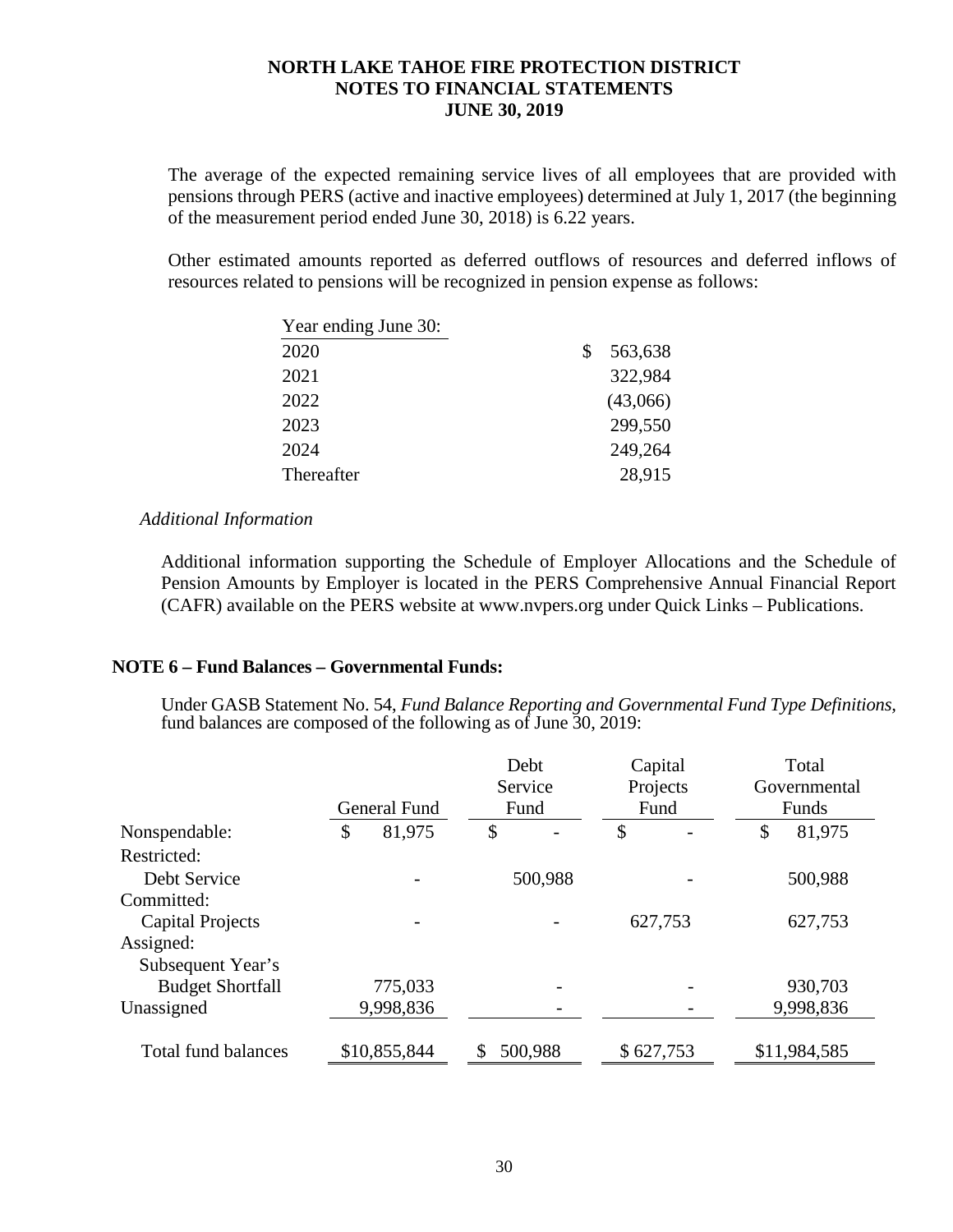## **NOTE 7 – Long-Term Debt:**

Changes in long-term obligations for the year ended June 30, 2019 are as follows:

|                                                                       |              |           |          | Principal    |                                |                | Principal        | Due       |
|-----------------------------------------------------------------------|--------------|-----------|----------|--------------|--------------------------------|----------------|------------------|-----------|
|                                                                       | Date of      | Original  | Interest | Outstanding  |                                |                | Outstanding      | Within    |
|                                                                       | <i>Issue</i> | Issue     | Rate     | July 1, 2018 | <b>Additions</b>               | Reductions     | June 30, 2019    | One Year  |
| Governmental Activities:                                              |              |           |          |              |                                |                |                  |           |
| 2012 General Obligation (Limited Tax)<br>Refunding Bonds, Series 2012 | 12/04/12     | 3,429,000 | 2.35%    | \$2,167,000  | \$<br>$\overline{\phantom{0}}$ | \$<br>336,000  | 1,831,000<br>\$. | \$345,000 |
| Medium Term Financing, Series 2013                                    | 12/11/13     | 1,000,000 | 2.70%    | 630,000      | $\overline{\phantom{0}}$       | 100,000        | 530,000          | 100,000   |
| Sales tax refund                                                      | N/A          | N/A       | N/A      | 155,484      | -                              | 103,656        | 51,828           | 51,828    |
| Compensated absences                                                  | N/A          | N/A       | N/A      | 1,245,114    | 347,646                        | 293,294        | 1,299,466        | 395,827   |
| <b>Total Governmental Activities</b>                                  |              |           |          | 4,197,598    | 347,646                        | 832,950        | 3,712,294        | 892,655   |
| <b>Business-Type Activities:</b>                                      |              |           |          |              |                                |                |                  |           |
| Compensated absences                                                  | N/A          | N/A       | N/A      | 76,091       | 35,594                         | 34,628         | 77,057           | 57,663    |
| <b>Total Long-Term Debt</b>                                           |              |           |          | \$4,273,689  | \$383,240                      | 867,578<br>\$. | 3,789,351<br>S.  | \$950,318 |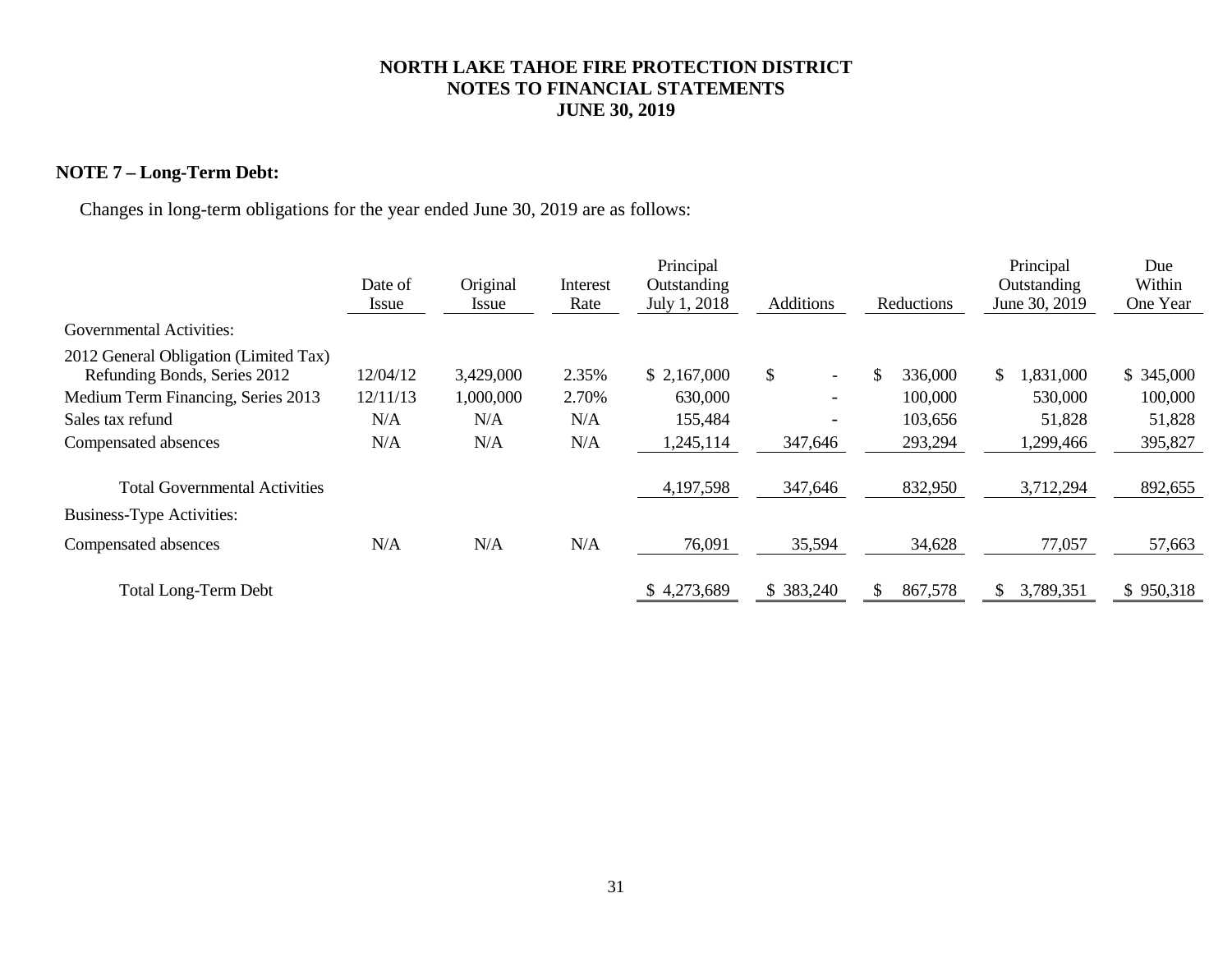Debt service requirements on long-term debt excluding compensated absences and other postemployment benefits, at June 30, 2019 are as follows:

| Year Ending June 30, | <b>General Obligation</b> |           |                | <b>Medium Term Financing</b> |  |
|----------------------|---------------------------|-----------|----------------|------------------------------|--|
|                      | Principal                 | Interest  | Principal      | Interest                     |  |
| 2020                 | \$345,000                 | \$43,029  | 100,000<br>\$. | \$12,960                     |  |
| 2021                 | 355,000                   | 34,921    | 105,000        | 10,192                       |  |
| 2022                 | 366,000                   | 26,578    | 105,000        | 7,358                        |  |
| 2023                 | 379,000                   | 17,978    | 110,000        | 4,455                        |  |
| 2024                 | 386,000                   | 9,071     | 110,000        | 1,485                        |  |
|                      | \$1,831,000               | \$131,577 | \$530,000      | \$36,450                     |  |

The District has outstanding general obligation bonds and medium term obligations from direct placements related to governmental activities totaling \$1,831,000 and \$530,000 respectively. The District has pledged 15% of the Consolidated Tax revenue receipts for the repayment of the General Obligation (Limited Tax) Refunding Bonds, Series 2012. Upon the happening and continuance of any events of default, such as non-payment of principal and interest or nonperformance by the District for 60 days after notice of failure to perform, a court of competent jurisdiction will appoint a Receiver to protect and to enforce any proper legal equitable remedy. The medium term obligations repayment is from the general income of the District. Upon the occurrence and during the continuation of an event of default for nonpayment of principal or interest, the interest rate will increase to 4.00% per annum until such time the default is cured. Interest expense of \$66,585 was incurred during the 2018- 2019 year for long term liabilities. Compensated absences will be liquidated from the General Fund for Governmental Activities and from the Ambulance Fund for Business-Type Activities. The General Obligation Revenue Bonds and the Medium-Term Financing will be liquidated from the Debt Service Fund, after transfers from the General Fund.

The total principal and interest remaining to be paid on the 2012 General Obligation Refunding bonds is \$1,962,577 through fiscal year 2024. The current year principal and interest on the 2012 Medium Term Financing, Series 13 was \$386,925 and the pledged revenue was \$584,556.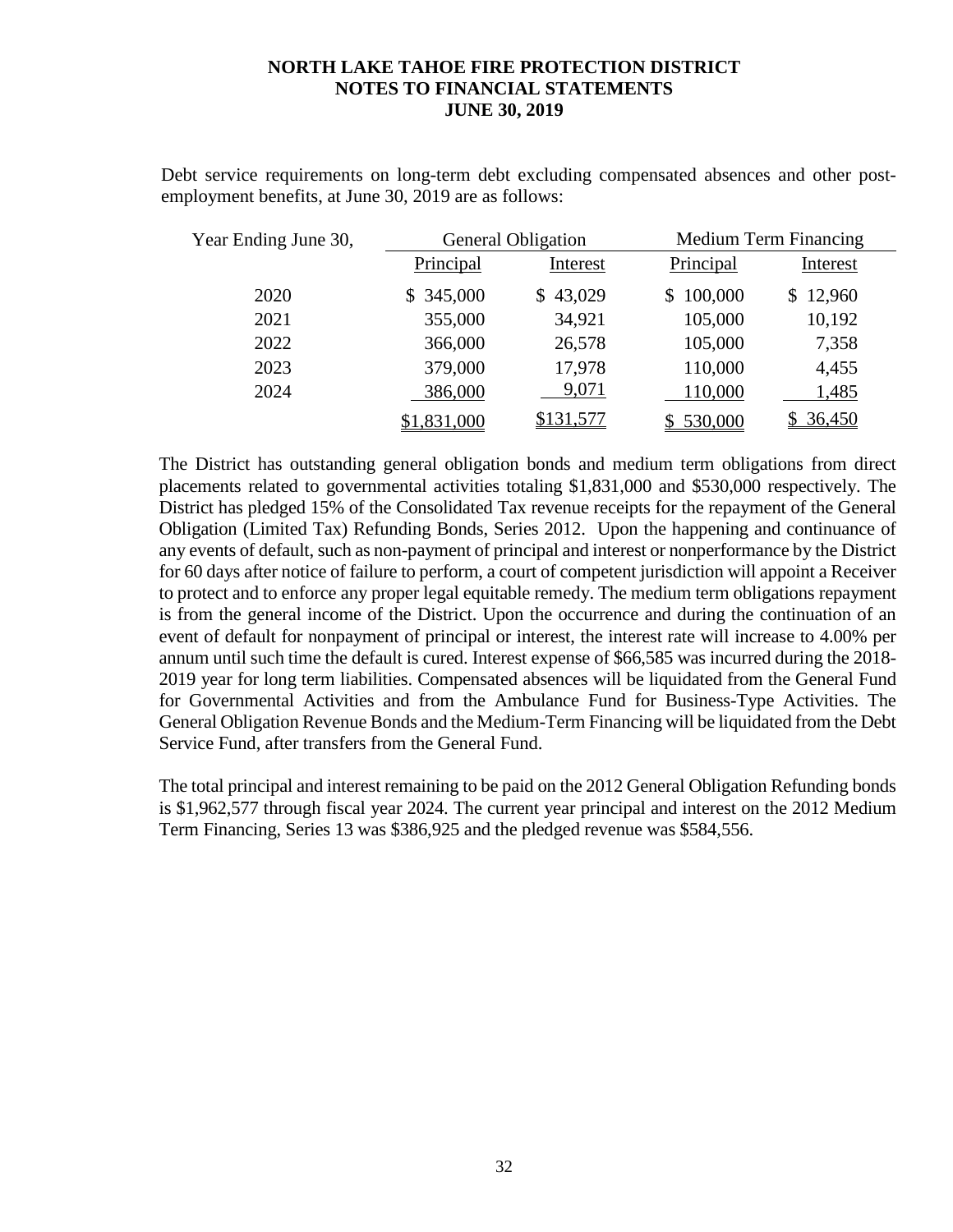### **NOTE 8 – Interfund Transfers:**

Interfund transfers for the year ended June 30, 2019 consisted of the following:

|                        | Transfers To: |                      |           |              |  |  |  |  |
|------------------------|---------------|----------------------|-----------|--------------|--|--|--|--|
|                        | Debt Service  | Capital              | Ambulance |              |  |  |  |  |
|                        | Fund          | Projects Fund        | Fund      | Total        |  |  |  |  |
| <b>Transfers From:</b> |               |                      |           |              |  |  |  |  |
| General Fund           |               | 1,003,573 \$ 565,324 | 1,600,000 | \$ 3,168,897 |  |  |  |  |

Transfers are used to move revenues from the General Fund to the funds that will expend them in accordance with the budget and to use unrestricted revenues collected or resources in the General Fund and Capital Projects Fund to finance various programs accounted for in other funds in accordance with budgetary authorizations. The transfer to the Debt Service Fund was to fund required debt payments.

### **NOTE 9 – Risk Management:**

The District is exposed, as are all entities, to various risks of loss related to torts; theft of, damage to, and destruction of assets; errors and omissions; illness and injuries to employees; and natural disasters.

The District carries commercial insurance for risks of loss related to property and casualty liabilities. The District also carries health insurance for all eligible employees.

Settled claims resulting from these risks have not exceeded commercial insurance coverage in any of the past three fiscal years.

The District has joined together with similar public agencies, under the Nevada Interlocal Cooperation Act to create an intergovernmental self-insured association for Workers' Compensation insurance, the PACT. The District pays premiums based on payroll costs to the PACT. The PACT is considered a self-sustaining pool that will provide coverage based on established statutory limits.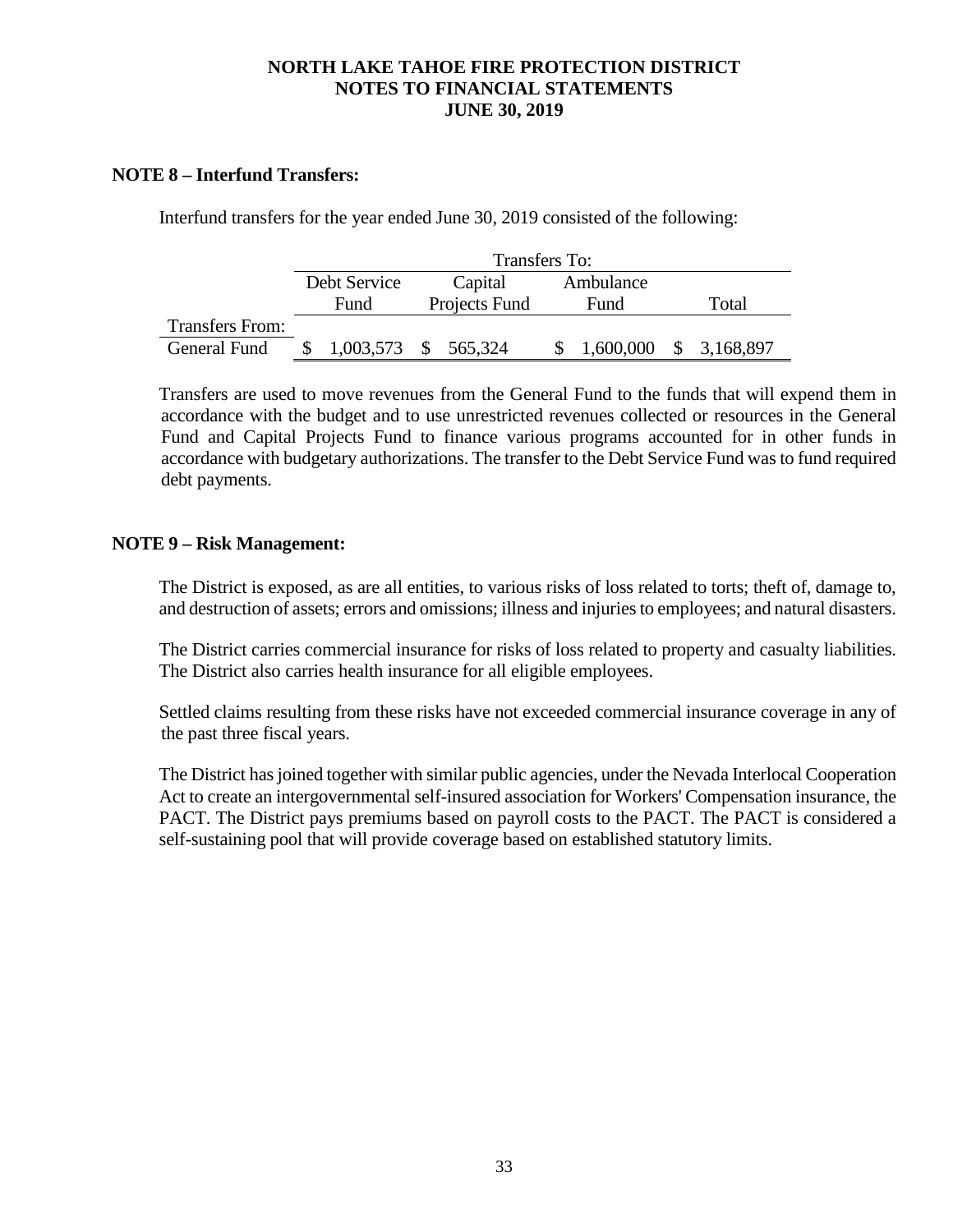### **NOTE 10 – Other Post-Employment Benefits Plan (OPEB):**

### *Plan Descriptions*

The District contributes to a single employer defined benefit healthcare plan, the North Lake Tahoe Fire Protection District Health Insurance Benefit Plan (the District's Plan). The District's Plan is administered through the North Lake Tahoe Fire Protection District OPEB Trust. The measurement focus of this plan is its net OPEB liability. The District's Plan will issue a publicly available financial report, when available. More information can be obtained by contacting the North Lake Tahoe Fire Protection District business office.

The District also provides OPEB for certain former employees through the Nevada Public Employees' Benefits Plan (PEBP), an agent multiple employer defined benefit plan. PEBP is administered by the State of Nevada, and as such, no assets are accumulated in a trust that meets the criteria in paragraph 4 of GASB No. 75. The measurement focus of PEBP is the total OPEB liability associated with participating former District employees. No separate financial reports are issued.

### *Benefit Provisions and Contributions (District Plan)*

Benefit provisions for the District's plan are established pursuant to NRS 287.023 and can be amended by the District's Board of Directors. Benefit provisions for PEBP are established pursuant to NRS 287.023 and subject to amendment through legislation by the State of Nevada, each biennium. The District's plan provides medical, dental, vision, and life insurance benefits to eligible retired District employees and beneficiaries.

Employees must have at least fifteen years of full-time service to be eligible for benefits and must be at least 50 years of age. Employees who separate from the District with at least fifteen years of service may activate this benefit upon attainment of age 50. The District pays the entire cost of retiree health benefits for retirees, their spouses and their dependent children for employees hired prior to March 1, 2012. The coverage is provided until the employee and/or their spouse attain Medicare eligibility, and/or the children are no longer dependents as defined by the health insurance plan. For employees hired on or after March 1, 2012, the District will pay the entire cost of retiree health benefits (premiums) for retirees. In addition, the District pays 85% of the spouse or dependent children coverage premium until Medicare eligible age or status of the spouse or dependent child ends, after which no further benefits are payable by the District. This is a significant change from the prior actuarial valuation where only 65% was paid for by the District and for retirees only (no spousal or dependent subsidy).

Under state law, retiree loss experience is pooled with active loss experience for the purpose of setting rates. The difference between the true premium cost and the blended premium is an implicit rate subsidy that creates an OPEB cost for the District. The District's contribution requirements for retirees relate to the implicit subsidy that results from using the blended rates, as well as the percentage of pay-as-you-go premiums and is determined in actuarial studies contracted by the District.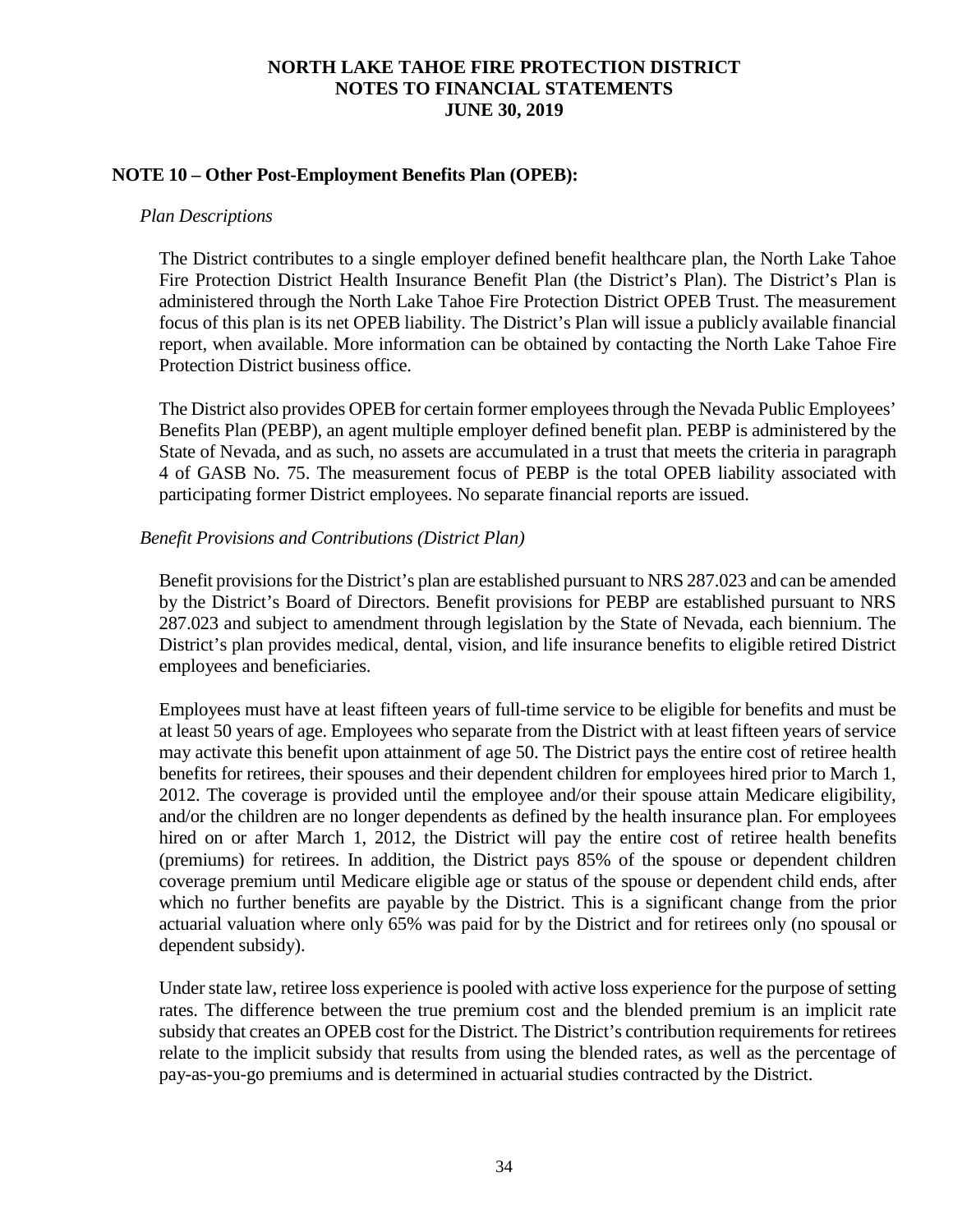Contribution requirements of the District's Plan may be amended through negotiations between the District and the employee associations. The contribution to the OPEB Trust is determined by the collective bargaining agreement and requires a minimum amount of \$25,200 be contributed. The District may contribute additional amounts based on projected pay-as-you-go financing requirements and actuarial studies contracted for by the District. For the year ended June 30, 2018, the District contributed \$648,751 to the OPEB trust and paid \$213,600 in implicit subsidy to benefit the District's Plan.

### *Benefit Provisions and Contributions (PEBP)*

PEBP provides medical, prescription, vision, life and accident insurance, and dental for retirees. Retirees can choose between a self-funded preferred provider organization (PPO) and a health maintenance organization (HMO) plan. Retirees are responsible for payment of unsubsidized premiums. The District is required to provide a subsidy for their retirees who have elected to join PEBP. Contribution requirements for plan members and the participating employers are assessed by the PEBP Board annually. The contributions required for PEBP subsidies depends on the date of retirement and years of PERS service former employees earned in total and while working for the District. The subsidy ranges from a minimum of \$6 to a maximum of \$274 per month. Subsidies for retiree premiums participating in PEBP are paid directly to the State when due. The District's obligation for subsidies is limited to payment of the statutorily required contribution. The statutes were revised with an effective date of November 30, 2008, to create new participation limitation so that only active members of PEBP can elect coverage after retirement. Based on the statute revision, former District employees and retirees must have retired and joined PEBP by September 1, 2008 to elect PEBP membership. Consequently, no employees retiring from the District on or after September 1, 2008 will be eligible to participate in the PEBP plan as a retiree at the District's expense.

### *Employees Covered by Benefit Terms*

At June 30, 2018, the following employees were covered by the benefit terms:

|                                                                                                                           | District Plan | <b>PERP</b> | Total |
|---------------------------------------------------------------------------------------------------------------------------|---------------|-------------|-------|
| Inactive employees or beneficiaries<br>currently receiving benefit payments<br>Inactive employees entitled to but not yet |               |             |       |
| receiving benefit payments                                                                                                |               |             |       |
| Active employees                                                                                                          | 66            |             | 66    |
|                                                                                                                           |               |             |       |

### *OPEB Liability*

The District's Plan net OPEB liability was measured as of June 30, 2018, and the total OPEB liability used to calculate the net OPEB liability was determined by an actuarial valuation as of July 1, 2018. PEBP's total liability was measured as of June 30, 2017 and was determined by an actuarial valuation as of July 1, 2018.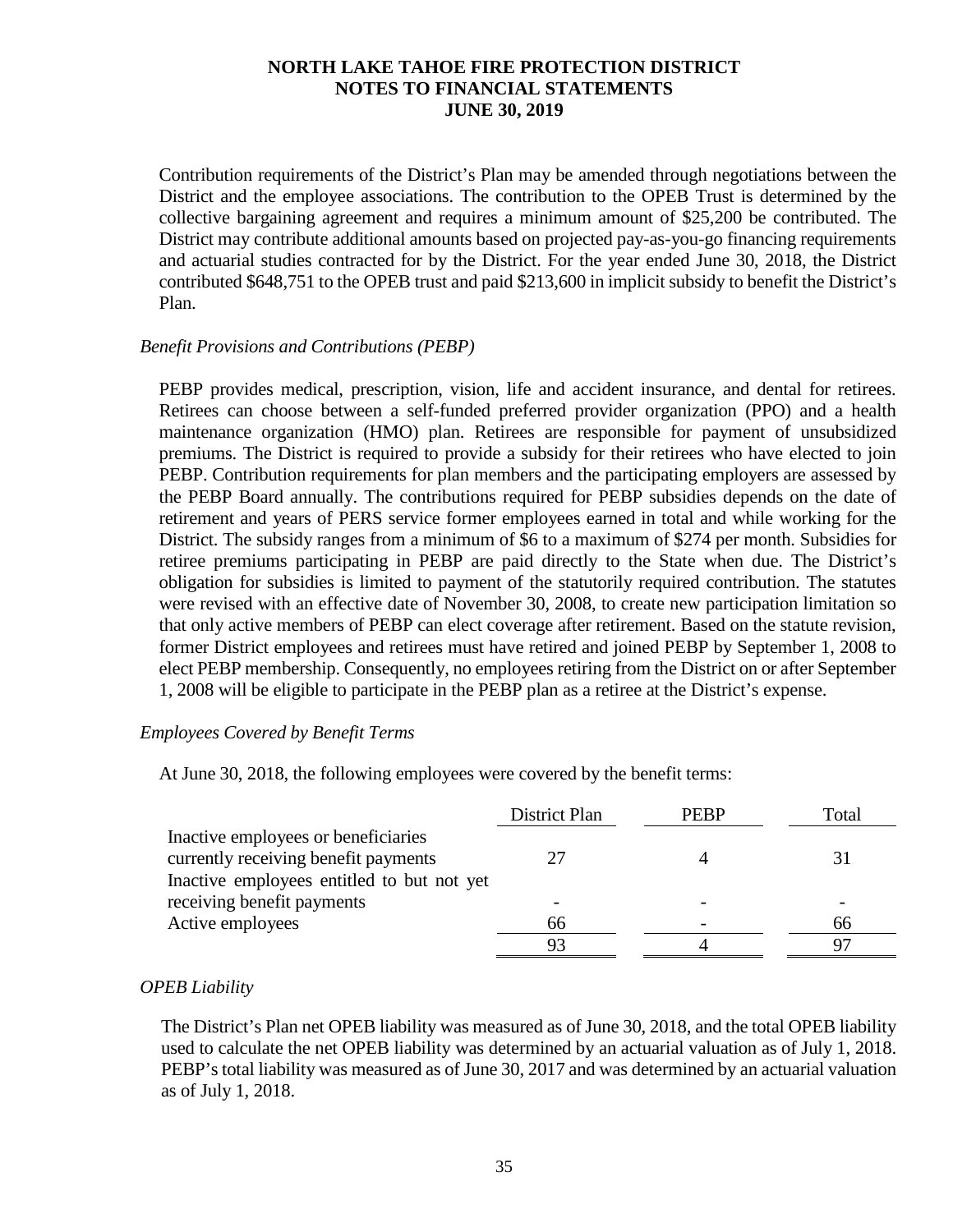### *Actuarial Assumptions*

The total OPEB liability in the July 1, 2018 actuarial valuation was determined using the following actuarial assumptions, applied to all periods included in the measurement, unless otherwise specified:

|                           | District Plan                       | <b>PEBP</b>                     |
|---------------------------|-------------------------------------|---------------------------------|
| Salary increases          | Ranges from 14.3% with less than    | N/A                             |
|                           | one year of service to 4.6% with 13 |                                 |
|                           | or more years of service            |                                 |
| Investment rate of return | 7.00%, net of OPEB plan             | N/A                             |
|                           | investment expense                  |                                 |
| Healthcare cost trend     | 5.5% initial; 4.50% ultimate after  | 5.5% initial; 4.50% ultimate    |
|                           | 2072. Based on the Getzen Model.    | after 2072. Based on the Getzen |
|                           | Dental and vision cost assumed at   | Model. Dental and vision cost   |
|                           | 3.0% per year                       | assumed at 3.0% per year        |
| Inflation                 | 3.00%                               | 3.00%                           |
| Actuarial cost method     | Entry Age Normal                    | <b>Entry Age Normal</b>         |

Mortaility rates were based on the RP-2014 Mortality Tables adjusted to reflect Mortality Improvement Scale MP-2018 from the 2006 base year, and projected forward on a generational basis.

The actuarial assumptions used in the July 1, 2018 valuation were based on expectations of NLTFPD regarding its workforce, demographic pattern for similar safety groups, and actuarial judgment. NLTFPD and the actuary monitor assumptions and experience with every valuation and make adjustments to assumptions as needed as experience emerges.

The long-term expected rate of return of 7.00%, net of investment expenses, was based on the investment policy of the State of Nevada's Retiree Benefits Investment Fund (RBIF), where the District's Plan invests its assets to fund the OPEB liability. The rate is derived from RBIF's investment policy (shown in the table below), and includes a 3.00% long-term inflation assumption.

| <b>Asset Class</b>       | <b>Asset Allocation</b> |
|--------------------------|-------------------------|
| Foreign Developed Equity | 21.00%                  |
| U.S. Fixed Income        | 30.00%                  |
| U.S. Large Cap Equity    | 49.00%                  |

The discount rate used to measure the OPEB liability for the District's Plan was 7.00%. The projection of cash flows used to determine the discount rate assumed that District contributions will be made at rates equal or exceeding the actuarially determined contribution rates. Based on those assumptions, the OPEB plan's fidicuiary net position was projected to be available to make all projected OPEB payments for current active and inactive employees. Therefore, the long-term expected rate of return on OPEB plan investments was applied to all periods of projected benefit payments to determine the total OPEB liabilities. The discount rate used to measure the OPEB liability for PEBP was 3.87%

Changes of assumptions and other inputs reflect a change in the healthcare cost trend rate from initial 8.00 percent to an initial 5.50 percent. In addition, a change in the discount rate for PEBP from 7.00 percent to 3.87 percent.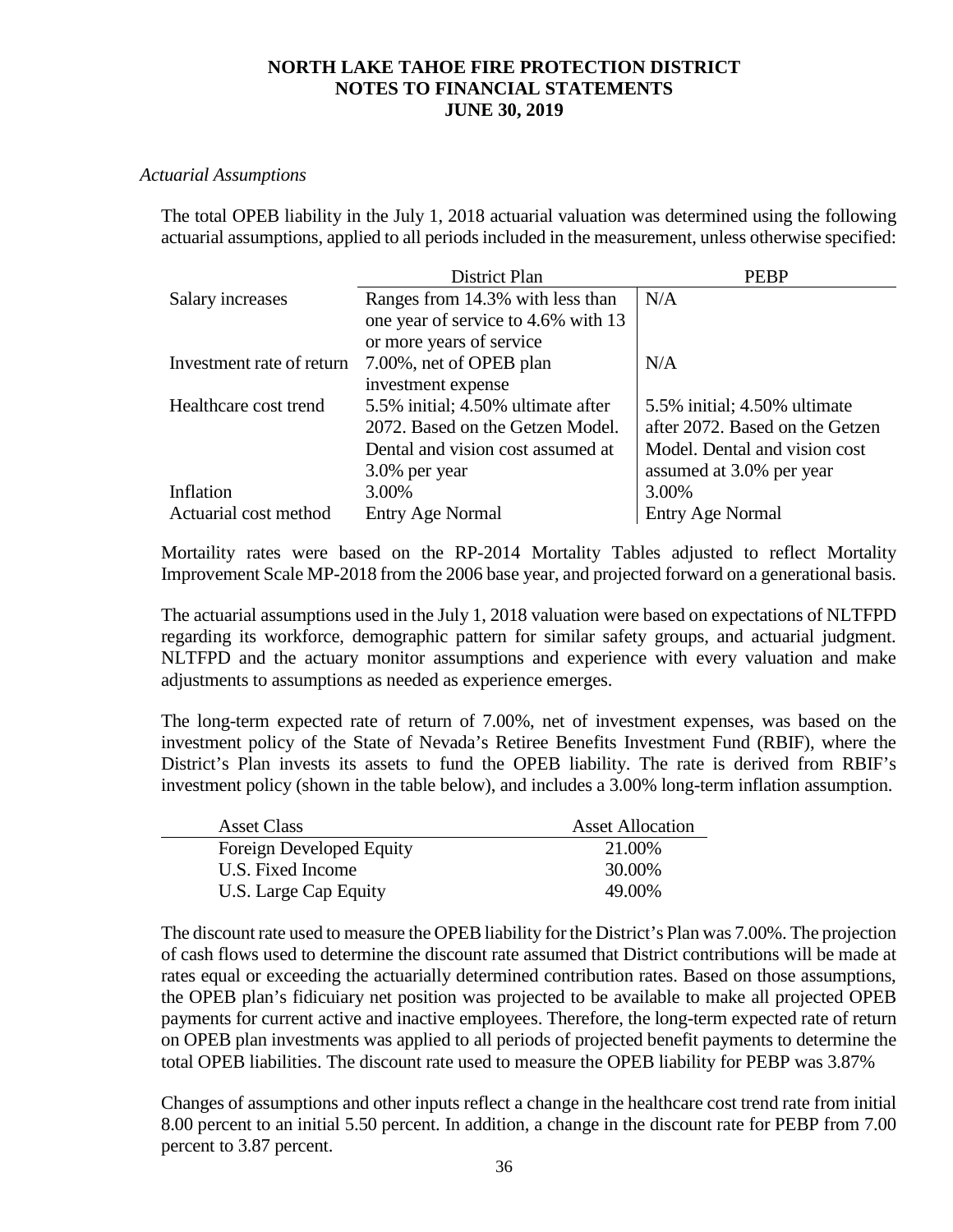## *Changes in OPEB Liabilities*

|                                                                      | District Plan - Increase / (Decrease) |            |                |                     |          |             |
|----------------------------------------------------------------------|---------------------------------------|------------|----------------|---------------------|----------|-------------|
|                                                                      | <b>Total OPEB</b><br>Liability        |            | Plan Fiduciary |                     | Net OPEB |             |
|                                                                      |                                       |            |                | <b>Net Position</b> |          | Liability   |
|                                                                      |                                       | (a)        |                | (b)                 |          | $(a) - (b)$ |
| Balance as of June 30, 2018, as restated                             |                                       |            |                |                     |          |             |
| Measurement Date, June 30, 2017                                      | \$                                    | 8,068,934  | \$             | 561,362             | \$       | 7,507,572   |
| Changes for the year:                                                |                                       |            |                |                     |          |             |
| Service cost                                                         |                                       | 268,192    |                |                     |          | 268,192     |
| Interest on the total OPEB liability                                 |                                       | 559,832    |                |                     |          | 559,832     |
| Changes of benefit terms                                             |                                       | (7, 557)   |                |                     |          | (7, 557)    |
| Differences between actual and<br>expected experience with regard to |                                       |            |                |                     |          |             |
| economic or demographic factors                                      |                                       | (659, 324) |                |                     |          | (659, 324)  |
| Changes of assumptions                                               |                                       | (313,711)  |                |                     |          | (313,711)   |
| Benefit payments                                                     |                                       | (690, 738) |                | (690, 738)          |          |             |
| Contributions from employer                                          |                                       |            |                | 915,938             |          | (915, 938)  |
| Net investment income                                                |                                       |            |                | 48,306              |          | (48,306)    |
| Administrative expense                                               |                                       |            |                |                     |          |             |
| Net changes                                                          |                                       | (843, 306) |                | 273,506             |          | (1,116,812) |
| Balance as of June 30, 2019                                          |                                       |            |                |                     |          |             |
| Measurement Date, June 30, 2018                                      | S                                     | 7,225,628  | \$             | 834,868             | \$       | 6,390,760   |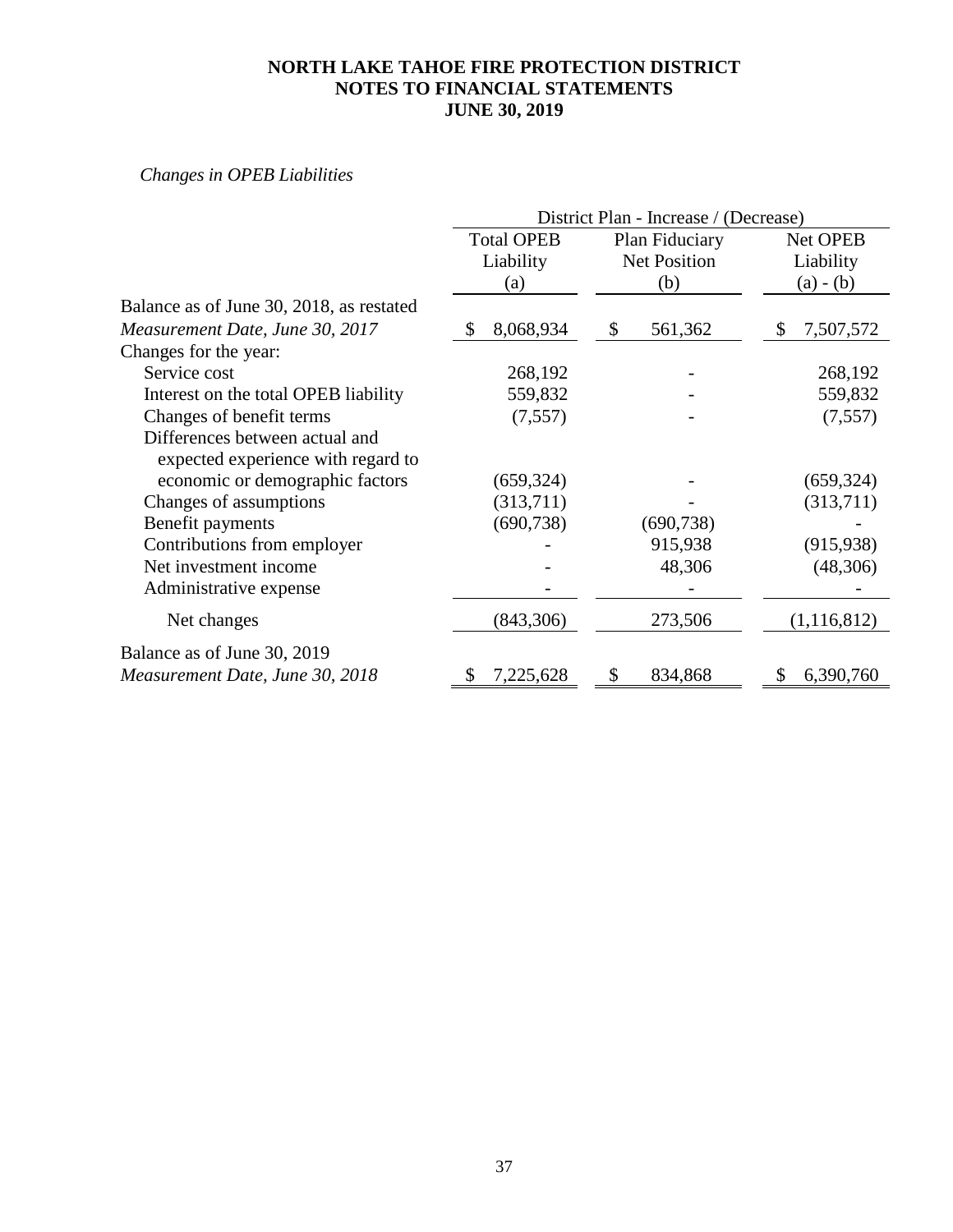|                                      | <b>PEBP</b> |                   |  |
|--------------------------------------|-------------|-------------------|--|
|                                      |             | Increase          |  |
|                                      |             | (Decrease)        |  |
|                                      |             | <b>Total OPEB</b> |  |
|                                      |             | Liability         |  |
| Balance as of June 30, 2018          |             |                   |  |
| Measurement Date, June 30, 2017      | \$          | 130,606           |  |
| Changes for the year:                |             |                   |  |
| Service cost                         |             |                   |  |
| Interest on the total OPEB liability |             | 8,906             |  |
| Changes of benefit terms             |             |                   |  |
| Differences between actual and       |             |                   |  |
| Expected experience with regard to   |             |                   |  |
| economic or demographic factors      |             | (78, 776)         |  |
| Changes of assumptions               |             | 13,589            |  |
| Benefit payments                     |             | (6,875)           |  |
| Other changes                        |             |                   |  |
| Net changes                          |             | (63, 156)         |  |
| Balance as of June 30, 2019          |             |                   |  |
| Measurement Date, June 30, 2018      | \$          | 67,450            |  |

The OPEB liability of both plans as of June 30, 2019 is \$6,458,210.

### *Sensitivity Analysis*

The following presents the OPEB liabilities of the plans, as well as what each plan's OPEB liability would be if it were calculated using a discount rate that is 1-percentage-point lower or 1-percentagepoint higher than the current discount rate:

|                                                                     | 1% Decrease                 | Discount Rate         | 1% Increase           |
|---------------------------------------------------------------------|-----------------------------|-----------------------|-----------------------|
| District's Plan - Net OPEB Liability<br>PEBP - Total OPEB Liability | \$6,937,748<br>76,742       | \$6,390,760<br>67,450 | \$5,895,009<br>59,967 |
| <b>OPEB</b> Liability                                               | 7,014,490<br>$\mathbb{S}^-$ | 6,458,210             | 5,954,976<br>S.       |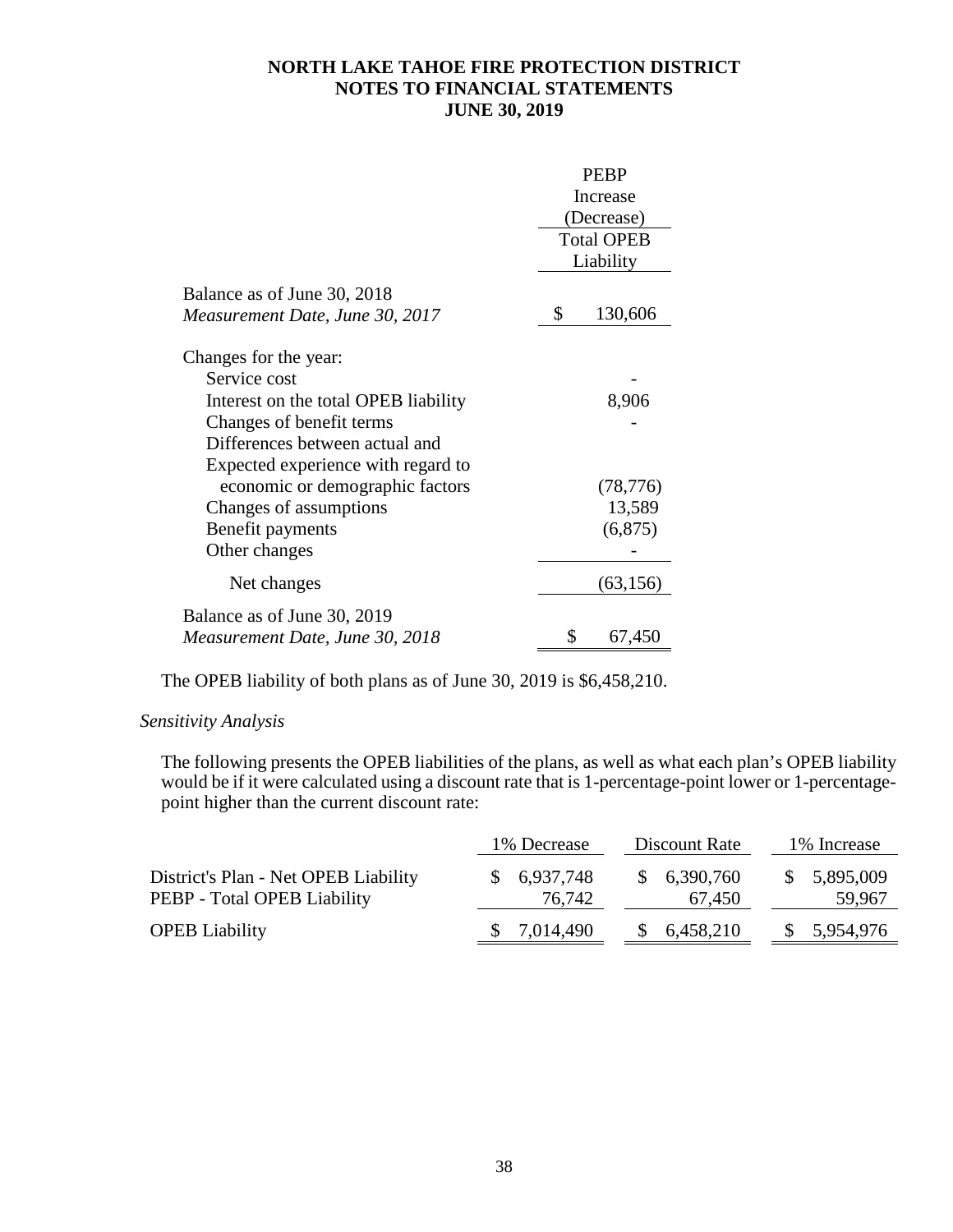The following presents the OPEB liabilities of the plans, as well as what each plan's OPEB liability would be if it were calculated using healthcare cost trend rates that are 1-percentage-point lower or 1-percentage-point higher than the current healthcare cost trend rates:

|                                                                     |                       | <b>Healthcare Cost</b> |                       |
|---------------------------------------------------------------------|-----------------------|------------------------|-----------------------|
|                                                                     | 1% Decrease           | <b>Trend Rates</b>     | 1% Increase           |
| District's Plan - Net OPEB Liability<br>PEBP - Total OPEB Liability | \$5,793,093<br>60,248 | \$6,390,760<br>67,450  | \$7,076,504<br>76,186 |
| <b>OPEB</b> Liability                                               | \$5,853,341           | \$6,458,210            | \$7,152,690           |

*OPEB Plan Fiduciary Net Position:* 

Detailed information about the OPEB plan fiduciary net position will be available in a separately issued North Lake Tahoe Fire Protection District OPEB Trust financial report. The audit of the OPEB Trust is currently in progress.

*OPEB Expense and Deferred Outflows of Resources and Deferred Inflows of Resources Related to OPEB:*

For the year ended June 30, 2018, the District recognized OPEB expense (income) of \$579,674:

| District Plan | \$635,955 |
|---------------|-----------|
| <b>PEBP</b>   | (56,281)  |
|               | \$579,674 |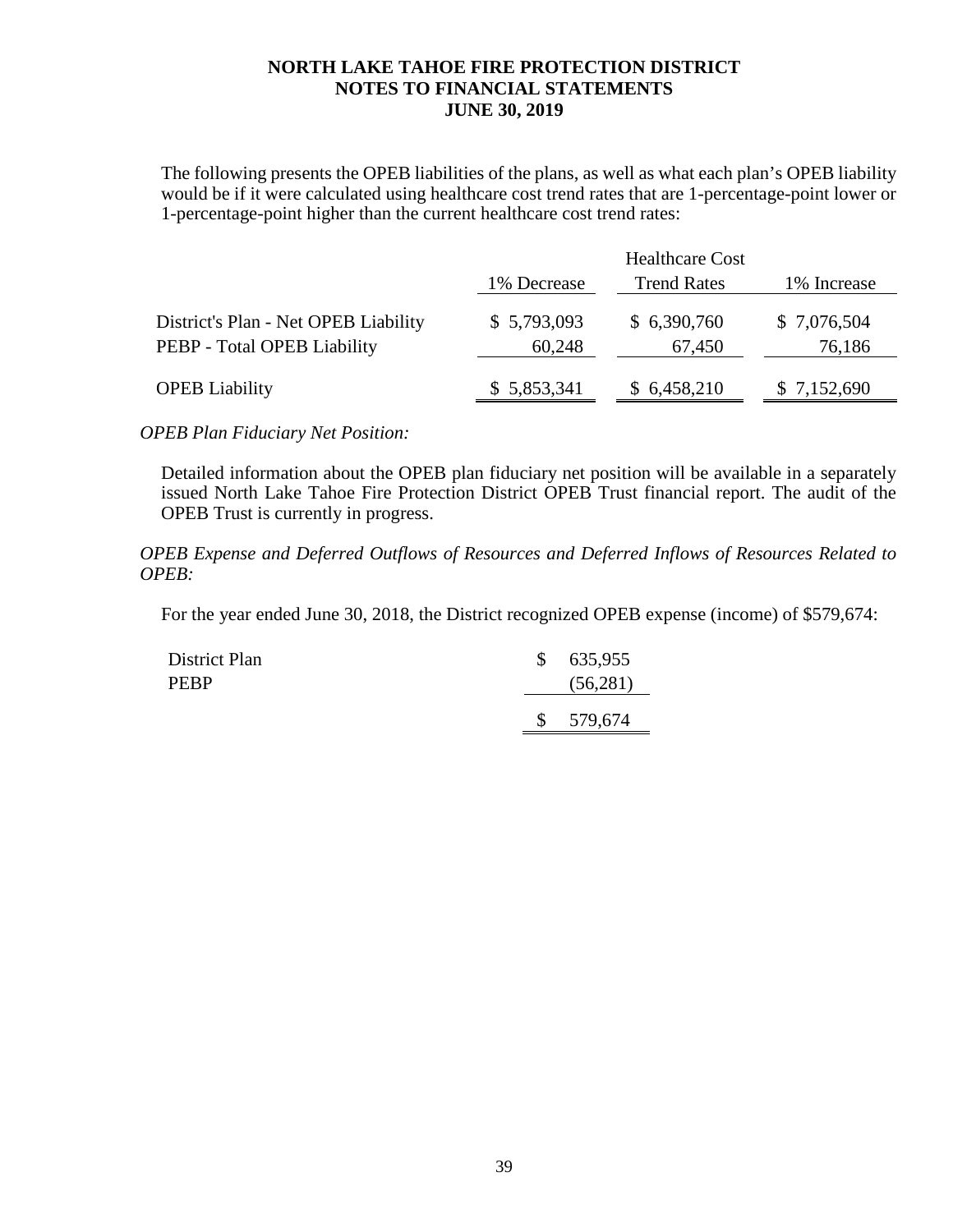At June 30, 2019, the District reported deferred outflows of resources and deferred inflows of resources related to OPEB from the following sources:

|                                                         | District Plan   |               | <b>PEBP</b> |                 |              |                |  |  |  |  |
|---------------------------------------------------------|-----------------|---------------|-------------|-----------------|--------------|----------------|--|--|--|--|
|                                                         | Deferred        | Deferred      |             | Deferred        |              | Deferred       |  |  |  |  |
|                                                         | <b>Outflows</b> | Inflows       |             | <b>Outflows</b> |              | <b>Inflows</b> |  |  |  |  |
|                                                         | of Resources    | of Resources  |             | of Resources    | of Resources |                |  |  |  |  |
| Net difference between<br>projected and actual earnings |                 |               |             |                 |              |                |  |  |  |  |
| on OPEB plan investments                                | \$<br>15,394    | \$<br>23,890  | \$          |                 | \$           |                |  |  |  |  |
| Differences between expected                            |                 |               |             |                 |              |                |  |  |  |  |
| And actual experience                                   |                 | 580,926       |             |                 |              |                |  |  |  |  |
| Change of assumptions                                   |                 | 276,409       |             |                 |              |                |  |  |  |  |
| Contributions made<br>subsequent                        |                 |               |             |                 |              |                |  |  |  |  |
| to measurement date                                     | 862,351         |               |             | 6,265           |              |                |  |  |  |  |
| Total                                                   | \$<br>877,745   | \$<br>881,225 | \$          | 6,265           | \$           |                |  |  |  |  |

Amounts reported as deferred outflows of resources and deferred inflows of resources related to OPEB will be recognized in OPEB expense as follows:

| Year Ending June 30, | District Plan | <b>PEBP</b> | Total |            |  |  |
|----------------------|---------------|-------------|-------|------------|--|--|
|                      |               |             |       |            |  |  |
| 2020                 | (119, 814)    | \$          |       | (119, 814) |  |  |
| 2021                 | (119, 814)    |             |       | (119, 814) |  |  |
| 2022                 | (119, 815)    |             |       | (119, 815) |  |  |
| 2023                 | (111, 853)    |             |       | (111, 853) |  |  |
| 2024                 | (115,700)     |             |       | (115,700)  |  |  |
| Thereafter           | (278, 835)    |             |       | (278, 835) |  |  |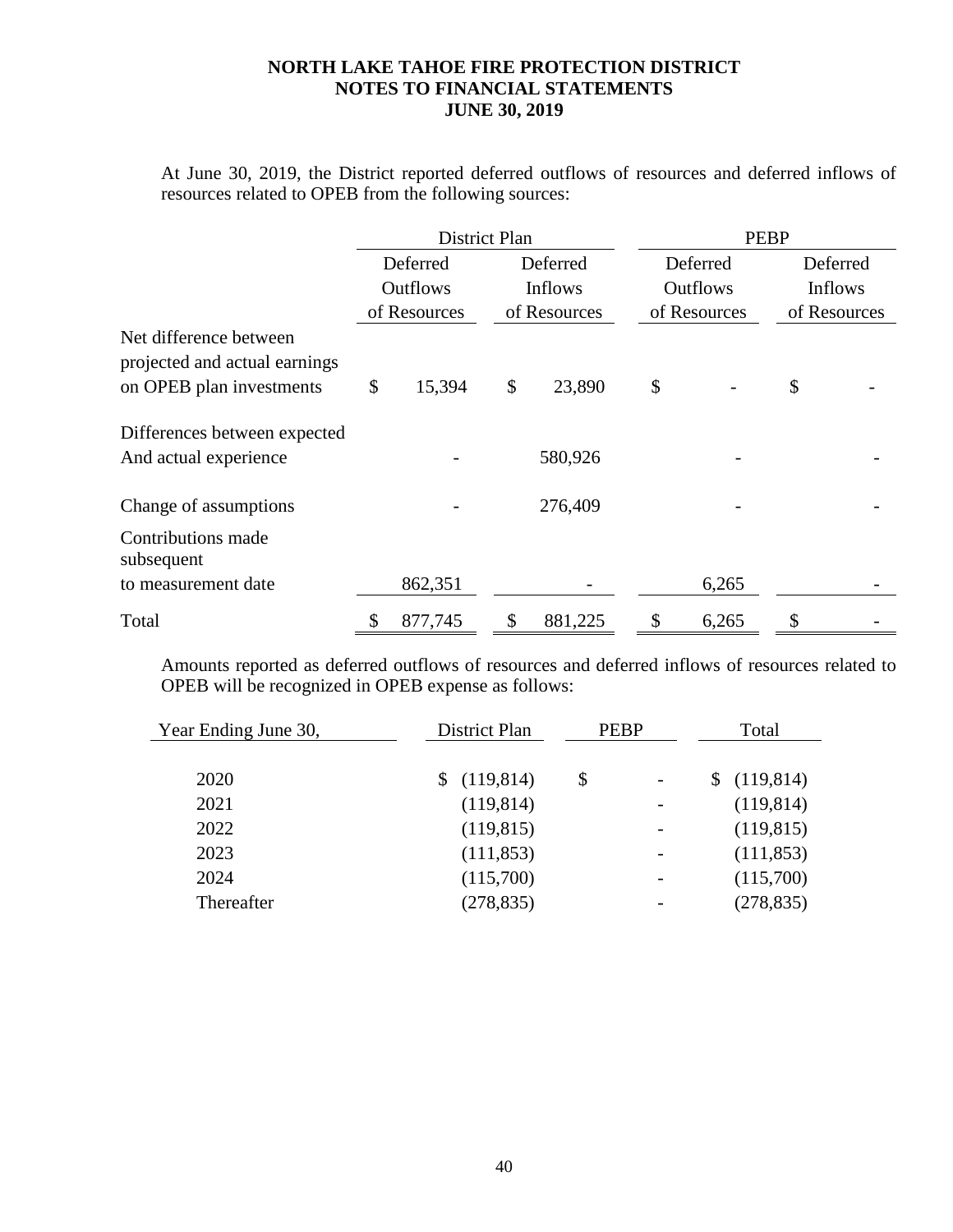### **NOTE 11 – Tax Abatements**

Consolidated sales taxes collected in Nevada are partially allocated to local governments in accordance with the distribution formulas established by Nevada Revised Statutes (NRS). The State of Nevada has entered into various tax abatement agreements which have reduced fiscal year 2019 intergovernmental revenues of the District by \$57,868.

State of Nevada Tax Abatements

| Aviation Tax Abatement (NRS 360.753)           | $\frac{\$}{2,152}$ |
|------------------------------------------------|--------------------|
| Data Centers Abatement (NRS 360.754)           | 312                |
| Local Sales and Use Tax Abatement <sup>*</sup> | 53,605             |
| Renewable Energy Abatement (NRS 701A.370)      | 1.799              |

\*Local Sales and Use Tax is a component of the State's Standard Tax Abatement (NRS 360.750).

### **NOTE 12 – Commitments and Contingencies**

There are various lawsuits with property owners disputing the Assessor's valuation methods used for property within the Lake Tahoe Basin, which may ultimately impact the District. The outcome of the disputes is not presently determinable.

### **NOTE 13 – Restatements**

### Correction of Errors

During 2019, the District identified misstatements in the June 30, 2018 financial statements related to the calculation of deferred outflows of resources related to OPEB and the net OPEB liability. Based on these misstatements, beginning net position was restated as of June 30, 2018 to report the previous overstatement in deferred outflows of resources and understatement in net OPEB liability at June 30, 2018.

The following summarizes the effect of the restatements:

|                                                     | <b>Governmental Activities</b> |
|-----------------------------------------------------|--------------------------------|
| Net position, June 30, 2018, as previously reported | (4,136,533)                    |
| Restatement of deferred outflows of resources       | (238,743)                      |
| Restatement of net OPEB liability                   | (252, 197)                     |
| Net position, June 30, 2018, as restated            | (4,627,473)                    |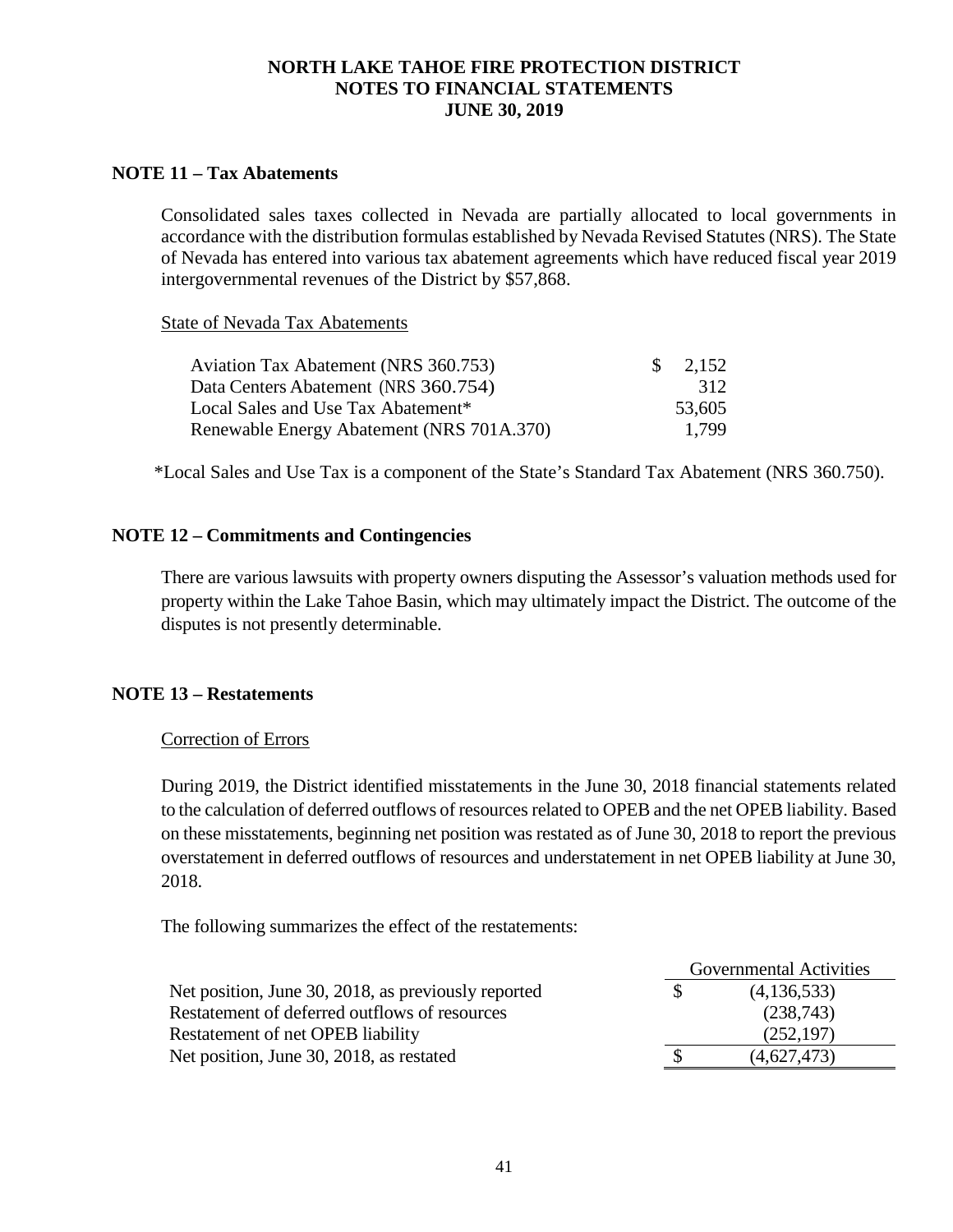#### **NORTH LAKE TAHOE FIRE PROTECTION DISTRICT STATEMENT OF REVENUES, EXPENDITURES AND CHANGES IN FUND BALANCES - BUDGET AND ACTUAL FOR THE GENERAL FUND FOR THE YEAR ENDED JUNE 30, 2019 REQUIRED SUPPLEMENTARY INFORMATION (WITH COMPARATIVE ACTUAL AMOUNTS FOR THE YEAR ENDED JUNE 30, 2018) (1 of 2)**

|                                          | <b>Budget Amounts</b> |                 | 2019                            | 2018                                        |                                 |
|------------------------------------------|-----------------------|-----------------|---------------------------------|---------------------------------------------|---------------------------------|
|                                          | Original              | Final           | <b>Actual</b><br><b>Amounts</b> | <b>Variance with</b><br><b>Final Budget</b> | <b>Actual</b><br><b>Amounts</b> |
| <b>REVENUES</b>                          |                       |                 |                                 |                                             |                                 |
| Taxes:                                   |                       |                 |                                 |                                             |                                 |
| Ad valorem                               |                       |                 |                                 |                                             |                                 |
| Real and personal property               | $\$$<br>9,088,337     | 9,088,337<br>\$ | \$<br>9,121,615                 | \$<br>33,278                                | 8,709,331<br>\$                 |
| Intergovernmental:                       |                       |                 |                                 |                                             |                                 |
| State shared revenues                    |                       |                 |                                 |                                             |                                 |
| Consolidated tax revenue                 | 3,619,224             | 3,619,224       | 3,897,059                       | 277,835                                     | 3,828,914                       |
| AB 104, fair share                       | 638,005               | 638,005         | 684,130                         | 46,125                                      | 681,530                         |
| Federal and state grants                 |                       |                 | 448,693                         | 448,693                                     | 458,629                         |
|                                          | 4,257,229             | 4,257,229       | 5,029,882                       | 772,653                                     | 4,969,073                       |
| Miscellaneous:                           |                       |                 |                                 |                                             |                                 |
| Interest                                 | 20,000                | 20,000          | 197,469                         | 177,469                                     | 82,568                          |
| Fire suppression reimbursement and other | 3,607,573             | 3,607,573       | 2,740,243                       | (867, 330)                                  | 3,003,947                       |
|                                          | 3,627,573             | 3,627,573       | 2,937,712                       | (689, 861)                                  | 3,086,515                       |
| <b>Total Revenues</b>                    | 16,973,139            | 16,973,139      | 17,089,209                      | 116,070                                     | 16,764,919                      |
| <b>EXPENDITURES</b>                      |                       |                 |                                 |                                             |                                 |
| Public safety:                           |                       |                 |                                 |                                             |                                 |
| Fire:                                    |                       |                 |                                 |                                             |                                 |
| Salaries and wages                       | 7,464,768             | 7,464,768       | 7,553,435                       | (88, 667)                                   | 7,045,899                       |
| Employee benefits:                       |                       |                 |                                 |                                             |                                 |
| Retirement                               | 2,130,963             | 2,130,963       | 2,022,079                       | 108,884                                     | 1,912,353                       |
| Group medical insurance                  | 998,712               | 998,712         | 1,107,939                       | (109, 227)                                  | 1,090,464                       |
| Retiree medical                          | 1,277,944             | 1,277,944       | 655,016                         | 622,928                                     | 698,491                         |
| Industrial insurance                     | 639,252               | 639,252         | 484,324                         | 154,928                                     | 509,283                         |
| Clothing allowance                       | 31,200                | 31,200          | 44,696                          | (13, 496)                                   | 30,148                          |
| Medicare portion of Social Security      | 105,074               | 105,074         | 106,969                         | (1,895)                                     | 100,829                         |
| Unemployment insurance                   | 125,000               | 125,000         | 66,925                          | 58,075                                      | 64,284                          |
| Social Security                          | 44,257                | 44,257          | 45,722                          | (1, 465)                                    | 26,024                          |
|                                          | 5,352,402             | 5,352,402       | 4,533,670                       | 818,732                                     | 4,431,876                       |
| Services and supplies:                   |                       |                 |                                 |                                             |                                 |
| Utilities                                | 117,197               | 117,197         | 90,138                          | 27,059                                      | 98,863                          |
| Telephone                                | 50,981                | 50,981          | 50,334                          | 647                                         | 46,239                          |
| Professional services                    | 342,380               | 342,380         | 275,826                         | 66,554                                      | 241,176                         |
| Membership and meetings                  | 4,722                 | 4,722           | 4,708                           | 14                                          | 4,110                           |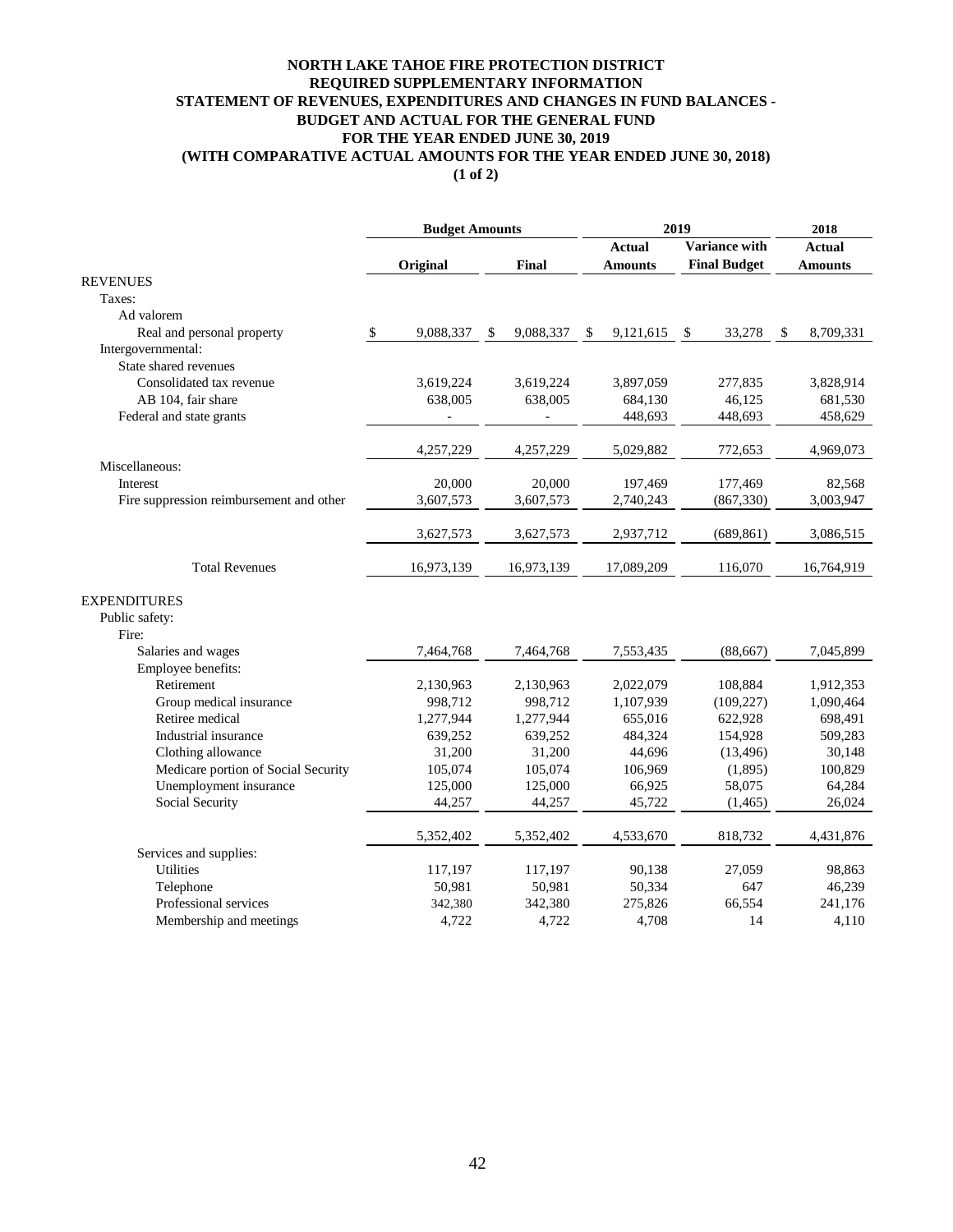### **NORTH LAKE TAHOE FIRE PROTECTION DISTRICT STATEMENT OF REVENUES, EXPENDITURES AND CHANGES IN FUND BALANCES - BUDGET AND ACTUAL FOR THE GENERAL FUND FOR THE YEAR ENDED JUNE 30, 2019 (WITH COMPARATIVE ACTUAL AMOUNTS FOR THE YEAR ENDED JUNE 30, 2018) REQUIRED SUPPLEMENTARY INFORMATION**

**(2 of 2)**

|                                                | <b>Budget Amounts</b> |    |             |    | 2019           | 2018                |                  |
|------------------------------------------------|-----------------------|----|-------------|----|----------------|---------------------|------------------|
|                                                |                       |    |             |    | <b>Actual</b>  | Variance with       | <b>Actual</b>    |
|                                                | Original              |    | Final       |    | <b>Amounts</b> | <b>Final Budget</b> | <b>Amounts</b>   |
| Services and supplies (continued):             |                       |    |             |    |                |                     |                  |
| Training                                       | \$<br>109,201         | \$ | 109,201     | \$ | 69,653         | \$<br>39,548        | \$<br>68,175     |
| Public education supplies                      | 10,500                |    | 10,500      |    | 7,259          | 3,241               | 11,127           |
| Dispatch                                       | 231,000               |    | 231,000     |    | 231,000        |                     | 231,000          |
| District insurance                             | 138,935               |    | 138,935     |    | 117,245        | 21,690              | 127,433          |
| Vehicle repairs and maintenance                | 248,740               |    | 248,740     |    | 199,150        | 49,590              | 204,279          |
| Equipment supplies                             | 77,210                |    | 77,210      |    | 78,206         | (996)               | 66,778           |
| Radio and alarm                                | 50,000                |    | 50,000      |    | 27,062         | 22,938              | 43,854           |
| Operational expense                            | 23,674                |    | 23,674      |    | 10,011         | 13,663              | 11,912           |
| <b>Station supplies</b>                        | 10,175                |    | 10,175      |    | 9,102          | 1,073               | 12,255           |
| Publications and subscriptions                 | 2,816                 |    | 2,816       |    |                | 2,816               | 275              |
| Physical fitness                               | 44,250                |    | 44,250      |    | 28,504         | 15,746              | 27,537           |
| Postage                                        | 5,400                 |    | 5,400       |    | 4,693          | 707                 | 4,070            |
| Reimbursable expenditures                      | 274,551               |    | 274,551     |    | 131,903        | 142,648             | 71,278           |
| CPR/FACTS                                      | 24,000                |    | 24,000      |    | 43,626         | (19,626)            | 30,176           |
| Employee recognition                           | 12,269                |    | 12,269      |    | 9,321          | 2,948               | 6,922            |
| Office supplies                                | 12,040                |    | 12,040      |    | 5,691          | 6,349               | 8,548            |
| Special clothing and gear                      | 72,575                |    | 72,575      |    | 57,699         | 14,876              | 51,990           |
| Building repairs and maintenance               | 201,354               |    | 201,354     |    | 255,554        | (54,200)            | 139,859          |
| Interest expense                               | 1,250,000             |    | 1,250,000   |    | $\overline{a}$ | 1,250,000           |                  |
| Real property tax refunds                      | 1,800,000             |    | 1,800,000   |    |                | 1,800,000           |                  |
|                                                | 5,113,970             |    | 5,113,970   |    | 1,706,685      | 3,407,285           | 1,507,856        |
| <b>Total Expenditures</b>                      | 17,931,140            |    | 17,931,140  |    | 13,793,790     | 4,137,350           | 12,985,631       |
| Excess (Deficiency) of Revenues                |                       |    |             |    |                |                     |                  |
| over Expenditures                              | (958,001)             |    | (958,001)   |    | 3,295,419      | 4,253,420           | 3,779,288        |
| OTHER FINANCING SOURCES (USES)                 |                       |    |             |    |                |                     |                  |
| Contingency                                    | (100,000)             |    | (100,000)   |    |                | 100,000             |                  |
| Transfers out                                  | (2,968,897)           |    | (2,968,897) |    | (3, 168, 897)  | (200,000)           | (1,400,000)      |
|                                                |                       |    |             |    |                |                     |                  |
| <b>Total Other Financing Sources</b><br>(Uses) | (3,068,897)           |    | (3,068,897) |    | (3,168,897)    | (100,000)           | (1,400,000)      |
| Net Change in Fund Balances                    | (4,026,898)           |    | (4,026,898) |    | 126,522        | 4,153,420           | 2,379,288        |
| FUND BALANCES, BEGINNING OF YEAR               | 6,165,272             |    | 6,165,272   |    | 10,729,322     | 4,564,050           | 8,350,034        |
| FUND BALANCES, END OF YEAR                     | \$<br>2,138,374       | \$ | 2,138,374   | \$ | 10,855,844     | \$<br>8,717,470     | \$<br>10,729,322 |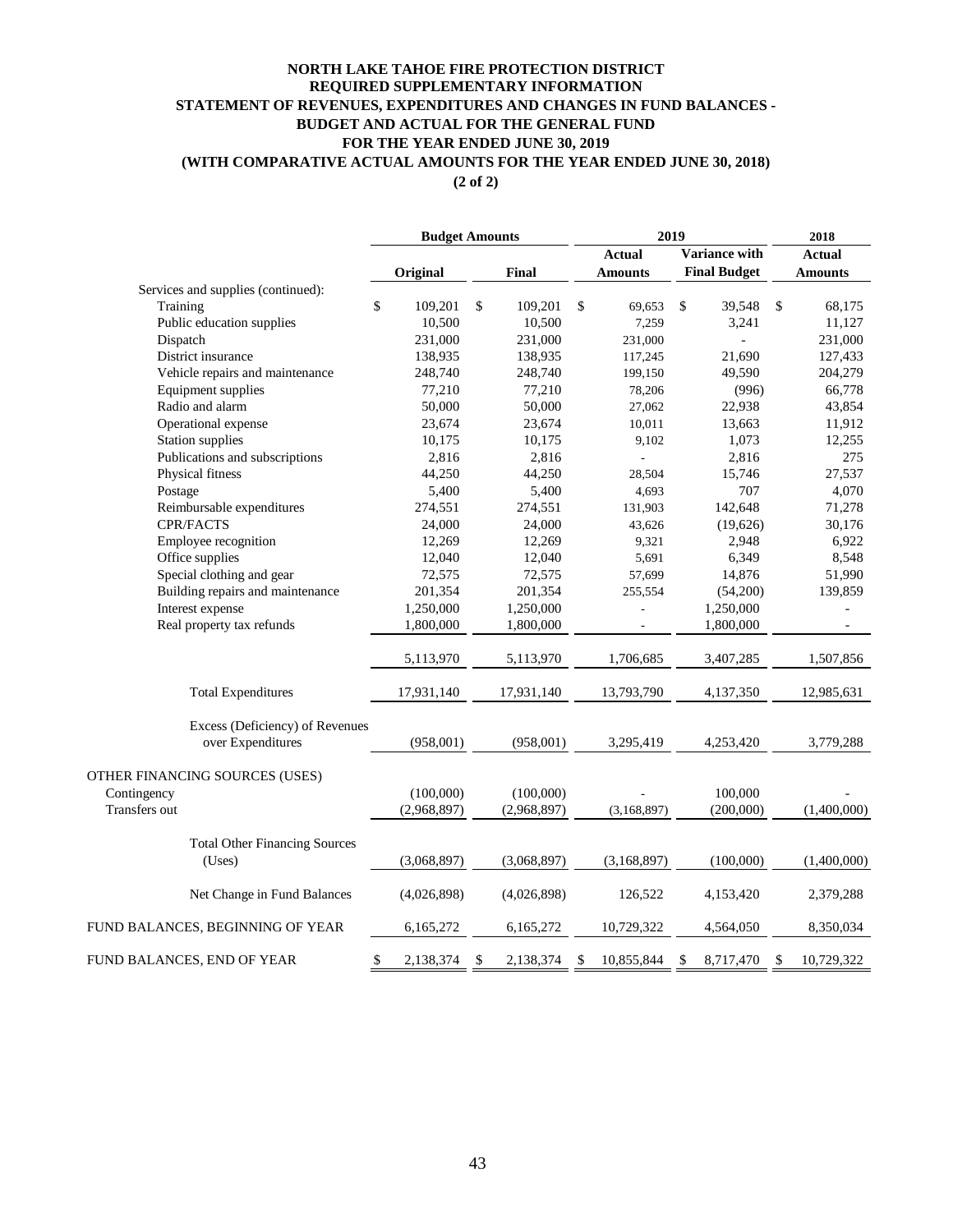### **NORTH LAKE TAHOE FIRE PROTECTION DISTRICT REQUIRED SUPPLEMENTARY INFORMATION SCHEDULE OF CHANGES IN THE DISTRICT'S OPEB LIABILITY AND RELATED RATIOS LAST 10 FISCAL YEARS\***

#### **North Lake Tahoe Fire Protection District Health Benefits Plan (District Plan):**

|                                                          | 2018                      |            |                          |           |
|----------------------------------------------------------|---------------------------|------------|--------------------------|-----------|
| <b>Total OPEB liability</b>                              |                           |            |                          |           |
| Service cost                                             | \$                        | 268,192    | \$                       | 250,647   |
| Interest                                                 |                           | 559,832    |                          | 548,689   |
| Changes of benefit terms                                 |                           | (7,557)    |                          |           |
| Differences between actual and expected experience with  |                           |            |                          |           |
| economic or demographic factors                          |                           | (659, 324) |                          |           |
| Changes of assumptions                                   |                           | (313,711)  |                          |           |
| Benefit payments                                         |                           | (690, 738) |                          | (629,708) |
| Net change in total OPEB liability                       |                           | (843,306)  |                          | 169,628   |
| <b>Total OPEB liability - beginning</b>                  |                           | 8,068,934  |                          | 7,899,306 |
| Total OPEB liability - ending (a)                        | \$                        | 7,225,628  | \$                       | 8,068,934 |
| Plan fiduciary net position                              |                           |            |                          |           |
| Employer contributions                                   | \$                        | 915,938    | \$                       | 855,108   |
| Net investment income                                    |                           | 48,306     |                          | 82,937    |
| Benefit payments                                         |                           | (690, 738) |                          | (629,708) |
| Net change in plan fiduciary net position                |                           | 273,506    |                          | 308,337   |
| Plan fiduciary net position - beginning                  |                           | 561,362    |                          | 253,025   |
| Plan fiduciary net position - ending (b)                 | \$                        | 834,868    | \$                       | 561,362   |
| District Plan net OPEB liability -ending (a) - (b)       | $\boldsymbol{\mathsf{S}}$ | 6,390,760  | \$                       | 7,507,572 |
| Plan fiduciary net position as a percentage of the total |                           |            |                          |           |
| <b>OPEB</b> liability                                    |                           | 11.55%     |                          | 6.96%     |
| Covered-employee payroll                                 |                           | 6,530,390  |                          | 6,402,732 |
| District's Plan net OPEB liability as a percentage of    |                           |            |                          |           |
| covered-employee payroll                                 |                           | 97.86%     |                          | 117.26%   |
| Nevada Public Employees' Benefits Plan (PEBP):           |                           |            |                          |           |
|                                                          |                           | 2018       |                          | 2017      |
| <b>Total OPEB liability</b>                              |                           |            |                          |           |
| Interest                                                 | \$                        | 8,906      | \$                       | 8,881     |
| Differences between actual and expected experience with  |                           |            |                          |           |
| economic or demographic factors                          |                           | (78, 776)  |                          |           |
| Changes of assumptions                                   |                           | 13,589     |                          |           |
| Benefit payments                                         |                           | (6,875)    |                          | (6,178)   |
| Net change in total OPEB liability                       |                           | (63, 156)  |                          | 2,703     |
| <b>Total OPEB liability - beginning</b>                  |                           | 130,606    |                          | 127,903   |
| <b>Total OPEB liability - ending</b>                     | \$                        | 67,450     | $\overline{\mathcal{S}}$ | 130,606   |

#### **Notes to Schedule:**

PEBP is a closed plan and has no covered-employee payroll.

No assets are accumulated in a trust that meets the criteria in paragraph 4 of Statement 75 for PEBP.

\*The District adopted Statement No. GASB 75, *Accounting and Financial Reporting for Postemployment Benefits Other Than Pensions,* for the year ended June 30, 2018. Information is not available prior to that time.

Amounts are recorded as of the fiscal year of the measurement date as that is when the information is available. Changes of assumptions and other inputs reflect a change in the healthcare cost trend rate from 8.0 initial percent to 5.5 initial percent. In addition, the Mortality Scale was changed from MP-2017 to MP-2018.

The PEBP discount rate changed from 7.00% to 3.87%.

Changes of benefits provided reflect the change from 65% retiree premium subsidy being covered by the District to 100% retiree and 85% of spousal and dependent premiums being covered by the District during the year ended June 30, 2019.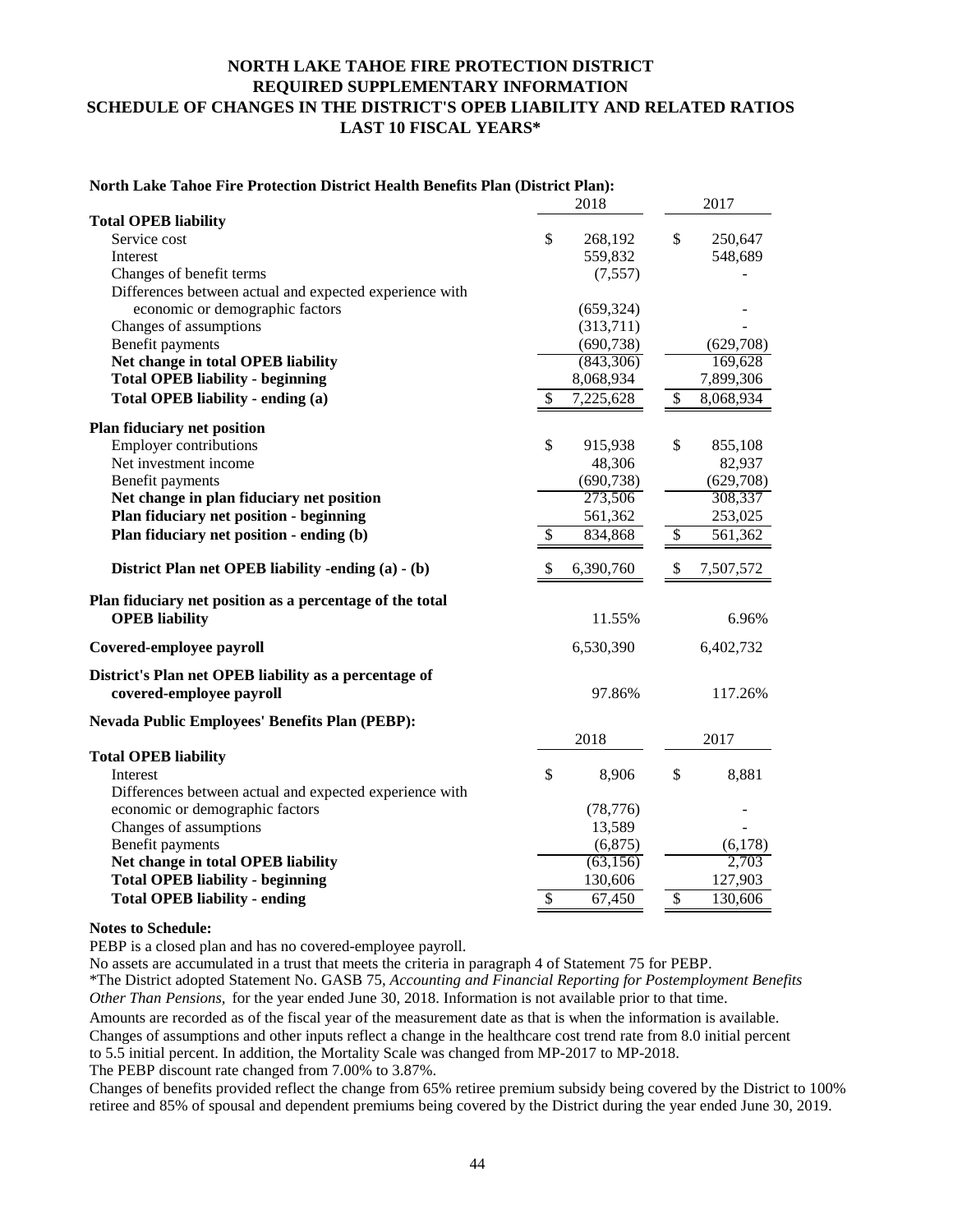## **NORTH LAKE TAHOE FIRE PROTECTION DISTRICT REQUIRED SUPPLEMENTARY INFORMATION SCHEDULE OF DISTRICT'S CONTRIBUTIONS - OPEB LAST 10 FISCAL YEARS\***

# **North Lake Tahoe Fire Protection District Health Benefits Plan (District Plan):**

|                                                                         | 2019          | 2018           |
|-------------------------------------------------------------------------|---------------|----------------|
| Actuarially determined contribution                                     | \$<br>826,237 | \$<br>882,177  |
| Contributions in relation to the actuarially<br>determined contribution | 862,351       | 915,938        |
| Contribution deficiency (excess)                                        | (36, 114)     | \$<br>(33,761) |
| Covered-employee payroll                                                | 6,626,246     | 6,530,390      |
| Contributions as a percentage of covered-<br>employee payroll           | 13.01%        | 14.03%         |

#### **Notes to Schedule:**

Valuation date: July 1, 2018, rolled backward to June 30, 2018

Methods and assumptions used to determine contribution amount:

| Actuarial cost method         | Entry Age Normal                                                                                                                                               |
|-------------------------------|----------------------------------------------------------------------------------------------------------------------------------------------------------------|
| Amortization method           | Level dollar, open                                                                                                                                             |
| Remaining amortization period | 30 years                                                                                                                                                       |
| Asset valuation method        | Market value                                                                                                                                                   |
| Inflation                     | 3.00%                                                                                                                                                          |
| Healthcare cost trend         | 5.5% initial; 4.50% ultimate after 2072. Based on the<br>Getzen Model. Dental and vision cost assumed at 3.0%<br>per year                                      |
| Salary increases              | Ranges from 14.3% with less than one year of service to<br>4.6% with 13 or more years of service                                                               |
| Investment rate of return     | 7.00%, net of OPEB plan investment expense                                                                                                                     |
| Mortality                     | RP-2014 Mortaility Tables adjusted to reflect Mortality<br>Improvement Scale MP-2018 from the 2006 base year,<br>and projected forward on a generational basis |

No assets are accumulated in a trust that meets the criteria in paragraph 4 of Statement 75 for PEBP. \*The District adopted GASB Statement No. 75, *Accounting and Financial Reporting for Postemployment Benefits Other Than Pensions,* for the year ended June 30, 2018. Information is not available prior to that time.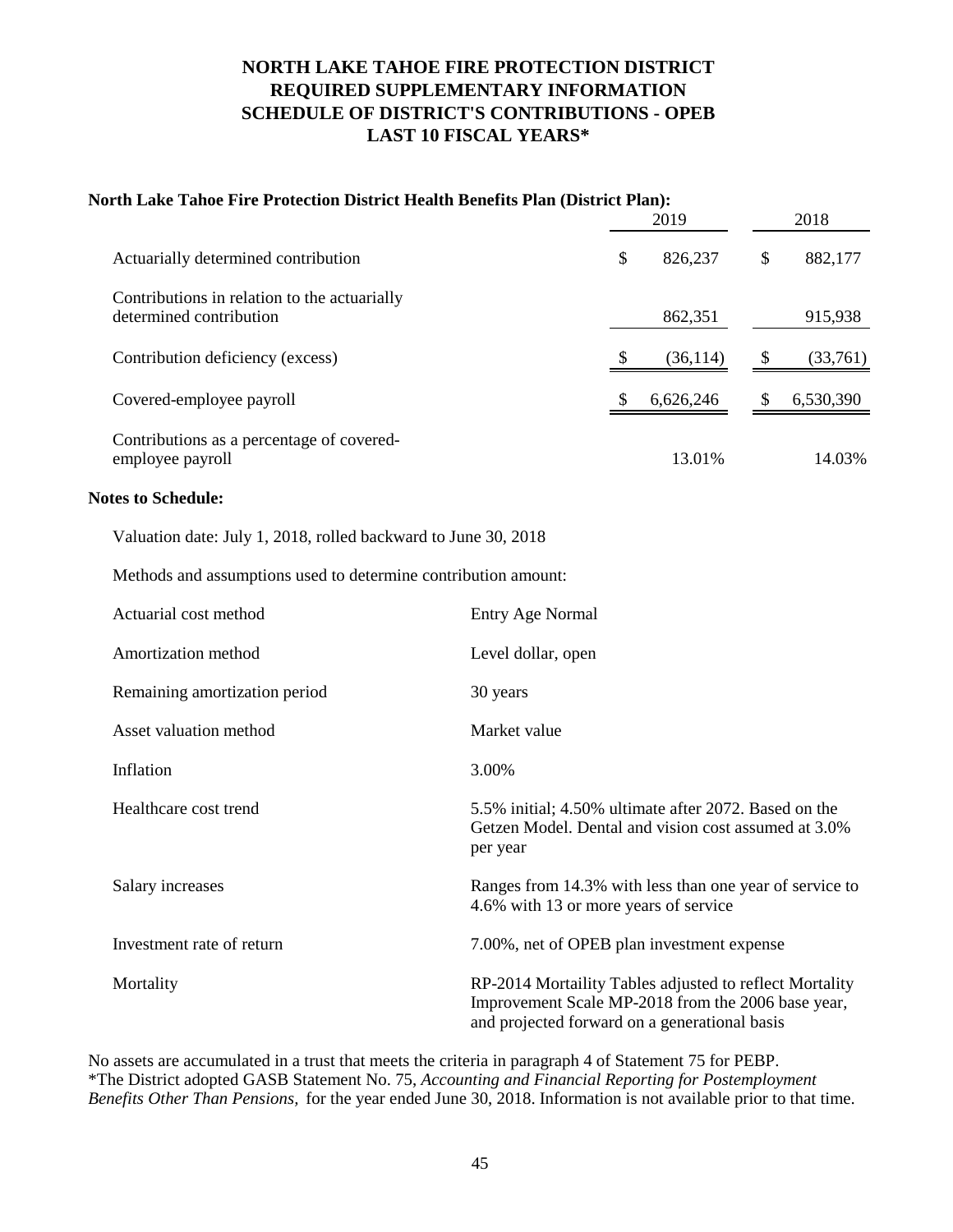### **NORTH LAKE TAHOE FIRE PROTECTION DISTRICT REQUIRED SUPPLEMENTARY INFORMATION SCHEDULE OF THE DISTRICT'S PROPORTIONATE SHARE OF NET PENSION LIABILITY PUBLIC EMPLOYEES' RETIREMENT SYSTEM OF NEVADA (PERS) LAST 10 FISCAL YEARS\***

|                                                                 | 2018         | 2017         | 2016         | 2015         | 2014         |
|-----------------------------------------------------------------|--------------|--------------|--------------|--------------|--------------|
| District's portion of net the pension liability                 | 0.11872\%    | 0.11717\%    | $0.10941\%$  | 0.11230\%    | 0.10800\%    |
| District's proportionate share of the net pension liability     | \$16,190,817 | \$15,583,104 | \$14,722,931 | \$12,868,725 | \$11,255,393 |
| District's covered payroll                                      | \$6,019,370  | \$ 5.772.945 | \$4.827.941  | \$4.740.506  | \$4,405,244  |
| District's proportional share of the net pension liability as a |              |              |              |              |              |
| percentage of its covered payroll                               | 268.98%      | 269.93%      | 304.95%      | 271.46%      | 255.50%      |
| Plan fiduciary net position as a percentage of the total        |              |              |              |              |              |
| pension liability                                               | 75.24%       | 74.42%       | 72.23%       | 75.13%       | 76.31%       |

\*GASB Statement No. 68 requires ten years of information to be presented in this table. However, until ten years of data is available, the District will present information for only those years for which information is available.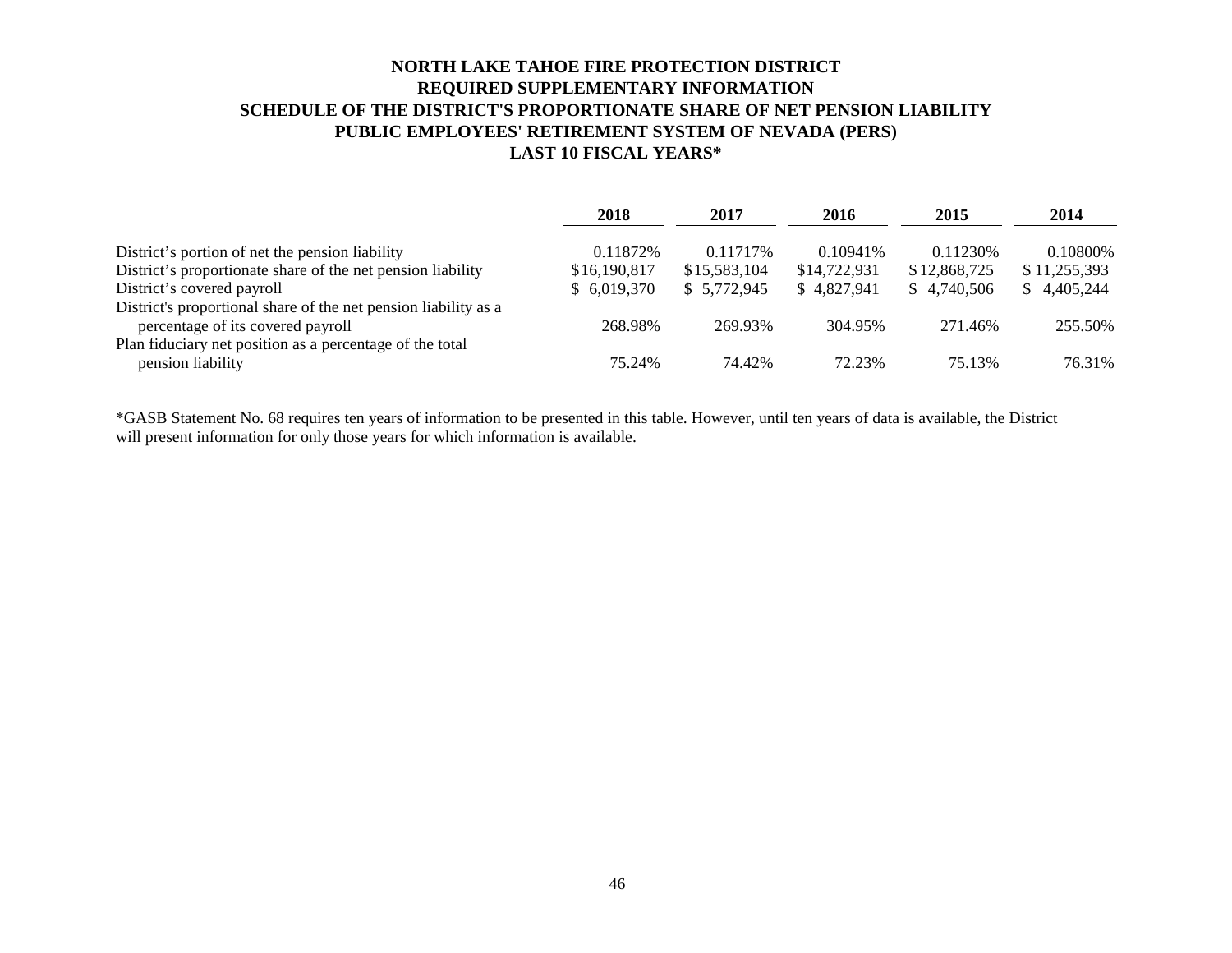### **SCHEDULE OF THE DISTRICT'S CONTRIBUTIONS - PENSION PUBLIC EMPLOYEES' RETIREMENT SYSTEM OF NEVADA (PERS) LAST 10 FISCAL YEARS\* NORTH LAKE TAHOE FIRE PROTECTION DISTRICT REQUIRED SUPPLEMENTARY INFORMATION**

|                                                                      | 2019 |              | 2018 |                          | 2017 |              |     | 2016                     | 2015 |             |
|----------------------------------------------------------------------|------|--------------|------|--------------------------|------|--------------|-----|--------------------------|------|-------------|
| Statutorily required contribution**                                  |      | \$1.148.166  |      | \$1.103.370              |      | \$1,051,687  |     | 927.603                  |      | 866.686     |
| Contributions in relation to the statutorily required contribution** |      | \$1.148.166  |      | \$1.103.370              |      | \$1,051,687  |     | 927.603                  |      | 866.686     |
| Contribution (deficiency) excess                                     |      | -            |      | $\overline{\phantom{0}}$ |      | $\sim$       |     | $\overline{\phantom{0}}$ |      |             |
| Employer's covered payroll                                           |      | \$ 6.367,082 |      | \$6.019.370              |      | \$ 5,772,945 | SS. | 4.827.941                |      | \$4.740.506 |
| Contributions as a percentage of covered payroll                     |      | 18.03%       |      | 18.33%                   |      | 18.22%       |     | 19.21%                   |      | 18.28%      |

\*GASB Statement No. 68 requires ten years of information to be presented in this table. However, until ten years of data is available, the District will present information for only those years for which information is available.

\*\*All contributions shown reflect employer-paid contributions only. Member contributions are excluded. Prior values are restated due to GASB Statement No. 82, which classifies contributions as member contributions for the purposes of GASB Statement No. 68 if they are made by an employer to satisfy what are actually deemed to be member contribution requirements.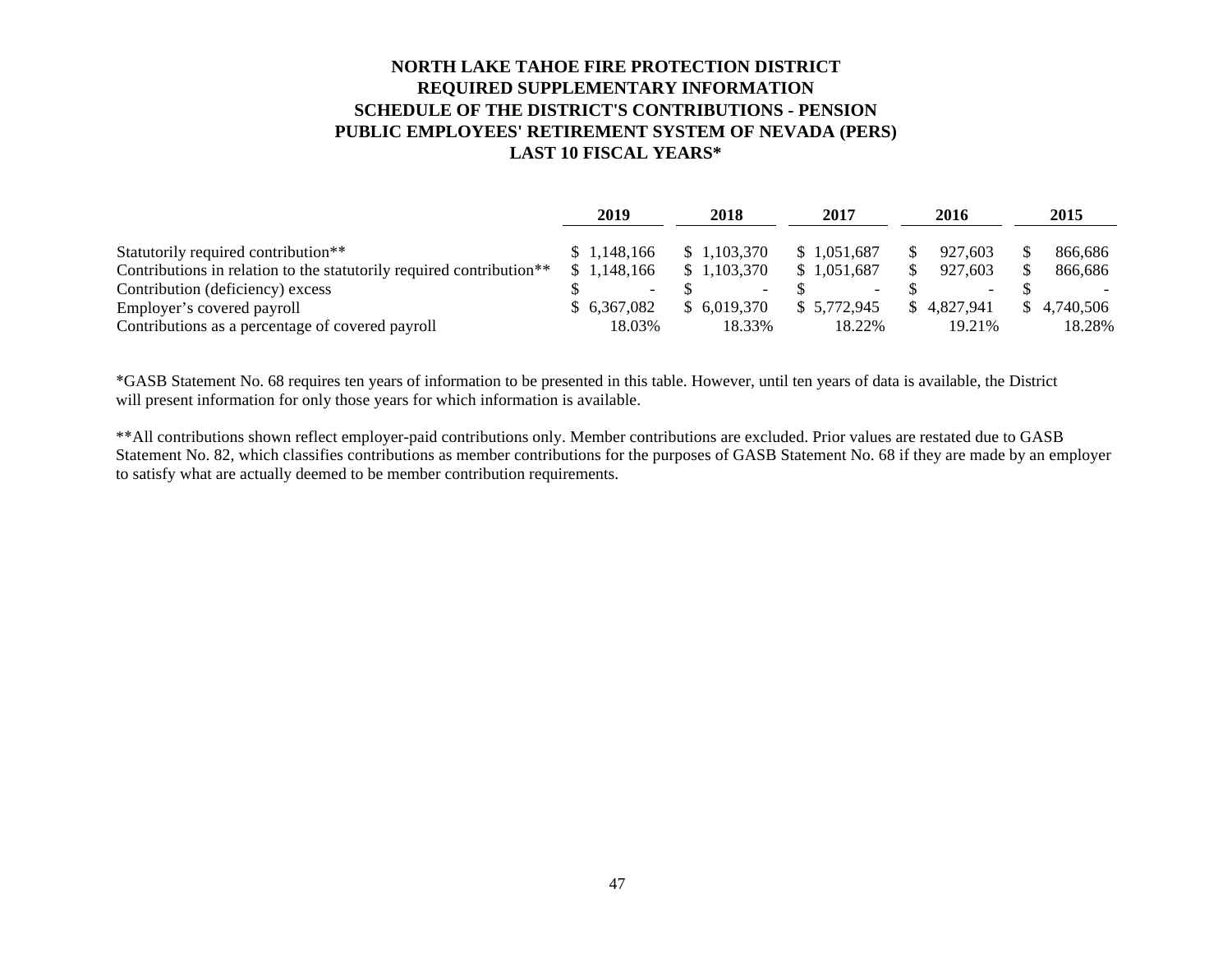### **(WITH COMPARATIVE ACTUAL AMOUNTS FOR THE YEAR ENDED JUNE 30, 2018) NORTH LAKE TAHOE FIRE PROTECTION DISTRICT DEBT SERVICE FUND SCHEDULE OF REVENUES, EXPENDITURES AND CHANGES IN FUND BALANCES - BUDGET AND ACTUAL FOR THE YEAR ENDED JUNE 30, 2019**

|                                                      | 2019                 |                 |     |            |               |            |    |          |    | 2018          |  |
|------------------------------------------------------|----------------------|-----------------|-----|------------|---------------|------------|----|----------|----|---------------|--|
|                                                      | <b>Budget Amount</b> |                 |     |            |               |            |    |          |    |               |  |
|                                                      |                      | <b>Original</b> |     | Final      | <b>Actual</b> |            |    | Variance |    | <b>Actual</b> |  |
| <b>EXPENDITURES</b>                                  |                      |                 |     |            |               |            |    |          |    |               |  |
| Debt service:                                        |                      |                 |     |            |               |            |    |          |    |               |  |
| Principal                                            | \$.                  | 436,000         | \$. | 436,000    | S.            | 436,000    | \$ |          | \$ | 426,000       |  |
| Interest                                             |                      | 66,585          |     | 66,585     |               | 66,585     |    |          |    | 76,993        |  |
| <b>Total Expenditures</b>                            |                      | 502,585         |     | 502,585    |               | 502,585    |    |          |    | 502,993       |  |
| Excess (Deficiency) of Revenues<br>over Expenditures |                      | (502, 585)      |     | (502, 585) |               | (502, 585) |    |          |    | (502, 993)    |  |
| OTHER FINANCING SOURCES (USES)                       |                      |                 |     |            |               |            |    |          |    |               |  |
| Transfers in                                         |                      | 1,003,573       |     | 1,003,573  |               | 1,003,573  |    |          |    |               |  |
| Net Change in Fund Balances                          |                      | 500,988         |     | 500,988    |               | 500,988    |    |          |    | (502, 993)    |  |
| FUND BALANCES, BEGINNING OF YEAR                     |                      |                 |     |            |               |            |    |          |    | 502,993       |  |
| FUND BALANCES, END OF YEAR                           |                      | 500,988         | S   | 500,988    | S.            | 500,988    | \$ |          | \$ |               |  |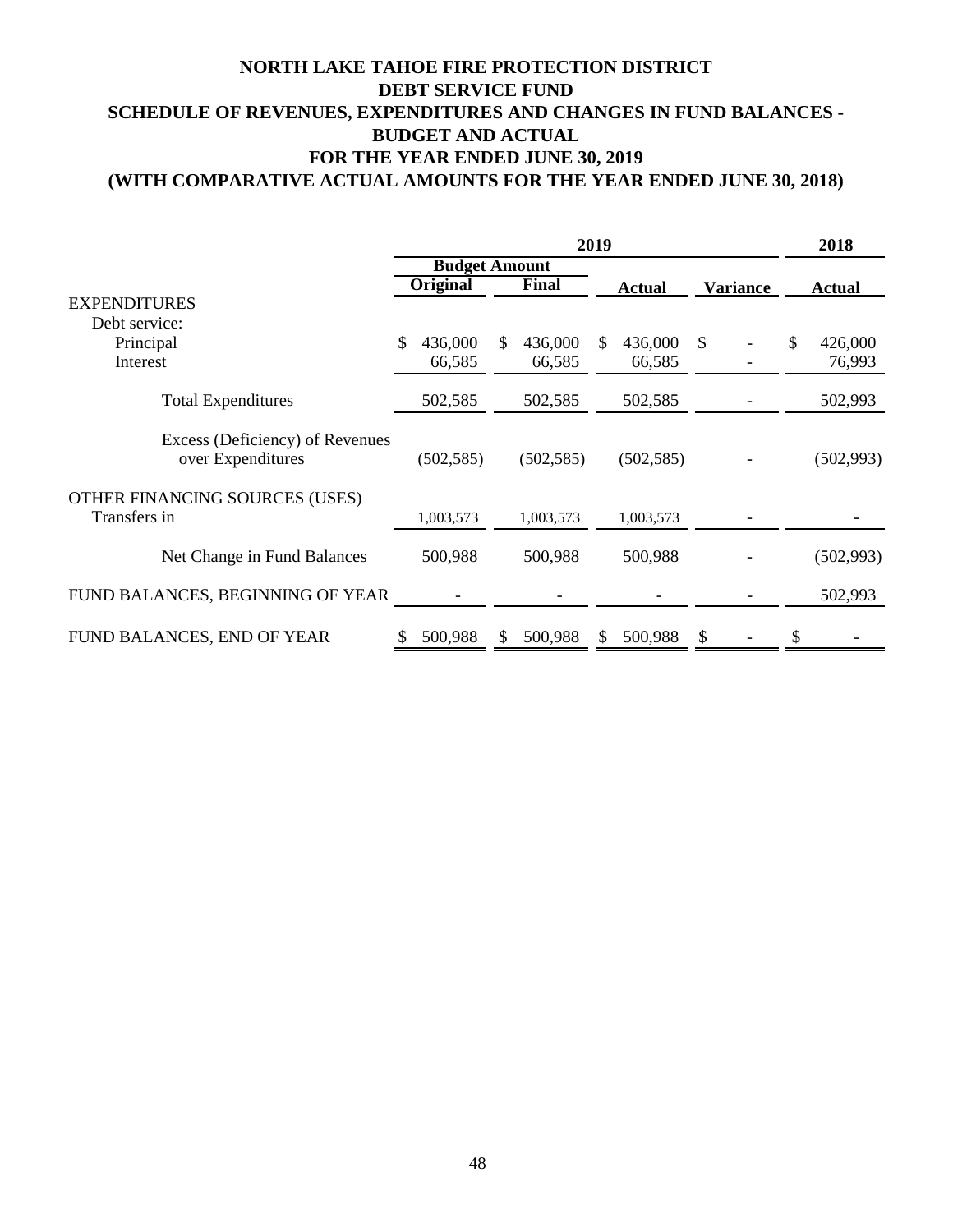### **(WITH COMPARATIVE ACTUAL AMOUNTS FOR THE YEAR ENDED JUNE 30, 2018) NORTH LAKE TAHOE FIRE PROTECTION DISTRICT CAPITAL PROJECTS FUND SCHEDULE OF REVENUES, EXPENDITURES AND CHANGES IN FUND BALANCES - BUDGET AND ACTUAL FOR THE YEAR ENDED JUNE 30, 2019**

|                                             |             | 2018                 |               |                 |               |  |
|---------------------------------------------|-------------|----------------------|---------------|-----------------|---------------|--|
|                                             |             | <b>Budget Amount</b> |               |                 |               |  |
|                                             | Original    | <b>Final</b>         | <b>Actual</b> | <b>Variance</b> | <b>Actual</b> |  |
| <b>REVENUES</b>                             |             |                      |               |                 |               |  |
| Miscellaneous:                              |             |                      |               |                 |               |  |
| Other                                       | 40,000<br>S | 40,000<br>S          | 40,000<br>\$  | <sup>\$</sup>   | 40,000<br>S   |  |
| <b>EXPENDITURES</b>                         |             |                      |               |                 |               |  |
| Capital outlay                              | 1,605,324   | 1,605,324            | 160,575       | 1,444,749       | 149,506       |  |
| Excess (Deficiency) of Revenues             |             |                      |               |                 |               |  |
| over Expenditures                           | (1,565,324) | (1,565,324)          | (120, 575)    | 1,444,749       | (109, 506)    |  |
| OTHER FINANCING SOURCES (USES)              |             |                      |               |                 |               |  |
| Transfers in                                | 565,324     | 565,324              | 565,324       |                 |               |  |
| Transfers out                               |             |                      |               |                 | (167,993)     |  |
| Debt issuance                               | 1,000,000   | 1,000,000            |               | (1,000,000)     |               |  |
| Sale of capital assets                      |             |                      | 888           | 888             |               |  |
| <b>Total Other Financing Sources (Uses)</b> | 1,565,324   | 1,565,324            | 566,212       | 999,112         | (167,993)     |  |
| Net Change in Fund Balances                 |             |                      | 445,637       | 445,637         | (277, 499)    |  |
| FUND BALANCES, BEGINNING OF YEAR            | 290,966     | 290,966              | 182,116       | (108, 850)      | 459,615       |  |
| FUND BALANCES, END OF YEAR                  | 290,966     | 290,966              | 627,753       | 336,787         | 182,116       |  |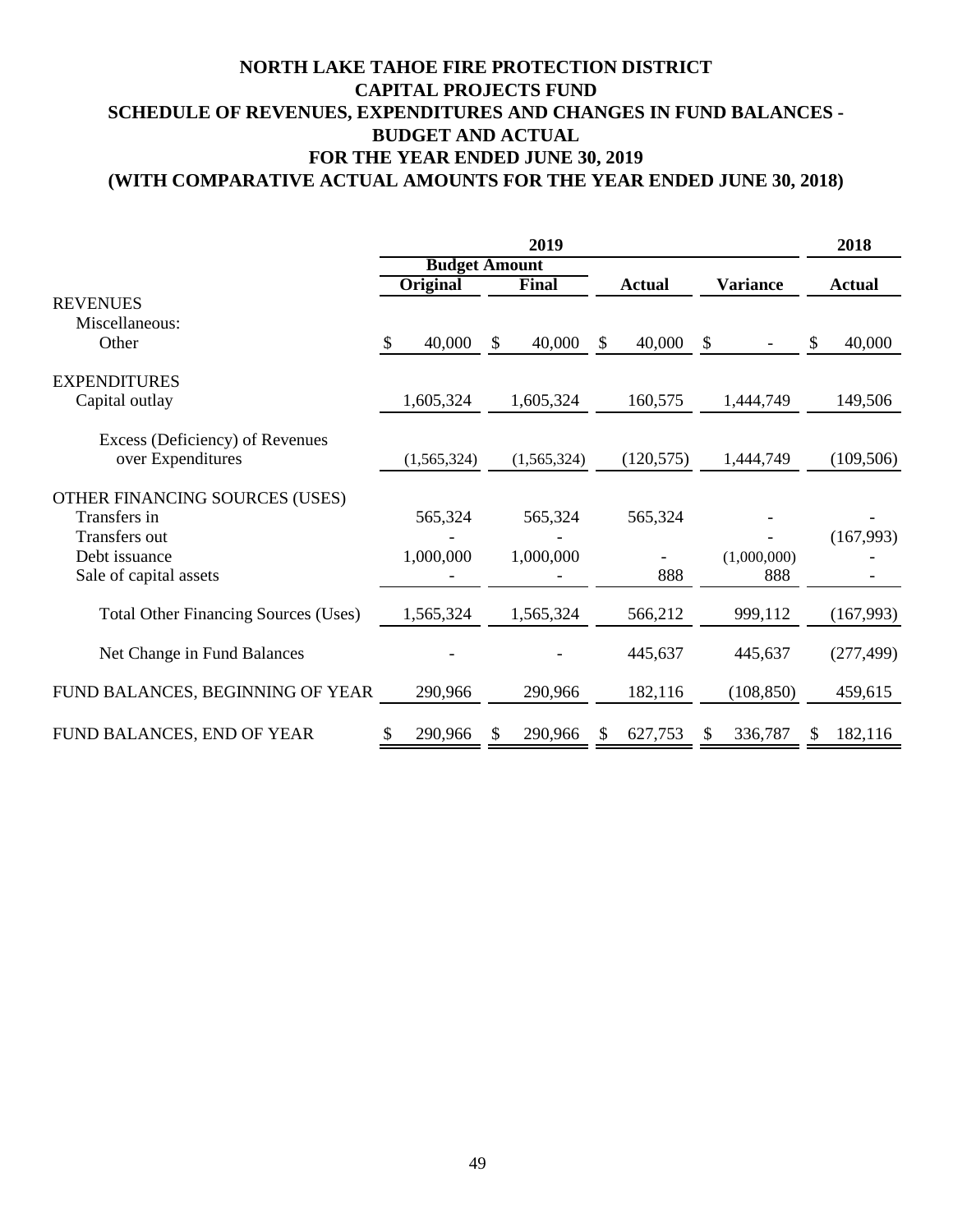### **(WITH COMPARATIVE ACTUAL AMOUNTS FOR THE YEAR ENDED JUNE 30, 2018) NORTH LAKE TAHOE FIRE PROTECTION DISTRICT ENTERPRISE FUND - AMBULANCE FUND SCHEDULE OF REVENUES, EXPENSES AND CHANGES IN NET POSITION - BUDGET AND ACTUAL FOR THE YEAR ENDED JUNE 30, 2019**

|                                    | 2019                 |             |    |              |    | 2018          |             |                 |                   |
|------------------------------------|----------------------|-------------|----|--------------|----|---------------|-------------|-----------------|-------------------|
|                                    | <b>Budget Amount</b> |             |    |              |    |               |             |                 |                   |
|                                    |                      | Original    |    | <b>Final</b> |    | <b>Actual</b> |             | <b>Variance</b> | <b>Actual</b>     |
| <b>OPERATING REVENUES</b>          |                      |             |    |              |    |               |             |                 |                   |
| Charges for services:              |                      |             |    |              |    |               |             |                 |                   |
| Public safety:                     |                      |             |    |              |    |               |             |                 |                   |
| Ambulance                          | \$                   | 587,394     | \$ | 587,394      | \$ | 605,457       | $\sqrt{\ }$ | 18,063          | \$<br>582,744     |
| <b>GEMT</b> Cost Settlement        |                      | 496,961     |    | 496,961      |    | 70,484        |             | (426, 477)      | 180,788           |
| Other                              |                      | 70,725      |    | 70,725       |    | 61,523        |             | (9,202)         | 77,556            |
| <b>Total Operating Revenues</b>    |                      | 1,155,080   |    | 1,155,080    |    | 737,464       |             | (417, 616)      | 841,088           |
| OPERATING EXPENSES                 |                      |             |    |              |    |               |             |                 |                   |
| Public safety:                     |                      |             |    |              |    |               |             |                 |                   |
| Ambulance:                         |                      |             |    |              |    |               |             |                 |                   |
| Salaries and wages                 |                      | 959,952     |    | 959,952      |    | 868,507       |             | 91,445          | 941,552           |
| Employee benefits                  |                      | 566,290     |    | 566,290      |    | 578,917       |             | (12,627)        | 622,848           |
| Services and supplies              |                      | 698,573     |    | 698,573      |    | 516,083       |             | 182,490         | 507,269           |
| Depreciation                       |                      | 153,390     |    | 153,390      |    | 187,048       |             | (33, 658)       | 163,460           |
| <b>Total Operating Expenses</b>    |                      | 2,378,205   |    | 2,378,205    |    | 2,150,555     |             | 227,650         | 2,235,129         |
| Operating Income (Loss)            |                      | (1,223,125) |    | (1,223,125)  |    | (1,413,091)   |             | (189,966)       | (1, 394, 041)     |
| NONOPERATING REVENUES              |                      |             |    |              |    |               |             |                 |                   |
| Interest revenue                   |                      | 807         |    | 807          |    | 1,095         |             | 288             | 610               |
| Gain on sale of capital assets     |                      |             |    |              |    |               |             |                 | 3,871             |
| Grant revenue                      |                      |             |    |              |    |               |             |                 | 49,180            |
| <b>Total Nonoperating Revenues</b> |                      | 807         |    | 807          |    | 1,095         |             | 288             | 53,661            |
| Income (Loss) before Transfers     |                      | (1,222,318) |    | (1,222,318)  |    | (1,411,996)   |             | (189, 678)      | (1,340,380)       |
| <b>TRANSFERS</b>                   |                      |             |    |              |    |               |             |                 |                   |
| Transfers in                       |                      | 1,400,000   |    | 1,400,000    |    | 1,600,000     |             | 200,000         | 1,567,993         |
|                                    |                      |             |    |              |    |               |             |                 |                   |
| Changes in Net Position            | S,                   | 177,682     | -S | 177,682      |    | 188,004       | -S          | 10,322          | 227,613           |
| NET POSITION, BEGINNING OF YEAR    |                      |             |    |              |    | (1,075,311)   |             |                 | (1,302,924)       |
| NET POSITION, END OF YEAR          |                      |             |    |              | \$ | (887, 307)    |             |                 | \$<br>(1,075,311) |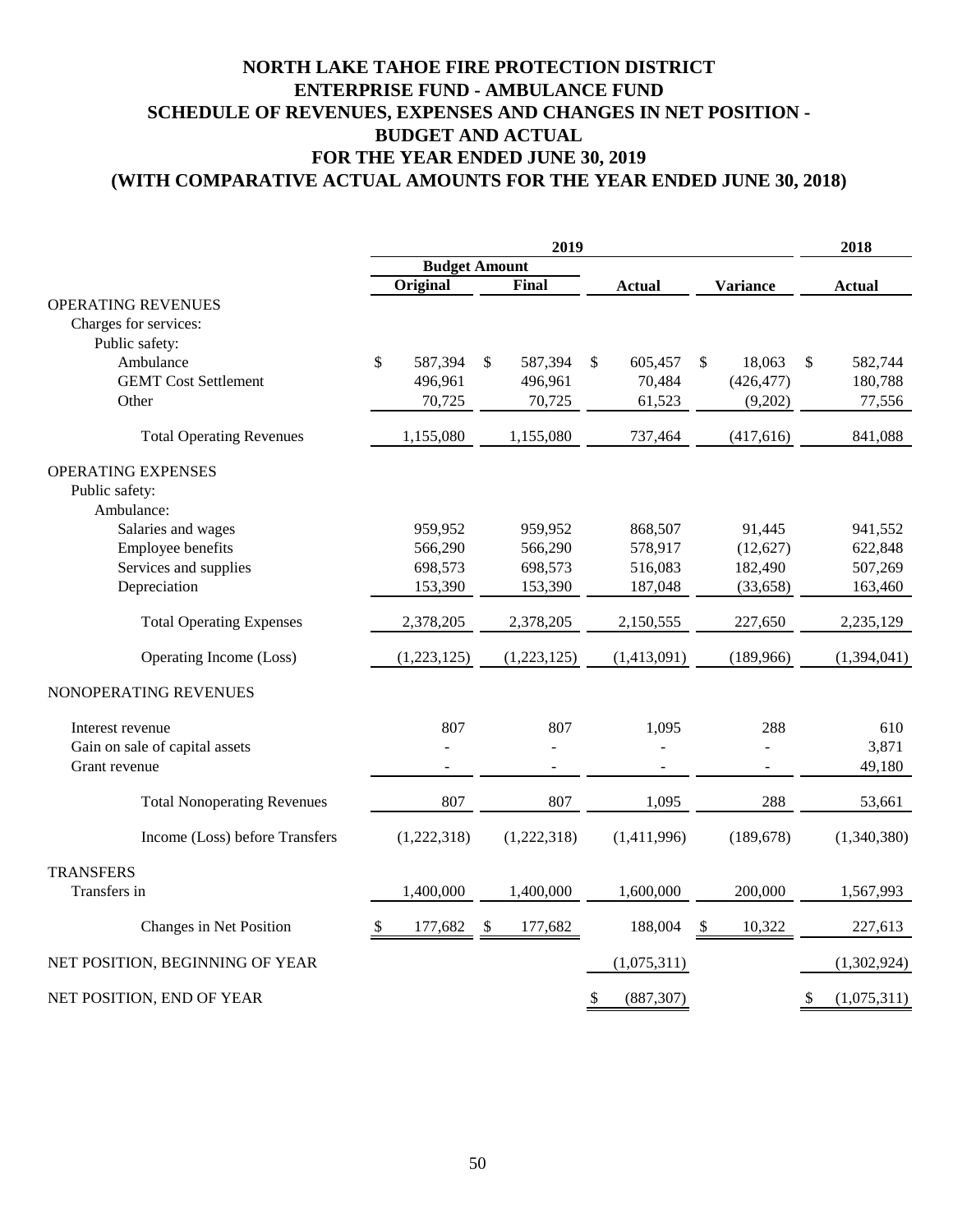

**CPAs & BUSINESS ADVISORS** 

### **Independent Auditor's Report on Internal Control over Financial Reporting and on Compliance and Other Matters Based on an Audit of Financial Statements Performed in Accordance with** *Government Auditing Standards*

To the Board of Directors North Lake Tahoe Fire Protection District Incline Village, Nevada

We have audited, in accordance with auditing standards generally accepted in the United States of America and the standards applicable to financial audits contained in *Government Auditing Standards*, issued by the Comptroller General of the United States, the financial statements of the governmental activities, the business-type activities, and each major fund of North Lake Tahoe Fire Protection District (the District) as of and for the year ended June 30, 2019, and the related notes to the financial statements, which collectively comprise the District's basic financial statements, and have issued our report thereon dated January 21, 2020.

#### **Internal Control over Financial Reporting**

In planning and performing our audit of the financial statements, we considered the District's internal control over financial reporting (internal control) to determine the audit procedures that are appropriate in the circumstances for the purpose of expressing our opinions on the financial statements, but not for the purpose of expressing an opinion on the effectiveness of the District's internal control. Accordingly, we do not express an opinion on the effectiveness of the District's internal control.

A *deficiency in internal control* exists when the design or operation of a control does not allow management or employees, in the normal course of performing their assigned functions, to prevent, or detect and correct, misstatements on a timely basis. A *material weakness* is a deficiency, or a combination of deficiencies, in internal control, such that there is a reasonable possibility that a material misstatement of the entity's financial statements will not be prevented, or detected and corrected on a timely basis. A *significant deficiency* is a deficiency, or a combination of deficiencies, in internal control that is less severe than a material weakness, yet important enough to merit attention by those charged with governance. A *significant deficiency* is a deficiency, or a combination of deficiencies, in internal control that is less severe than a material weakness, yet important enough to merit attention by those charged with governance.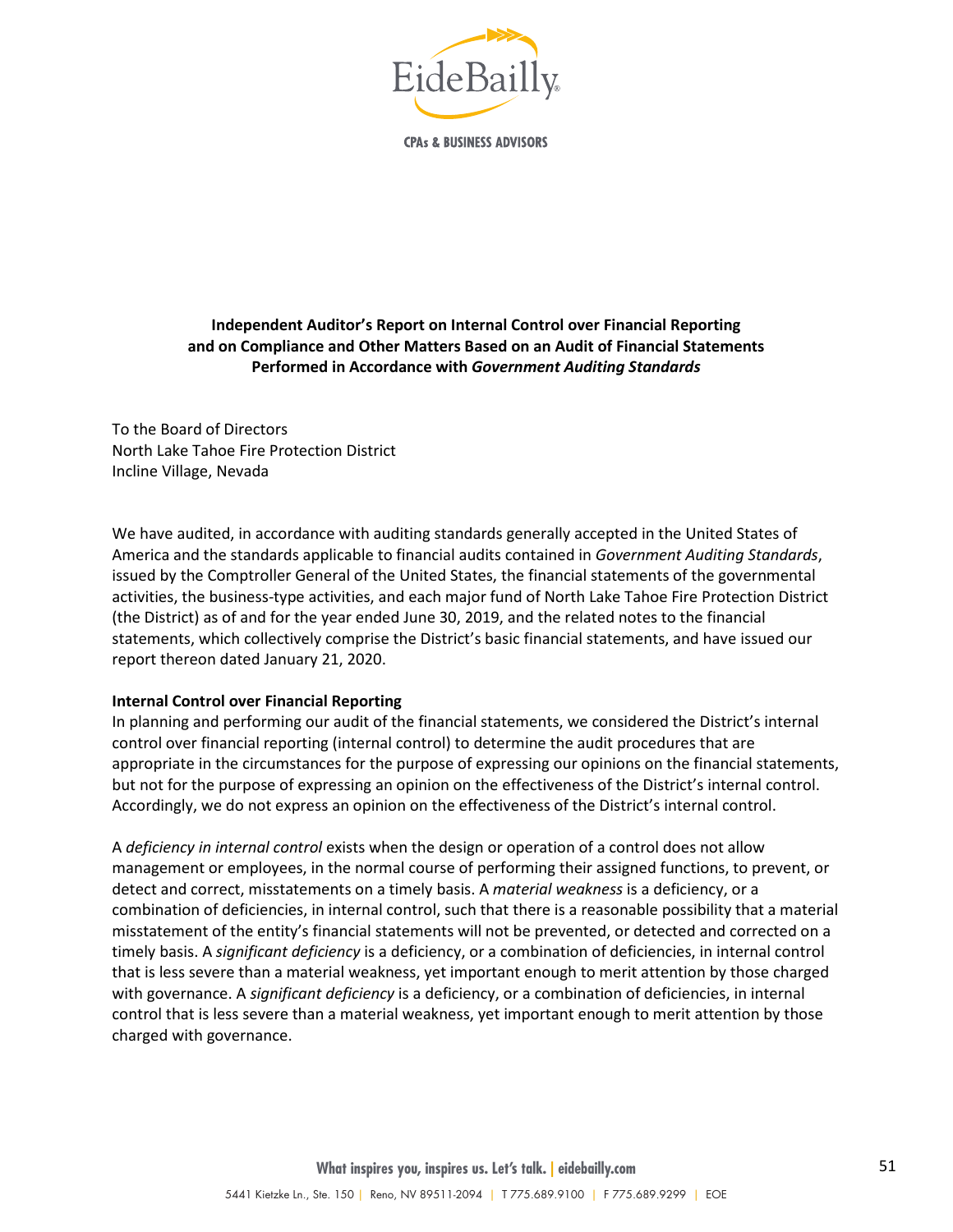Our consideration of internal control over financial reporting was for the limited purpose described in the first paragraph of this section and was not designed to identify all deficiencies in internal control over financial reporting that might be material weaknesses or significant deficiencies and therefore, material weaknesses or significant deficiencies may exist that have not been identified. We did identify a certain deficiency in internal control, described in the accompanying Schedule of Findings and Responses as Finding 2019-001 that we consider to be a material weakness.

#### **Compliance and Other Matters**

As part of obtaining reasonable assurance about whether the District's financial statements are free from material misstatement, we performed tests of its compliance with certain provisions of laws, regulations, contracts, and grant agreements, noncompliance with which could have a direct and material effect on the determination of financial statement amounts. However, providing an opinion on compliance with those provisions was not an objective of our audit and, accordingly, we do not express such an opinion. The results of our tests disclosed no instances of noncompliance or other matters that are required to be reported under *Government Auditing Standards.*

### **North Lake Tahoe Fire Protection District's Response to Finding**

The District's response to the finding identified in our audit is described in the accompanying Schedule of Findings and Responses. The District's response was not subjected to the auditing procedures applied in the audit of the financial statements and, accordingly, we express no opinion on it.

### **Purpose of this Report**

The purpose of this report is solely to describe the scope of our testing of internal control and compliance and the results of that testing, and not to provide an opinion on the effectiveness of the entity's internal control or on compliance. This report is an integral part of an audit performed in accordance with *Government Auditing Standards* in considering the entity's internal control and compliance. Accordingly, this communication is not suitable for any other purpose.

Ede Sailly LLP

Reno, Nevada January 21, 2020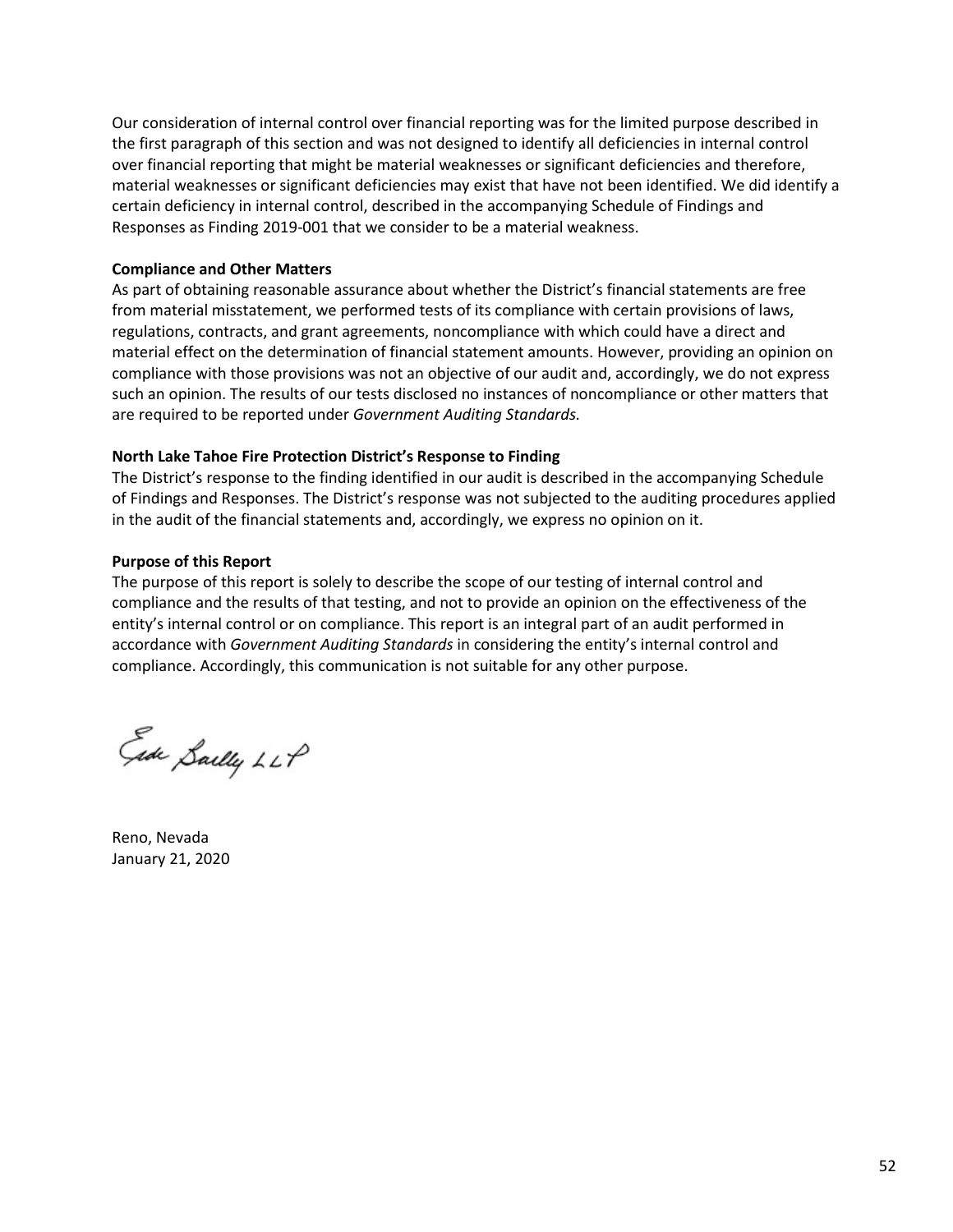

**CPAs & BUSINESS ADVISORS** 

#### **Auditor's Comments**

To the Board of Directors North Lake Tahoe Fire Protection District Incline Village, Nevada

In connection with our audit of the financial statements of the governmental activities, the businesstype activities, and each major fund of the North Lake Tahoe Fire Protection District (the District) as of and for the year ended June 30, 2019, and the related notes to the financial statements, nothing came to our attention that caused us to believe that the District failed to comply with the specific requirements of Nevada Revised Statutes cited below. However, our audit was not directed primarily toward obtaining knowledge of such noncompliance. Accordingly, had we performed additional procedures, other matters may have come to our attention regarding the District's noncompliance with the requirements of Nevada Revised Statutes cited below, insofar as they relate to accounting matters.

#### **Current Year Statute Compliance**

The District conformed to all significant statutory constraints on its financial administration during the year as noted in Note 2 of the accompanying financial statements.

#### **Progress on Prior Year Statute Compliance**

The District conformed to all significant statutory constraints on its financial administration during the year ended June 30, 2018.

**Prior Year Recommendations**

The prior year finding 2018-A was corrected.

#### **Current Year Recommendations**

The current year finding is included in the accompanying Schedule of Findings and Responses.

Ede Sailly LLP

Reno, Nevada January 21, 2020